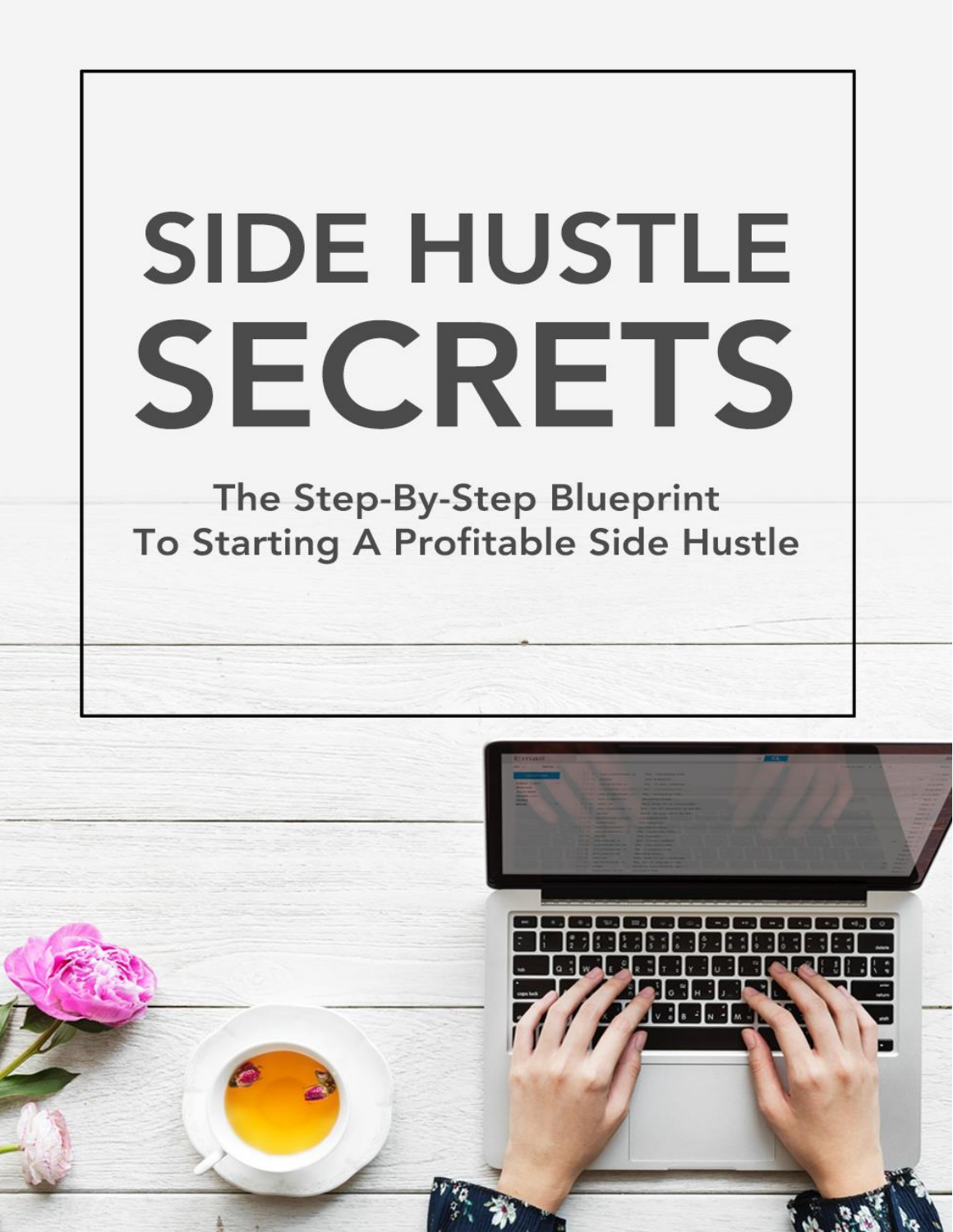#### **Disclaimer**

This e-book has been written for information purposes only. Every effort has been made to make this ebook as complete and accurate as possible. However, there may be mistakes in typography or content. Also, this e-book provides information only up to the publishing date. Therefore, this ebook should be used as a guide - not as the ultimate source.

The purpose of this ebook is to educate. The author and the publisher do not warrant that the information contained in this e-book is fully complete and shall not be responsible for any errors or omissions. The author and publisher shall have neither liability nor responsibility to any person or entity with respect to any loss or damage caused or alleged to be caused directly or indirectly by this ebook.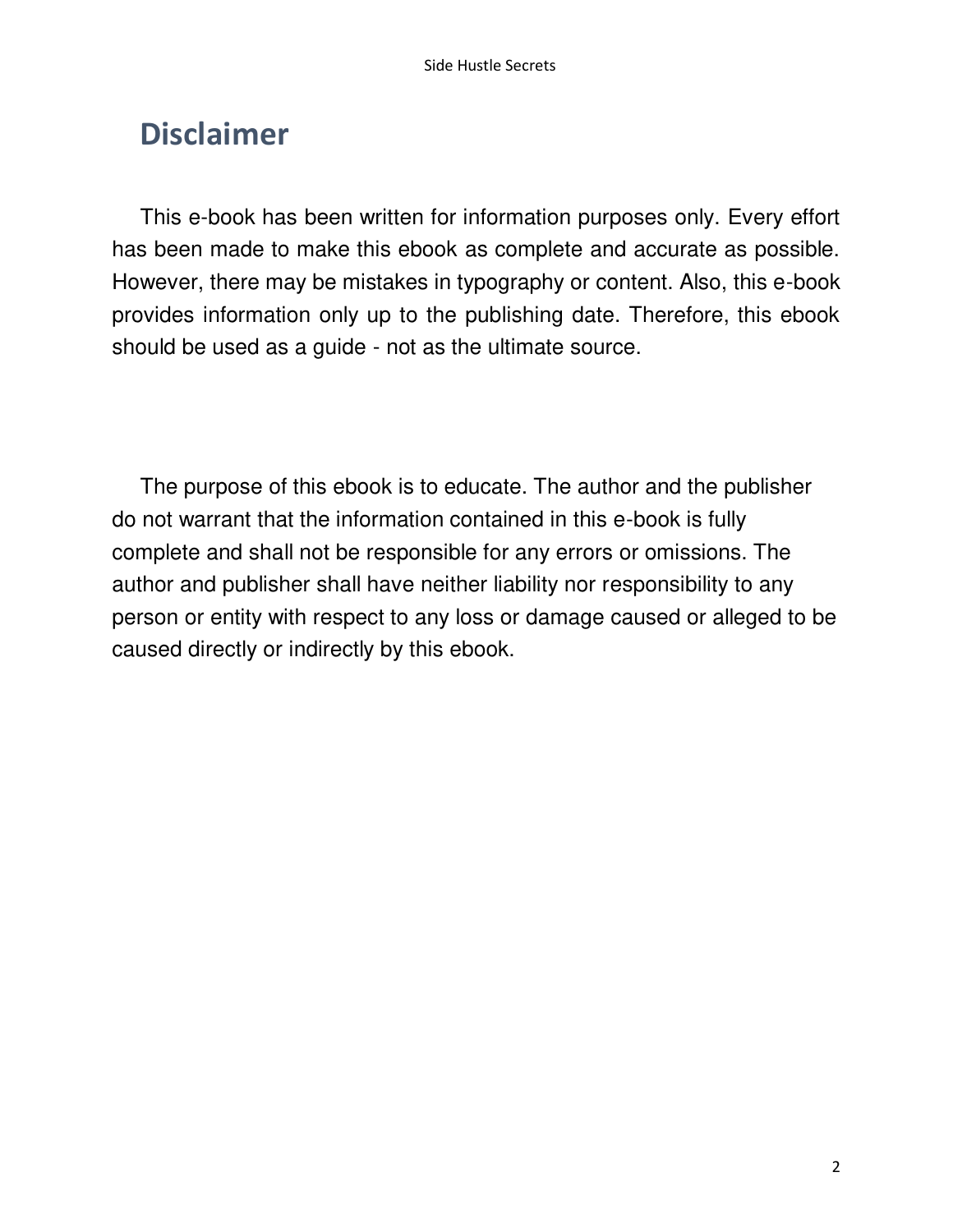### **Table of Contents**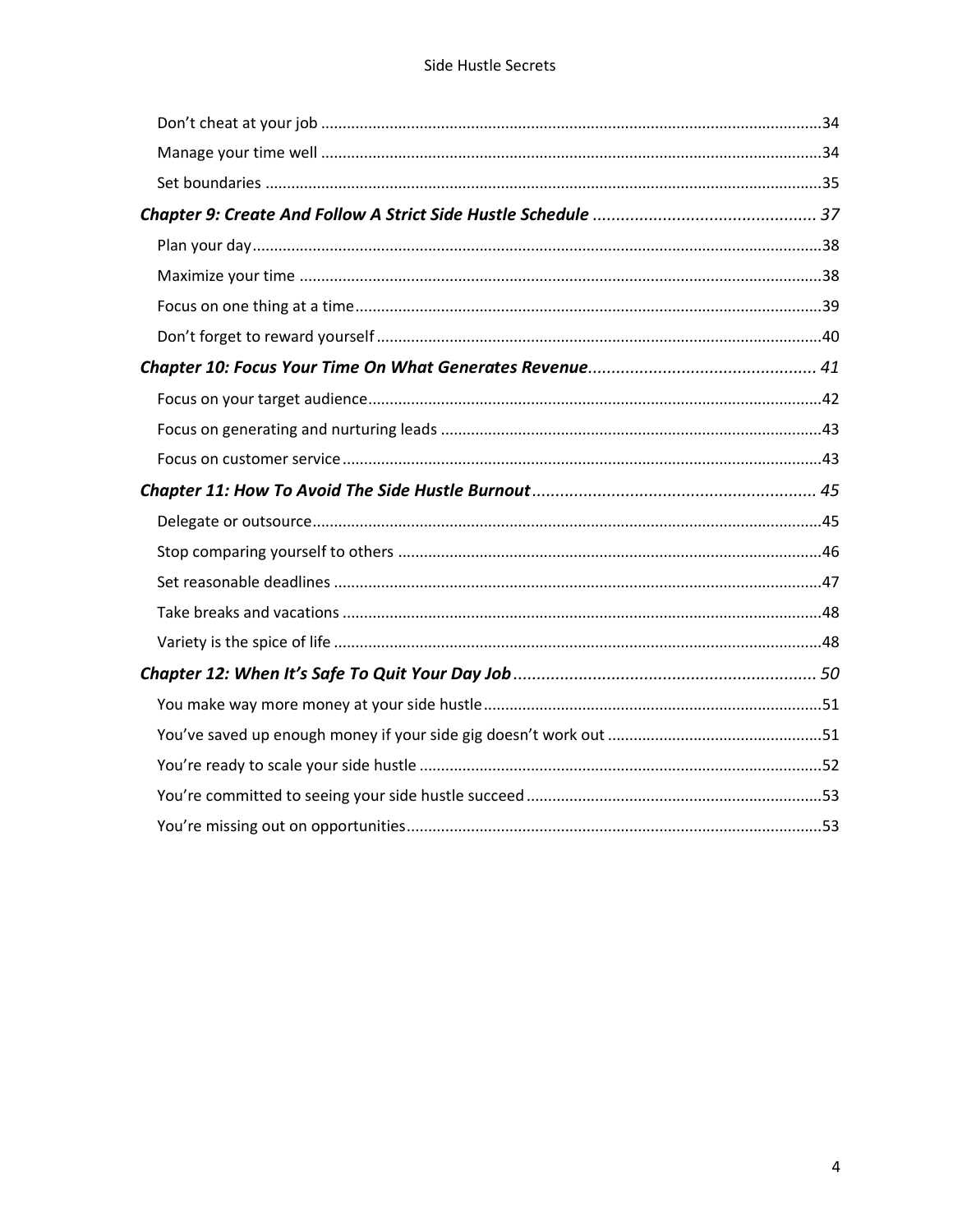# <span id="page-4-0"></span>**Chapter 1: Get In The Right Mindset To Start A Side Hustle**



Many people start off so excited when they see a side hustle opportunity they think will be a good fit for them. They make plans and think about how they're going to spend their extra cash, or how they're going to quit their jobs the moment their side hustle takes off.

But before they even get halfway to success, they give up all of a sudden. They make excuses as to why their side hustle isn't working. They'll tell themselves that their day job is easier because they get a steady paycheck every month. They'll try to convince themselves that they're happier at their day jobs anyway.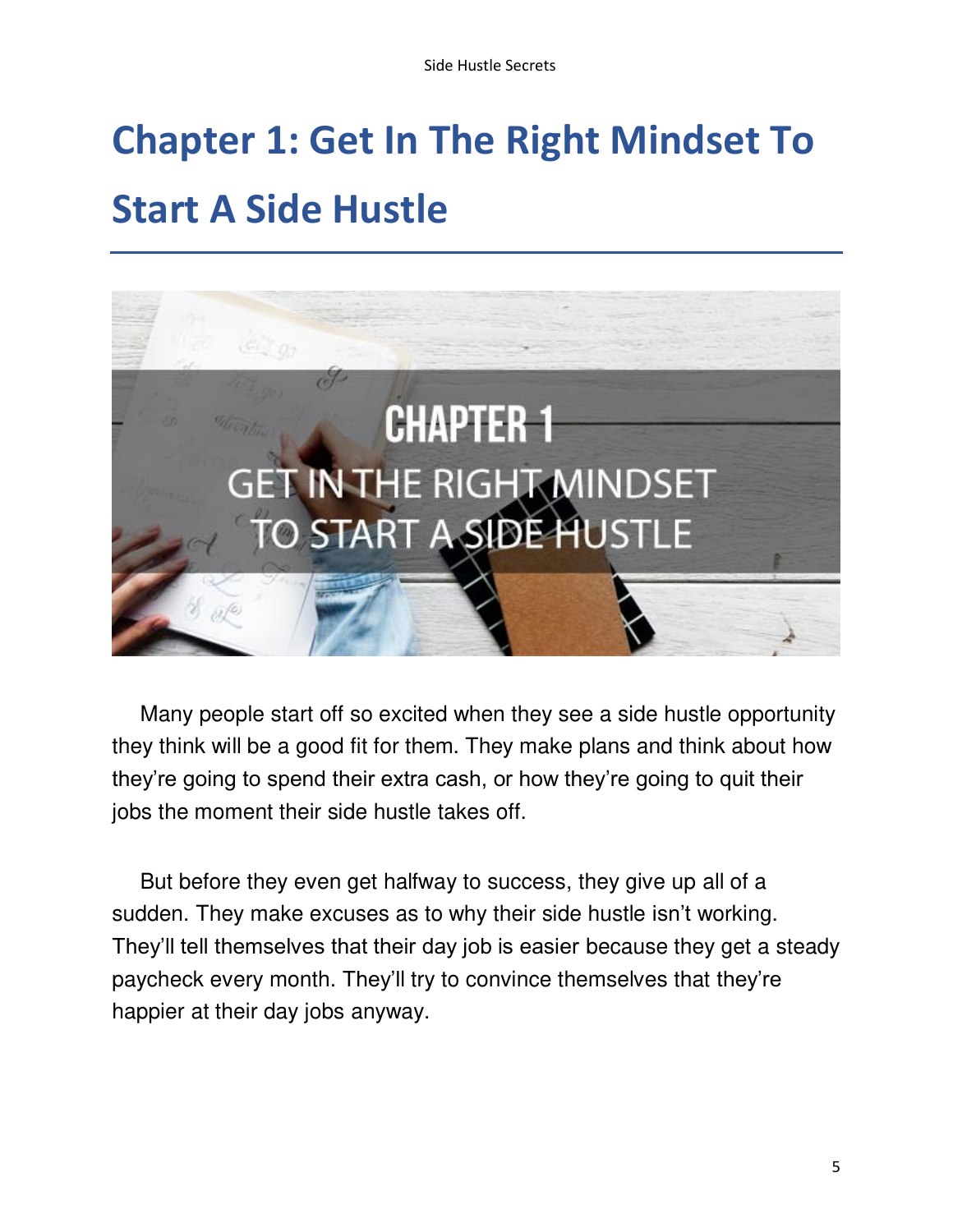#### <span id="page-5-0"></span>**The right mindset**

Many people have what it takes to succeed. They have the skills and the talent to do so. But the moment life throws curveballs their way, they give up and quit chasing their dreams.

Why is that? Did they not want their dreams badly enough? Do they really like their lives the way it is right now? Maybe, maybe not.

The answer actually lies in people's mindsets. Not everyone's cut out to hustle and take actual charge of their lives. When you hustle, you're taking control of your life and you're stepping out of your comfort zone.

The thing is some people are content with whatever they have going for them at the moment. They don't have that drive, that burning passion to see their dreams come to life. And that's okay, that's their prerogative, their choice.

Perhaps they've become jaded and cynical. They've seen far too many people fail, and only a very small minority succeed, so they think they just don't have what it takes to beat the odds. In their minds, they've already failed.

But you don't have to follow in their footsteps. You don't need to feel the same way. You don't need to feel discouraged every time you hear about someone who's failed at their side hustles.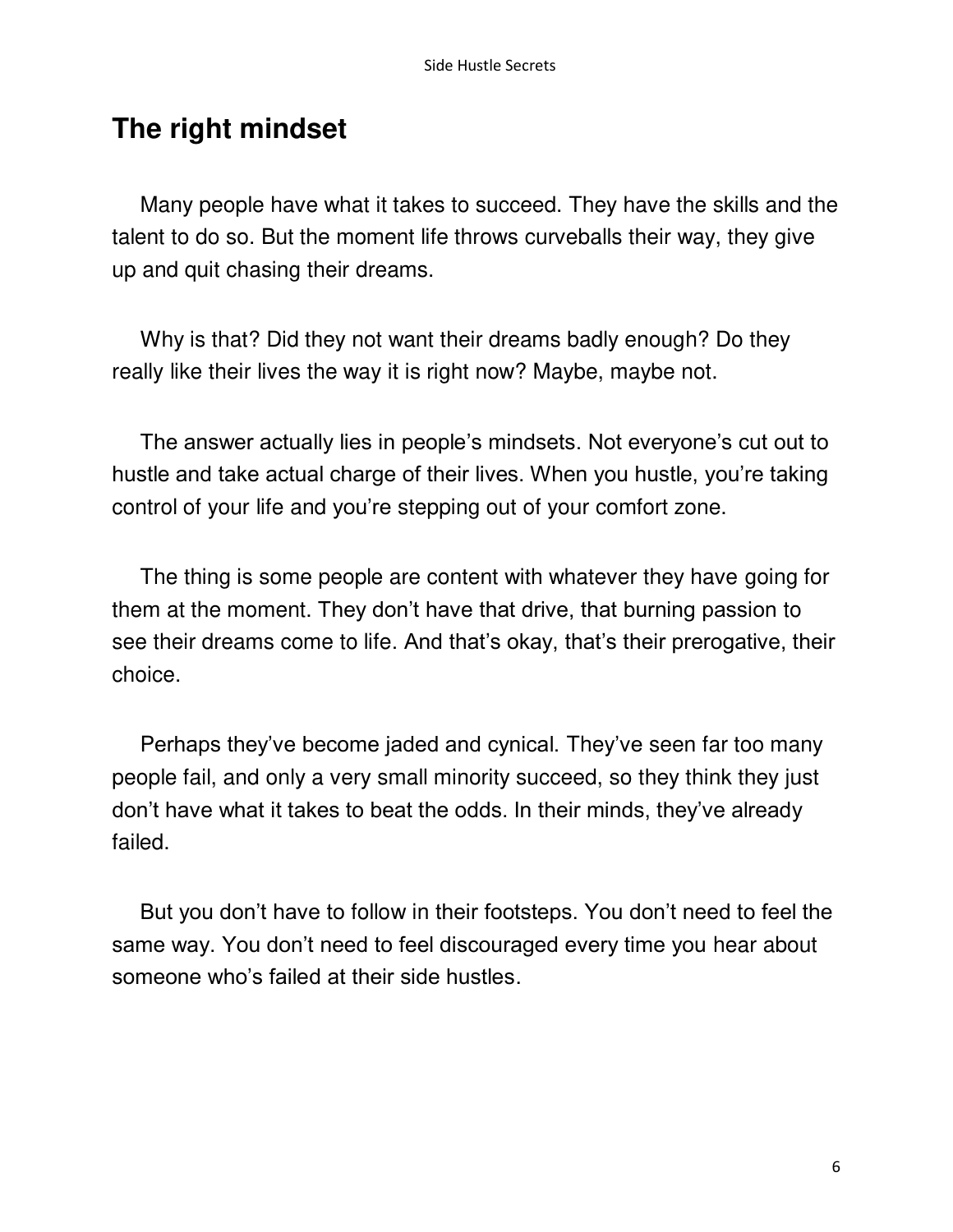#### <span id="page-6-0"></span>**You control your mind**

The human mind is amazing. It can either *push* you to go after your dreams no matter what it takes or bury it long before you even do anything about it. But your mind and your thoughts aren't independent of who you are as a person. The truth is, YOU control your mind. Your mind doesn't control you!

With that said, if you want to change your life for the better, then you need to get out of your comfort zone. You'll never see success if you keep on doing the same things over and over again.

When you enter the world of side hustling and entrepreneurship, you need to change the way you think. If you've got a negative mindset, then you absolutely must change it to a positive one.

If you don't, then you're never going to get anywhere, you'll be stuck doing the same kind of jobs until you die. The same jobs that give you an uncomfortable, mediocre, and ultimately, unhappy life.

#### <span id="page-6-1"></span>**Know your "why"**

If you want to succeed in your side hustle, then you need to, first of all, understand your "why." Why do you want to succeed? Who are you doing it for? What are you hoping to achieve with your side hustle? More money? Freedom from the rat race?

Whatever the reason, you need to always remember your "why" because it's going to be an uphill battle to success. There will be times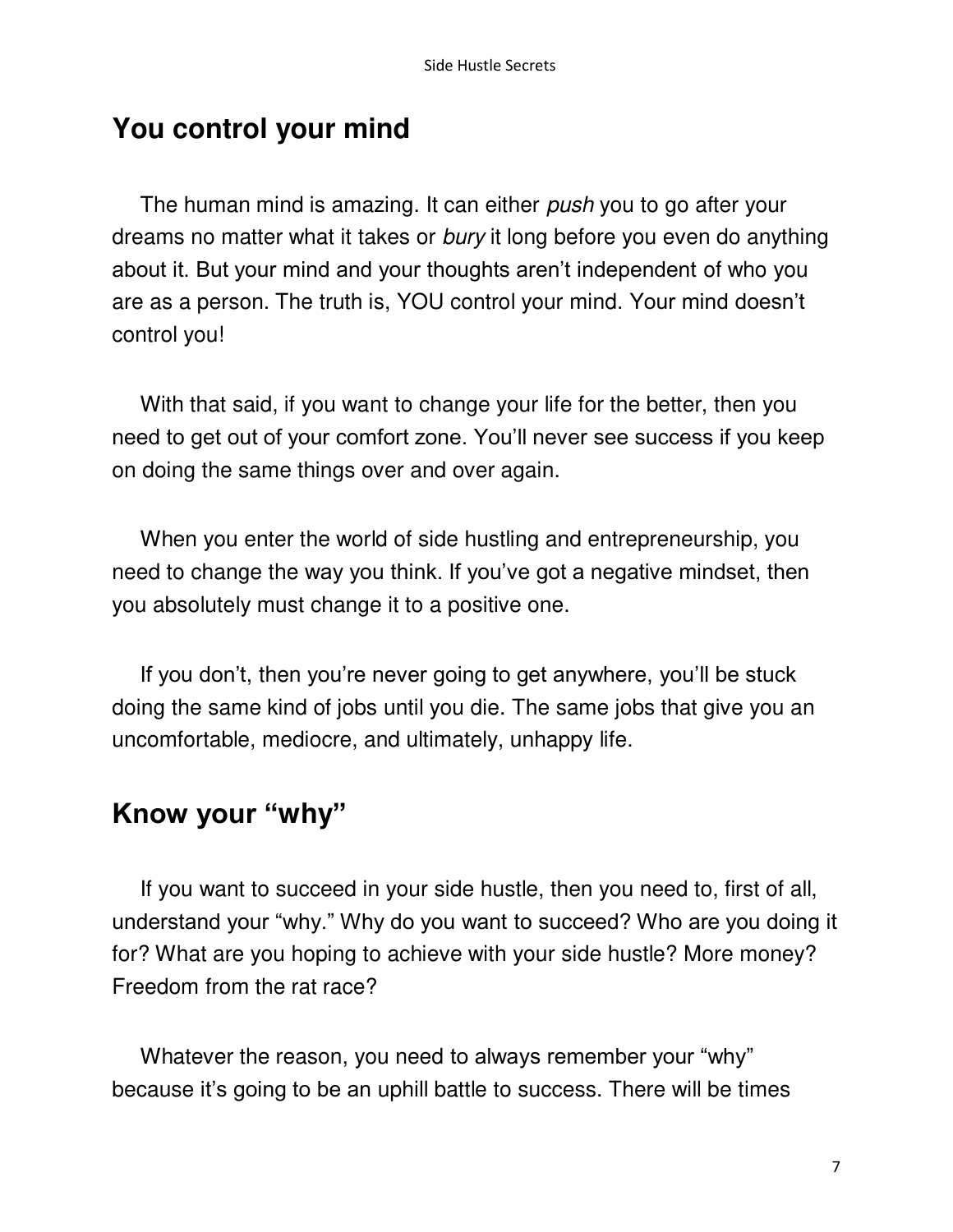when you'll feel so tired, when you'll feel like the world is conspiring against you to fail. You'll feel like your side hustle is not bringing you any closer to your goals. When that time comes, remember your "why" and you'll feel your motivation come back.

#### <span id="page-7-0"></span>**Chase the right goals**

Your mindset plays a critical role in your side hustle success. If you don't want your dreams badly enough, then perhaps you're chasing after the wrong goals?

You need to get your mindset right before you attempt to do anything. If you don't, you're going to be suffering for months and years, wondering why you can't muster the motivation to do what needs to be done. You'll only be delaying your success, and every step of the way, you'll feel like your feet weigh a ton and is dragging you down!

However, if you're chasing after goals that you're *passionate* about and you've got the right mindset for it, then you can expect different results. This powerful combination is what separates successful side hustlers and entrepreneurs from failures and wannabes.

So, take the time to get to know yourself, prepare your mindset, and ask yourself if you're ready to take on one of the biggest challenges in your life.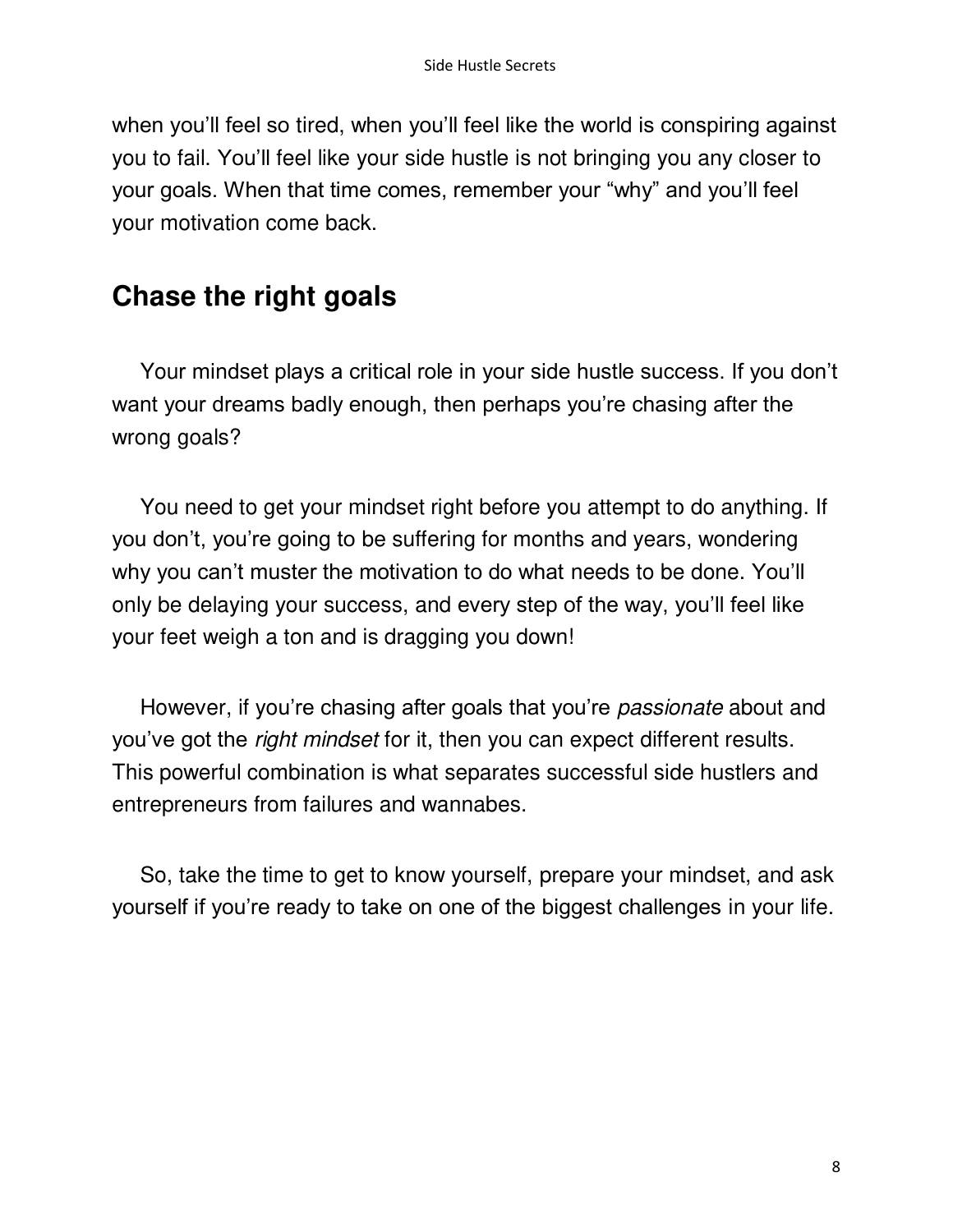# <span id="page-8-0"></span>**Chapter 2: Take Inventory Of Your Special Skills And Talents**



You've probably got a lot of skills and talents that you can put to good use. But since you've got a limited number of free time (provided you work full time at your day job), then you need to choose a profitable side hustle that will help maximize your time.

How do you do that?

Well, for starters, you can take an inventory of your special skills and talents. You can start by writing down your work experiences (paid or not), and then write the skills you used to do those jobs. If you picked up any random skills along the way, write them down as well.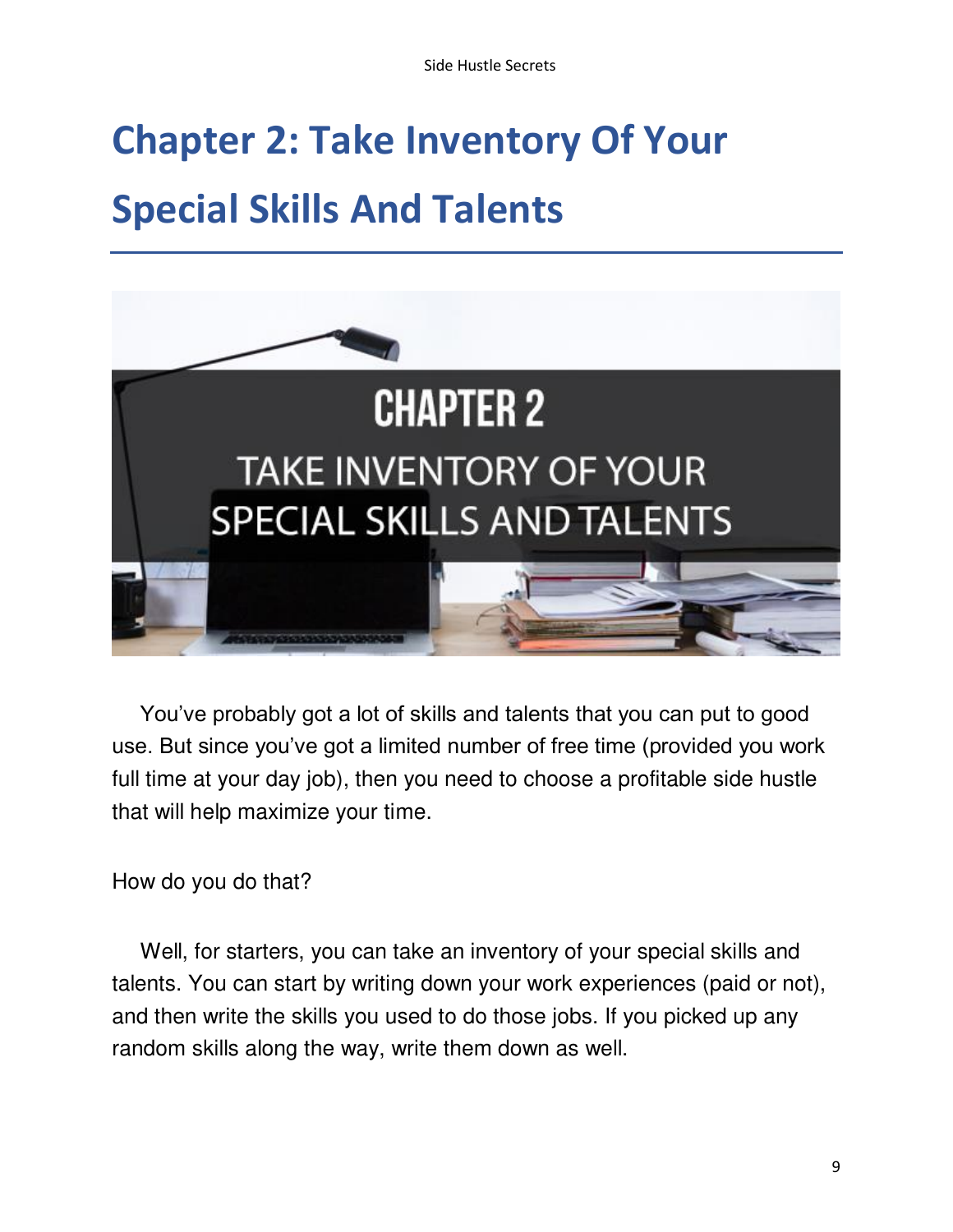This process is important so you can identify which opportunities are going to be a good fit for you. You can then further analyze the marketability and demand of your skills because as you probably know, not all skills are created equal.

#### <span id="page-9-0"></span>**Low-level vs. high-level skills**

General and low-level skills probably aren't going to get you an extra thousand bucks right away. You'll have a ton of competition since there is a relatively lower barrier to entry, meaning a lot of people can do these easy side jobs.

On the other hand, if you choose a side hustle which requires higherlevel and more technical skills, then chances are, you'll have less competition. Depending on the demand for those skills, you'll be able to bring in more extra cash each month than a low-skill side hustle.

For instance, let's say you're pretty skilled at babysitting, copywriting and designing websites. Which of these side hustles do you think are going to be most profitable?

With babysitting, you don't really need special skills. If you love babies and you've got a way with them, then you can easily become a babysitter. With this logic, anyone looking for a babysitter can theoretically find one quickly, provided, of course, they pay competitive rates.

When it comes to writing and web design, not everyone has these skills. This means that the pool of good copywriters or web designers is going to be much smaller than the pool of possible babysitters. The thing is, good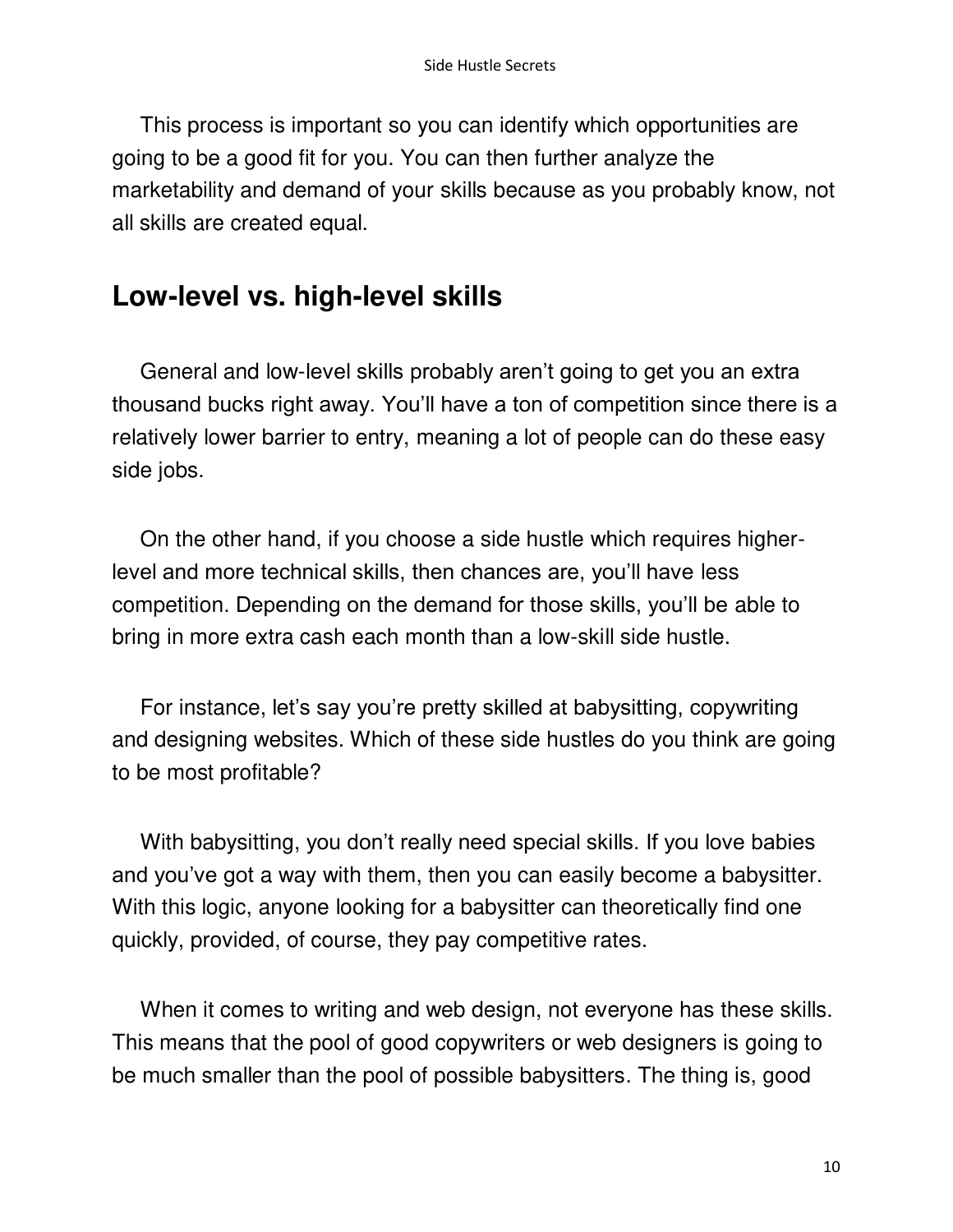copywriters and web designers are very much in demand, which is why they can command higher-than-average prices for their services.

Going by the example above, which side hustle are you going to choose? Do you want to become a babysitter, a copywriter or a web designer?

I bet most of you will choose either a copywriting or web designing side hustle. After all, if you've only got 20 free hours each week to work on your side hustle, then you want to make the most of it. Why work on a lowpaying hustle (say \$10/hour) when you can work on something that pays \$30-\$100 an hour? Think about how much extra money you'll be making for the same amount of time worked!

#### <span id="page-10-0"></span>**Money vs. satisfaction**

If you're looking to eventually quit your day job, then having a good paying side hustle is a must. This is why you must know your skills and your strengths, so you can put it to good use and make some good money in the process!

You think you're a pretty capable writer and/or web designer, but you *don'*t want to spend all your free time getting stressed out about client work. You already have enough of that at your day job, so you just want to do a side hustle where you can chill out. Well, that's your call.

To be honest, there's no right or wrong answer here. We all have different goals. For some of you, you want a side hustle that can provide you with extra cash. For others, you want something that will eventually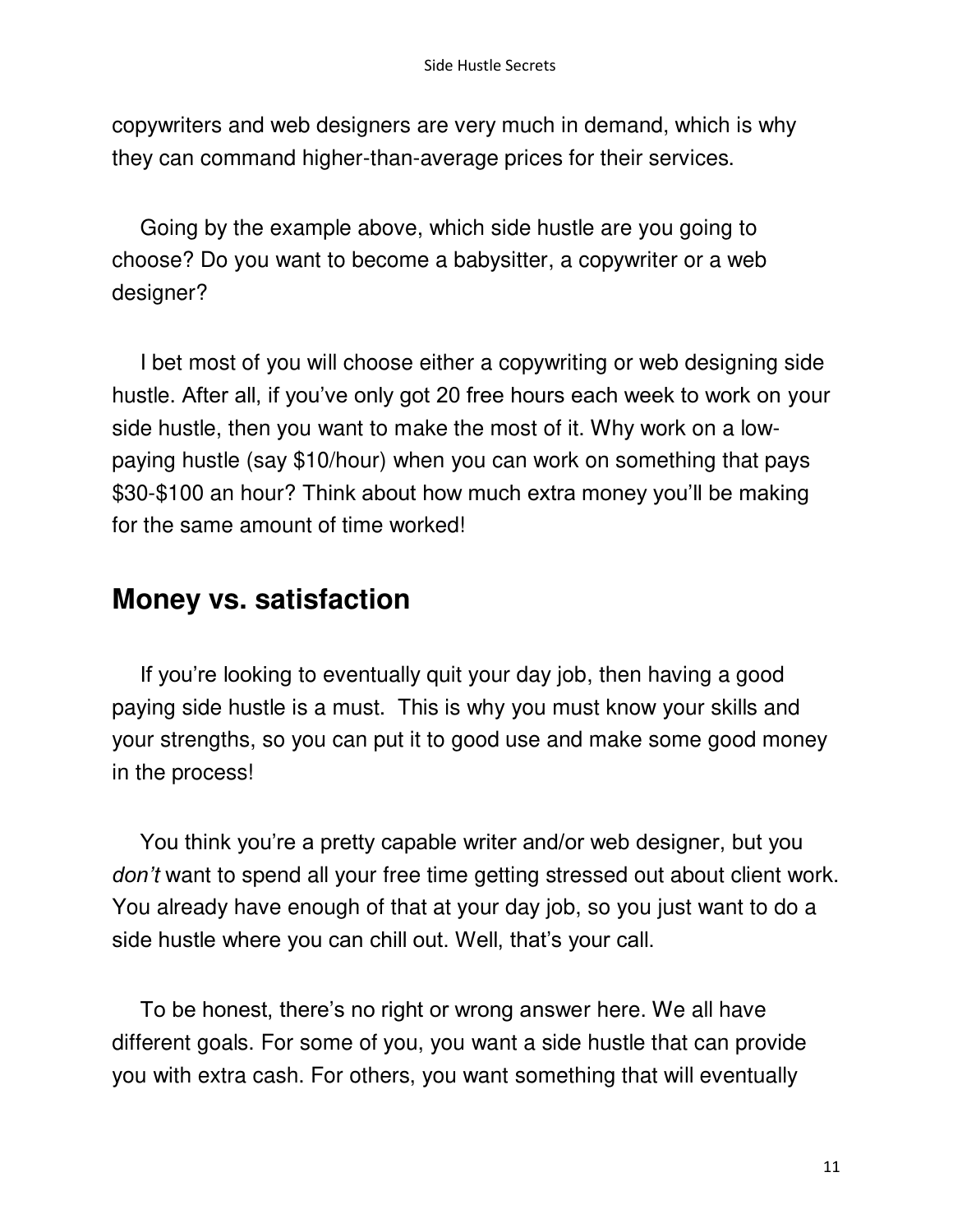replace your day job. And for some, you want to do something you really enjoy and still make a few dollars out of it.

If you find babysitting more fulfilling as a side hustle than copywriting or web design, then that's perfectly alright. If that's your passion, then follow what your heart says. There's no point working on a side hustle you're going to dislike or hate eventually!

It's better to do what you really want to do. When you're passionate about something, it's easier for you to find ways to make it grow. Who knows, maybe you can turn your babysitting side hustle into something bigger!

For instance, you can probably use babysitting as a foot in the door to bigger opportunities later on. You can offer your writing and web designing services to the kids' parents. So, you'll essentially be hitting two birds with one stone!

In the end, the success of your side hustle will depend on your commitment. You'll find it hard to commit to something you don't enjoy, no matter how talented or skilled you may be.

If you believe in what you're doing and you're happy doing it, then good for you. Stick with a side hustle that feels right for you. Listen to what your heart is saying. Otherwise, you're going to regret it later on.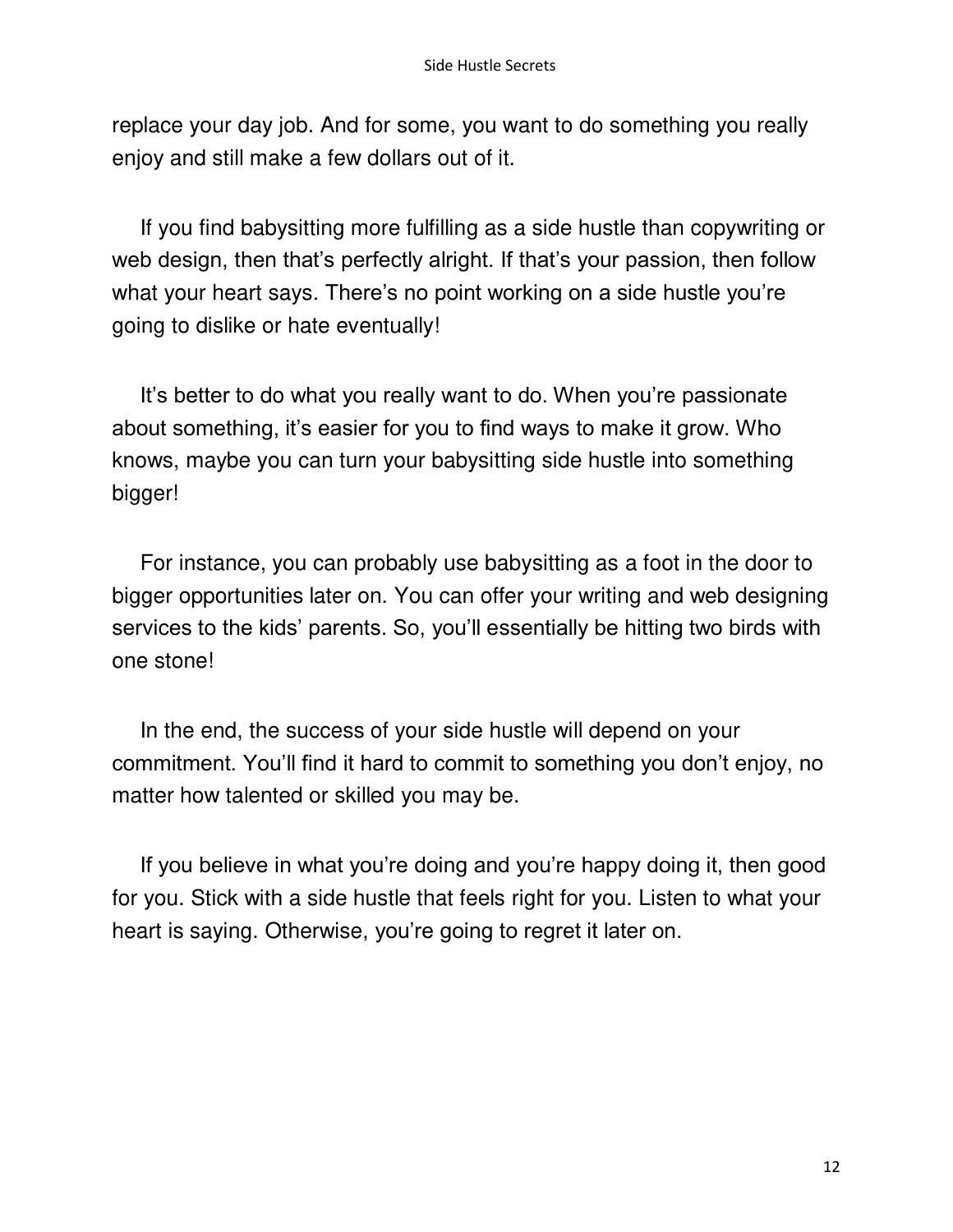### <span id="page-12-0"></span>**Chapter 3: Build On Your Strengths,**

### **Outsource Your Weaknesses**



Do you believe in the saying "time is money?" If you do, then you know that your time is better spent doing things you're good at. You can then leave the rest (meaning, the things you're bad or mediocre at) to people who are way better than you.

In the beginning, it may be perfectly okay to do everything in your side hustle business all by yourself. However, once your business starts growing, then you need to consider outsourcing those tasks which slow you down or those which you don't particularly enjoy.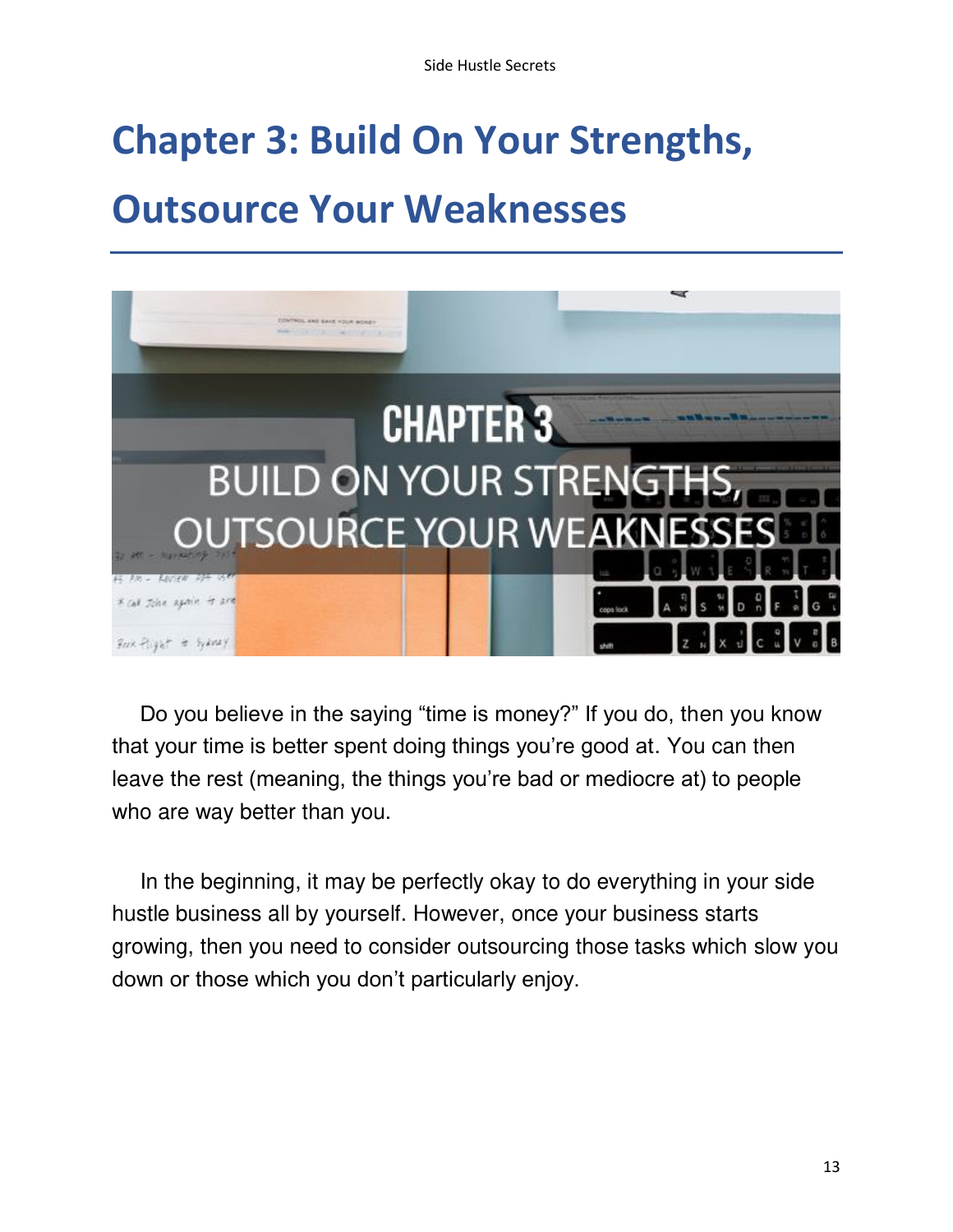This is especially useful if you still hold a day job – you can only do so much! If you insist on doing everything yourself, then you're only going to slow down your progress.

#### <span id="page-13-0"></span>**Make good use of your time**

If you've got the money even before you go into your side hustle, then right away, it will be easier for you to scale your business from the get-go! This means you can invest in the tools and resources you need to succeed.

You can simply focus on doing what you know best and outsource the rest. You don't need to go through the process of working on your side business all by your lonesome self.

Unfortunately, however, not too many people are going to be this lucky. If you belong to the majority of people who don't have huge trust funds or a healthy savings account, then don't worry.

You can still succeed at your side hustle, it's just going to take you a bit longer because you're going to do everything from scratch. Don't compare your progress to others. You're just going to end up pitying yourself, and your self-esteem and your motivation will probably take a nosedive.

Let me give you an example. If you choose blogging as your side hustle, then you may need to do everything yourself in the beginning. You'll write all the content, design your site, promote your content on various social media channels, etc.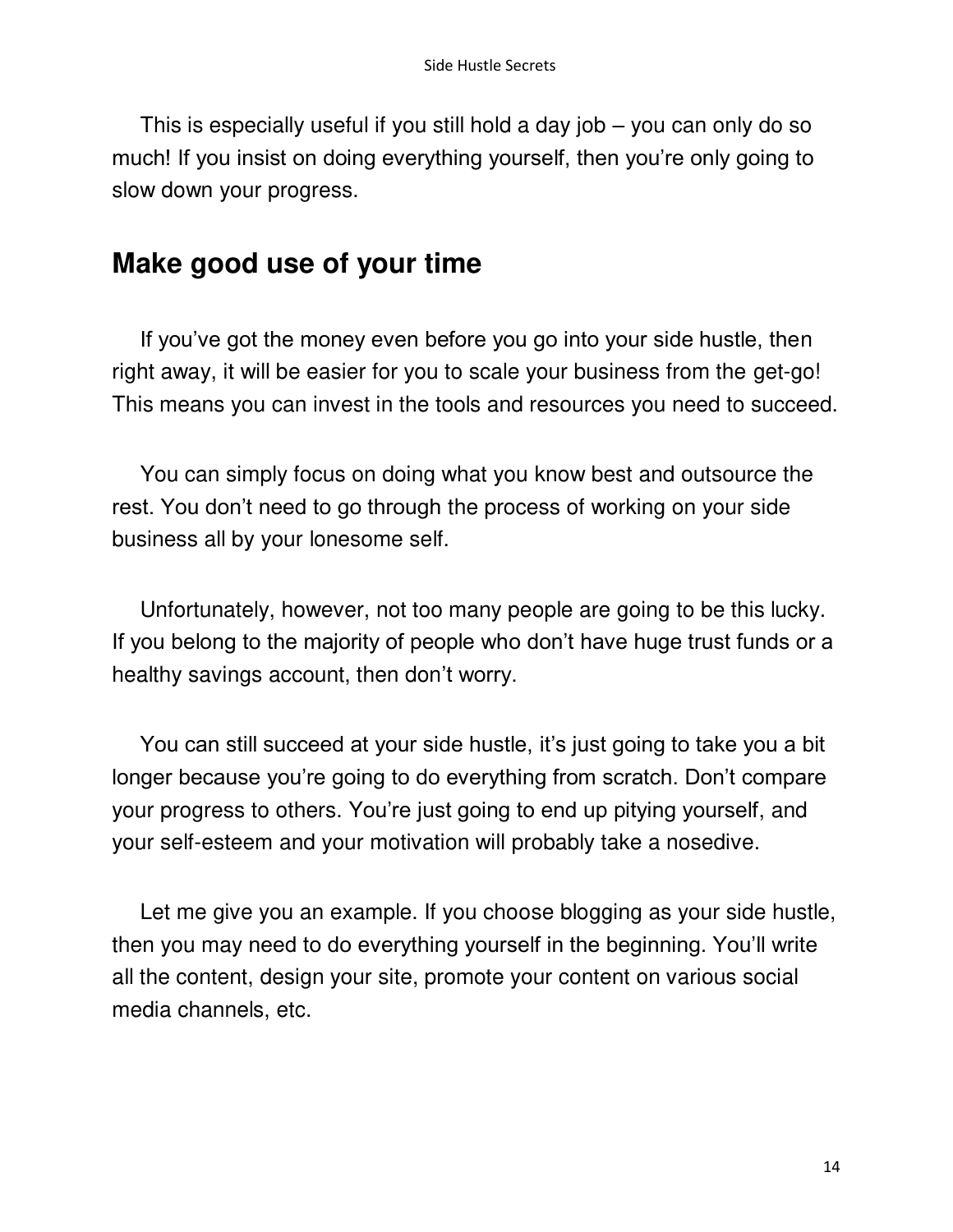Doing all these things will cost you many hours, maybe hundreds! But, you'd be willing to do it anyway because you're passionate about blogging. You don't mind doing all the grunt work. In fact, you treasure the learning experience.

When you finally succeed, you'll get hundreds or thousands of people reading your blog posts. If you monetize your site properly, then you could earn a good amount of money from your blog.

You know that if you add more high-quality content to the site, then there's a very good possibility your earnings are going to go up. So, now you need to decide. Do you outsource the content creation or do you do continue to do everything yourself?

If you decide to outsource, you'll publish more articles on your site than if you continue writing alone. You'll be able to grow your social media presence much faster. With outsourcing, you're essentially replicating yourself, so you get more work done in less time!

#### <span id="page-14-0"></span>**Is outsourcing the right thing to do?**

The thing is outsourcing part of your side hustle will mean money. But, don't view it negatively. Instead, consider it an investment in your business. You need to spend money so you can make money.

Now, hiring the right people to help you out with your business isn't exactly easy. If you go to a workplace site like Upwork [\(https://www.upwork.com](https://www.upwork.com/)), you'll probably receive tons of applicants. You'd need to shortlist the ones you think are going to be a good fit, and then you have to spend some time interviewing them.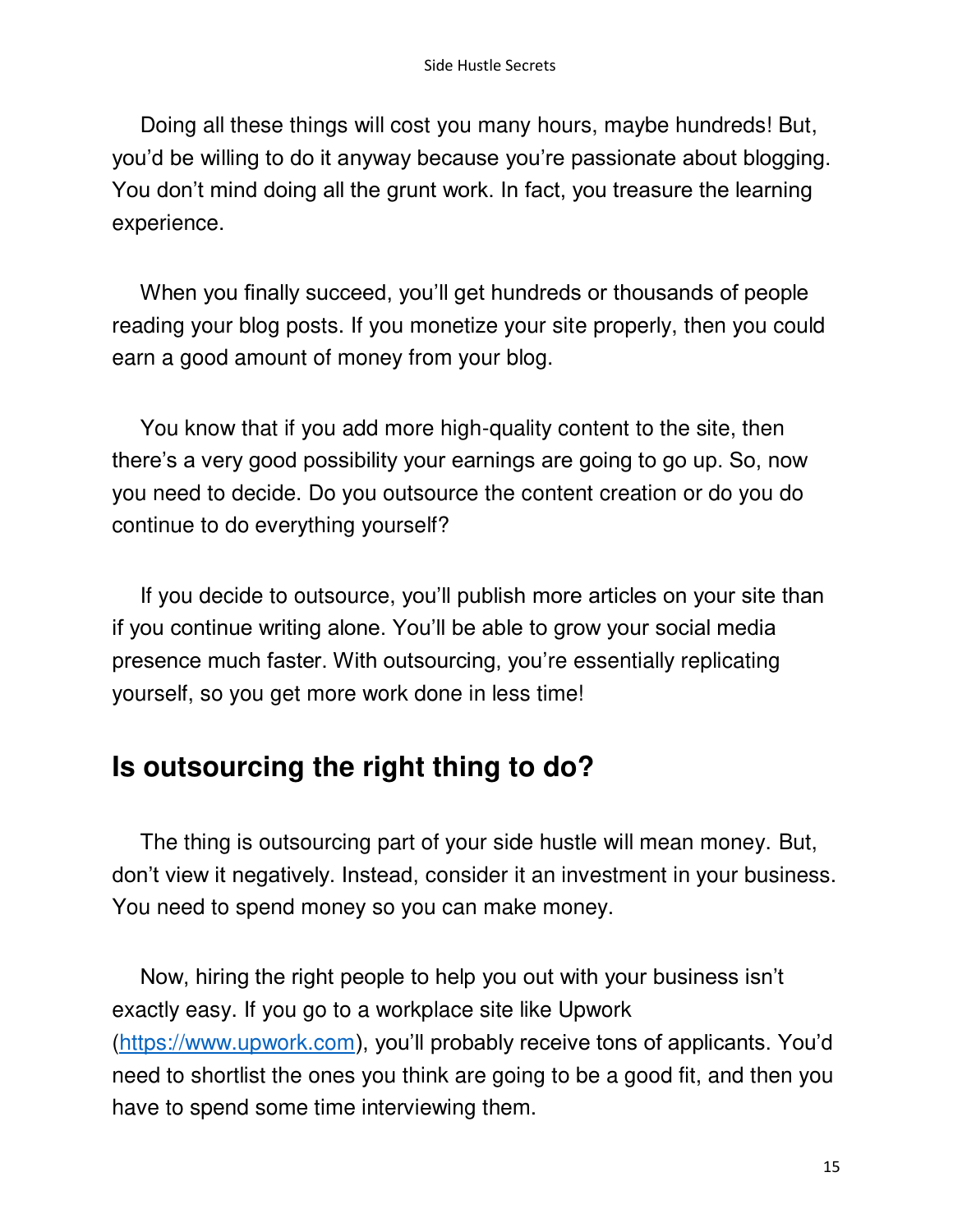Doing all these is going to take some time. And by the end of it all, the freelancer you hired may end up being only good on paper, but won't be a good match for your needs. So, you need to do everything all over again.

Outsourcing comes with its own share of headache-inducing problems. Once you find a good contractor, you'll need to train them up on your systems and your processes. They're probably not going to get the hang of it right away. That means a few weeks of back and forths until you're finally satisfied, and you feel comfortable enough to give them some leeway on how to do their jobs.

Whether you're hiring freelancers or employees, keep in mind that it's important to build healthy relationships with everyone. If you respect the people working for you, then they'll respect you back. They'll be more committed to helping you grow your business.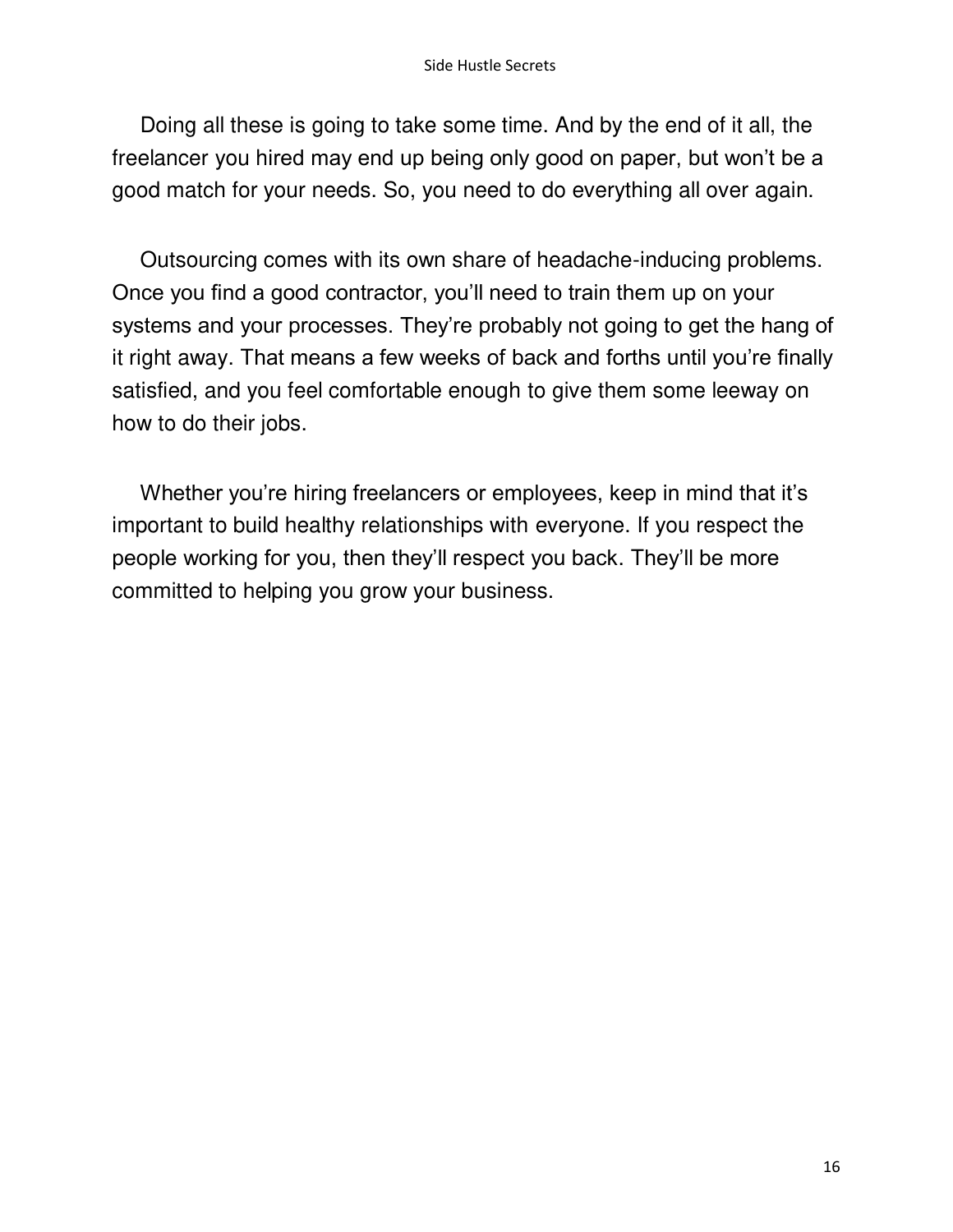# <span id="page-16-0"></span>**Chapter 4: Map Out Your Hustle Idea And Strategy**



Planning is key to your side hustle success. Without a good plan, you may just as well be playing in the dark. You're almost guaranteed to fail. If you want to increase your chances of success (and who wouldn't?), then it's a must that you plan out your side hustle idea and lay down a solid strategy.

You know your strengths and your weaknesses better than anyone. If you say you're not good at planning, then you better think of a way to move 'planning' to your strengths column. If you feel like you can't do it alone, then don't be afraid to ask for help from family and friends.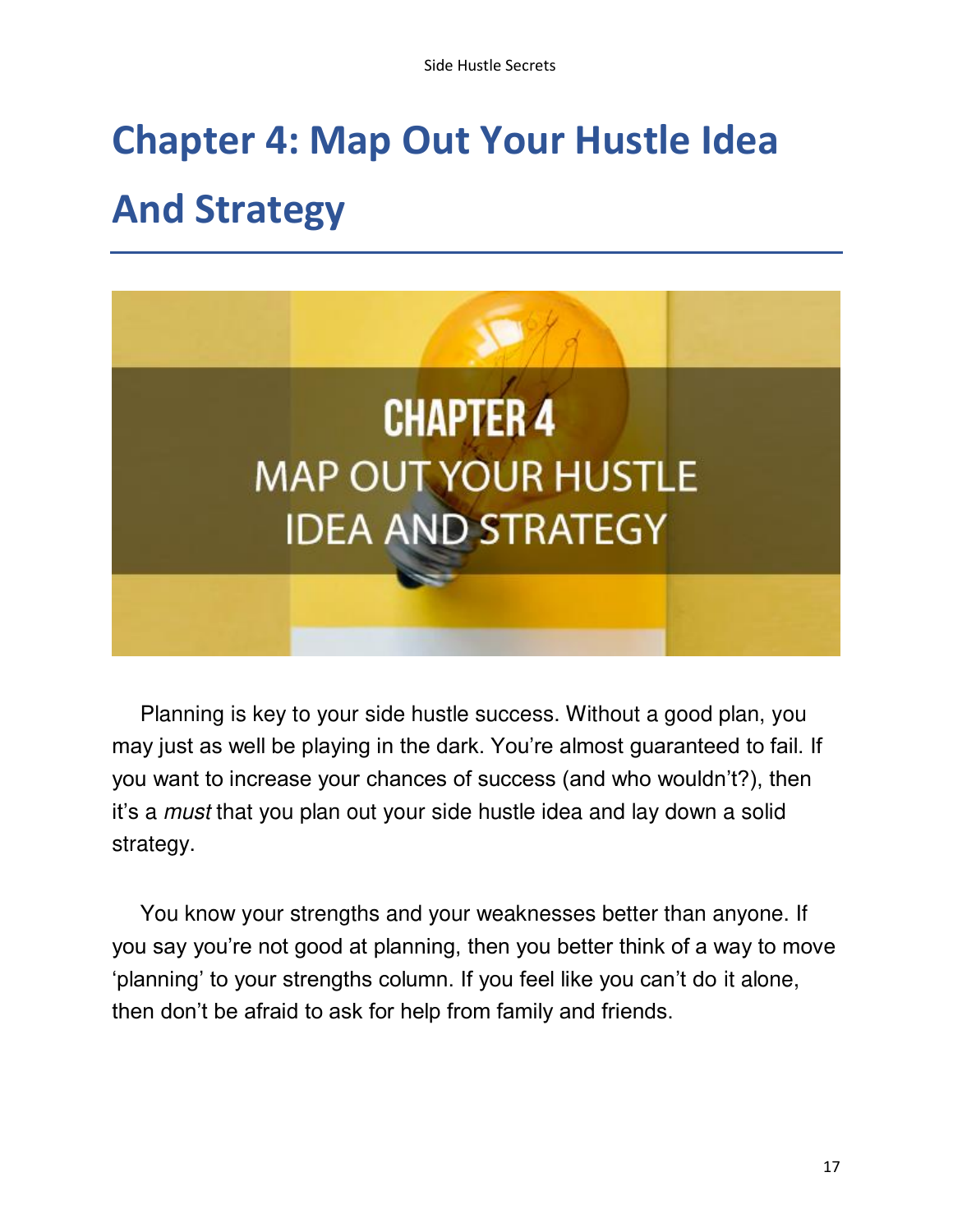Ask them to help you brainstorm your side hustle strategy. As the saying goes, two (or more) heads are better than one. Do a brain dump and write down everything you can think of, even those you think are absurd. You'll have the opportunity to edit your ideas later on.

#### <span id="page-17-0"></span>**Lists vs. mind maps**

To organize your ideas, you can use either a simple linear list or you can use a mind map.

With linear lists, it can be hard to make sense of if you've got a very, very long list. You'd need to scroll down, and it can be disorienting and overwhelming at the same time. If you've got ideas that are similar to each other, it's hard to show that on a linear list.

Mind maps, on the other hand, provides a more logical and more organized way to view your ideas. Its free and non-linear format allows you to easily move ideas around, connect similar ideas and group them together. It's also so much easier to get a bird's eye view of your strategy on a mind map.

To sum up, mind maps are much better tools for the planning process than an old-fashioned linear list. There's plenty of mind-mapping software out there. You can try out an app like Bubble [\(https://bubbl.us\)](https://bubbl.us/) or Mindomo [\(https://www.mindomo.com\)](https://www.mindomo.com/). Their free-forever versions allow you to create up to 3 mind maps.

#### <span id="page-17-1"></span>**Your edge**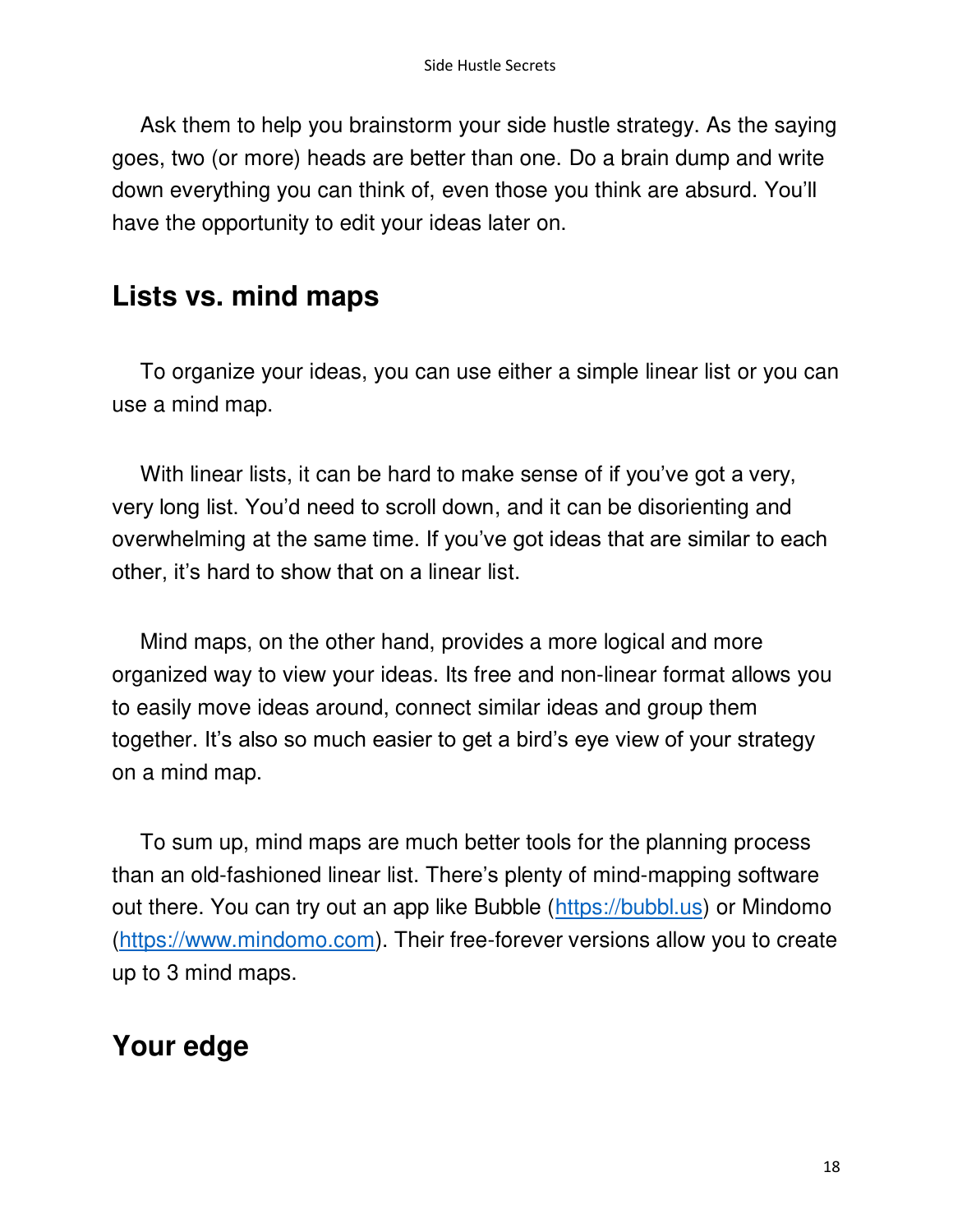One very important thing you need to consider when you plan out your side hustle strategy is your competitive advantage.

What is your unique selling proposition? What do you have that your competitors don't have? Why should anyone do business with you instead of your competitors?

Find out the answers to these questions, and you can use that as your selling point when you go out into the world and start reaching out to potential clients. They're going to ask those tough questions, so you need to plan your answers beforehand. And it's super important to believe in those answers!

You can't just say you're better than the competition because that's what your parents or your spouse told you. No, you need to do better than that. Think outside the box if you need to, but you need to give a solid and foolproof reason why people should give you the time of day.

#### <span id="page-18-0"></span>**Branding your side hustle**

Another thing you should consider is your branding. Now, you may think this isn't all that important. You may think you're just starting a "little" side hustle, and you don't need to think about this branding stuff. Well, that's what you think!

If you want to see your side hustle succeed and you want people coming to you instead of you going to them, then you need to learn how to brand yourself as someone your target audience is going to want to do business with.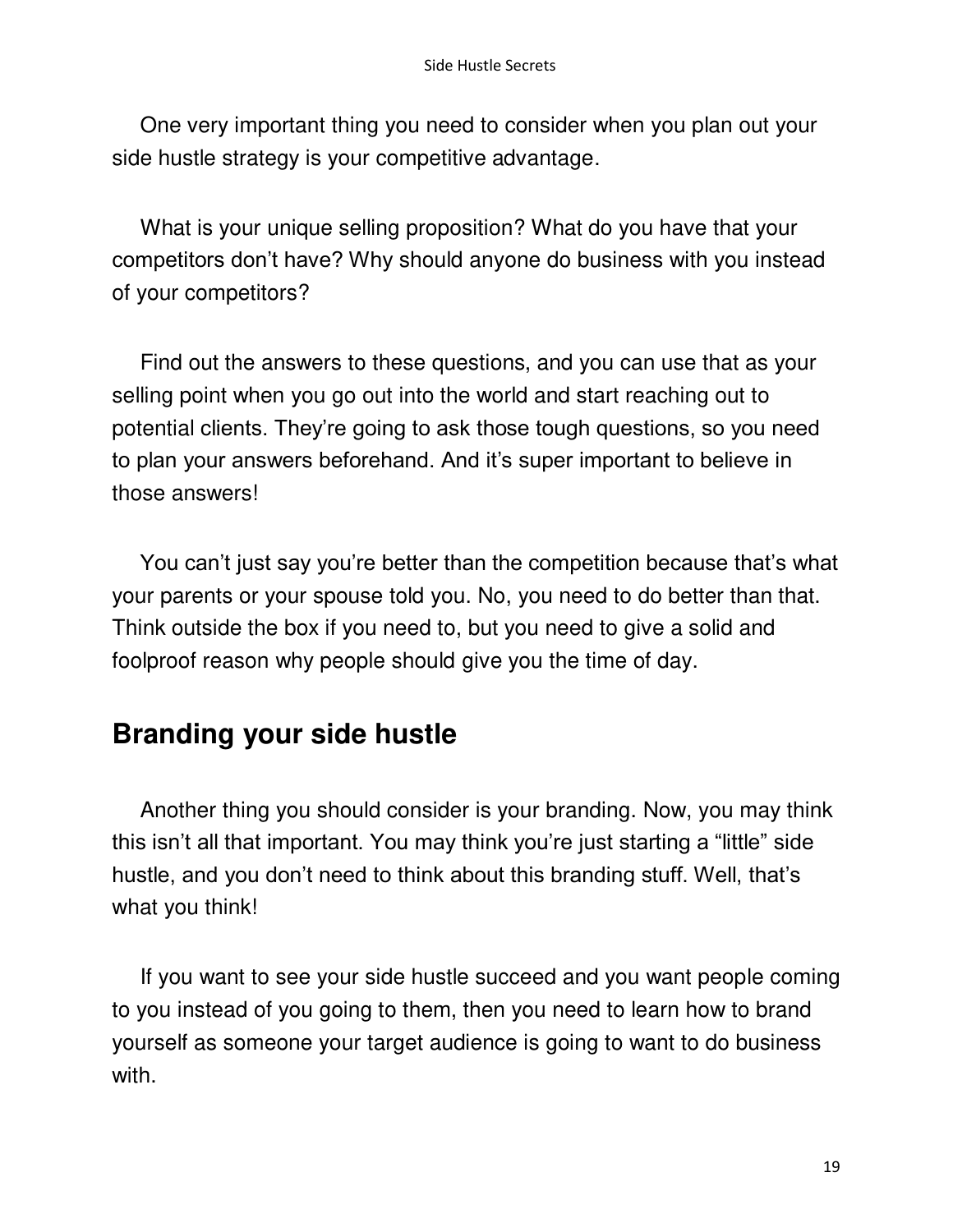If you manage to do branding right, then your marketing efforts will be so much easier. People will come to know and trust your brand. In the overall scheme of things, branding just may be the secret ingredient to your side hustle's success!

#### <span id="page-19-0"></span>**It's all about the details**

There's a popular saying that goes, the devil is in the details. At this point, you may think you can skimp on the details and just figure things out as you go along. However, if you decide to follow this route, then you may be in for some nasty "surprises" along the way. Surprises that could have been avoided if you've only taken the time to plan things out.

You want to minimize obstacles and challenges. You want to be prepared when they do happen, that's why you plan things in advance. If you don't, you're just going to end up derailing your path to success. And that's not what you want, right? You're reading this guide because you want to succeed, not fail.

It's all quite simple really – you can either be proactive or reactive. As you probably know, prevention is better than cure. So, it's better to be proactive and to prepare for whatever may occur than to react as and when things happen.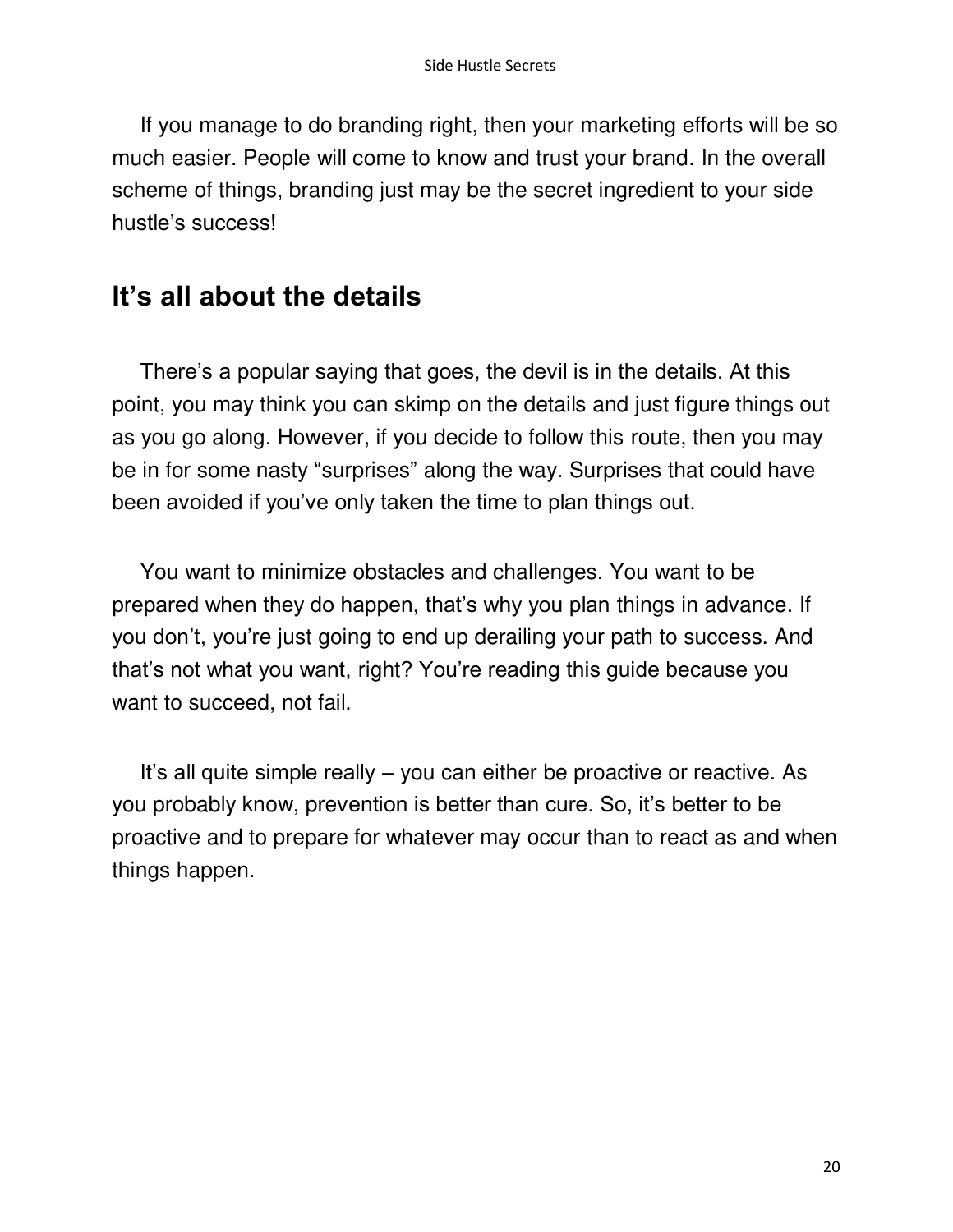### <span id="page-20-0"></span>**Chapter 5: Analyze And Validate Your New Hustle Idea**



Breaking away from the comfort of your day job is a scary thought, especially if you've never once attempted to do something so radical before. Or, perhaps you have, but you failed.

Well, there's a way you can minimize failure, and that is by analyzing and validating your side hustle idea. This technique will help you cross out the side hustles which aren't going to be worth spending your time on simply because they aren't going to be profitable.

Depending on the side hustle you choose, you may need to spend some money to validate your idea and see if it will work out or not. This means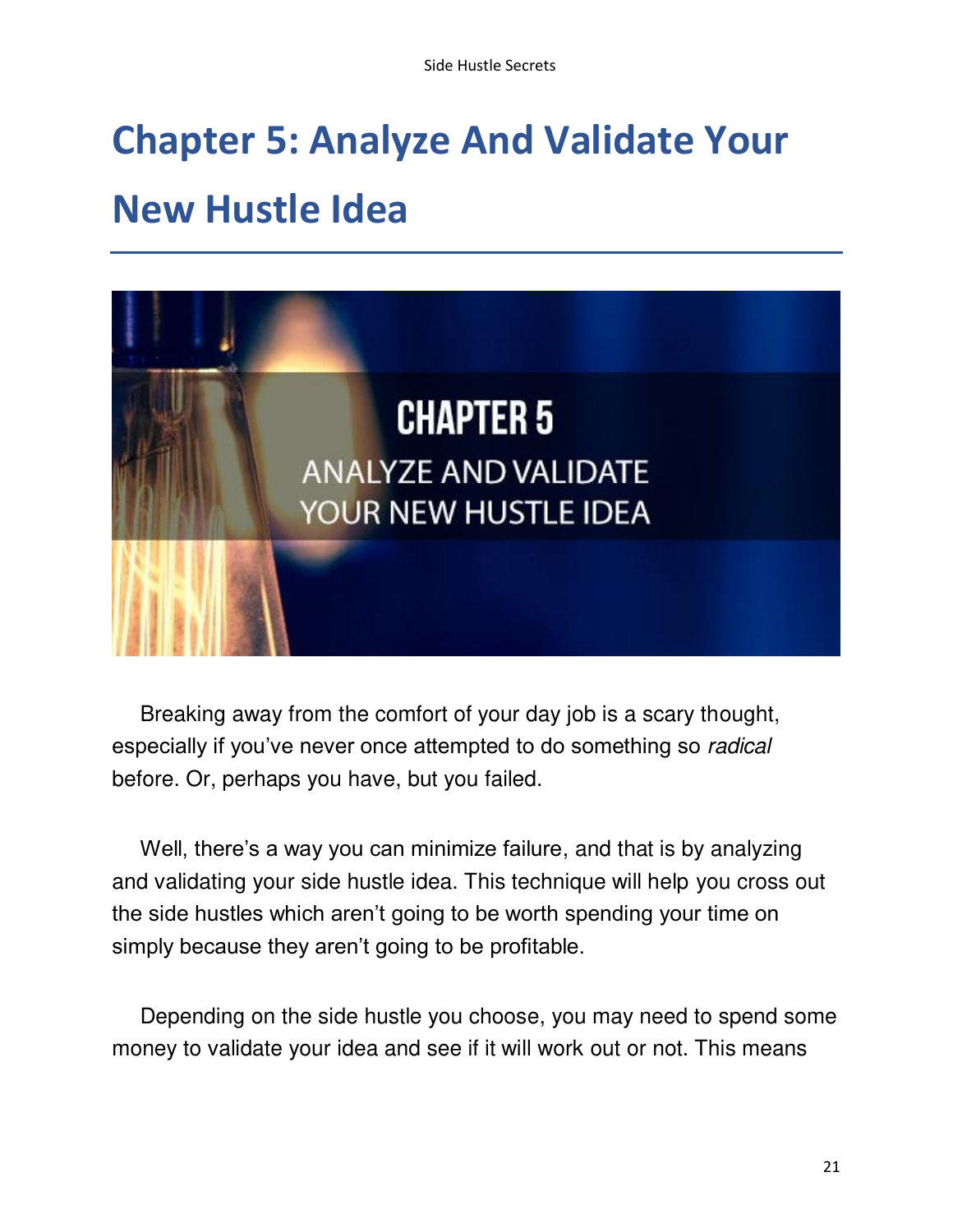you may need to buy (or rent or borrow) some tools and resources so you can do your testing.

Keep your expenses to a minimum for now. You don't want to go all in and spend thousands of dollars on equipment that you're not going to have any use for later on!

#### <span id="page-21-0"></span>**Analyze your competitors**

What are your competitors' doing? What are their products? Their marketing strategies? Why are people buying their products or using their services? What can you do better? Can you beat them at their game, especially if they've been around for years?

Ask yourself this question, if you were a customer, would you buy your products? Or would you go over to the competition and buy from them? Why or why not? Based on your answer, you should have a pretty good idea on where you stand.

If your competitors are active on social media, don't be afraid to follow them. It's not illegal. After all, they're pretty much posting on public domain. Research which types of content get the most engagement from their followers. Then create a list of what you need to do so you can do better.

At this point, you may feel like David going up against Goliath. Don't worry, just take it all in stride. You're doing this analysis because you don't want to waste your time competing against other businesses when you never stood a chance. You're doing this because you want to increase your odds for success. You don't want to spend months and years working on a side hustle only to find out that you just don't have what it takes to succeed!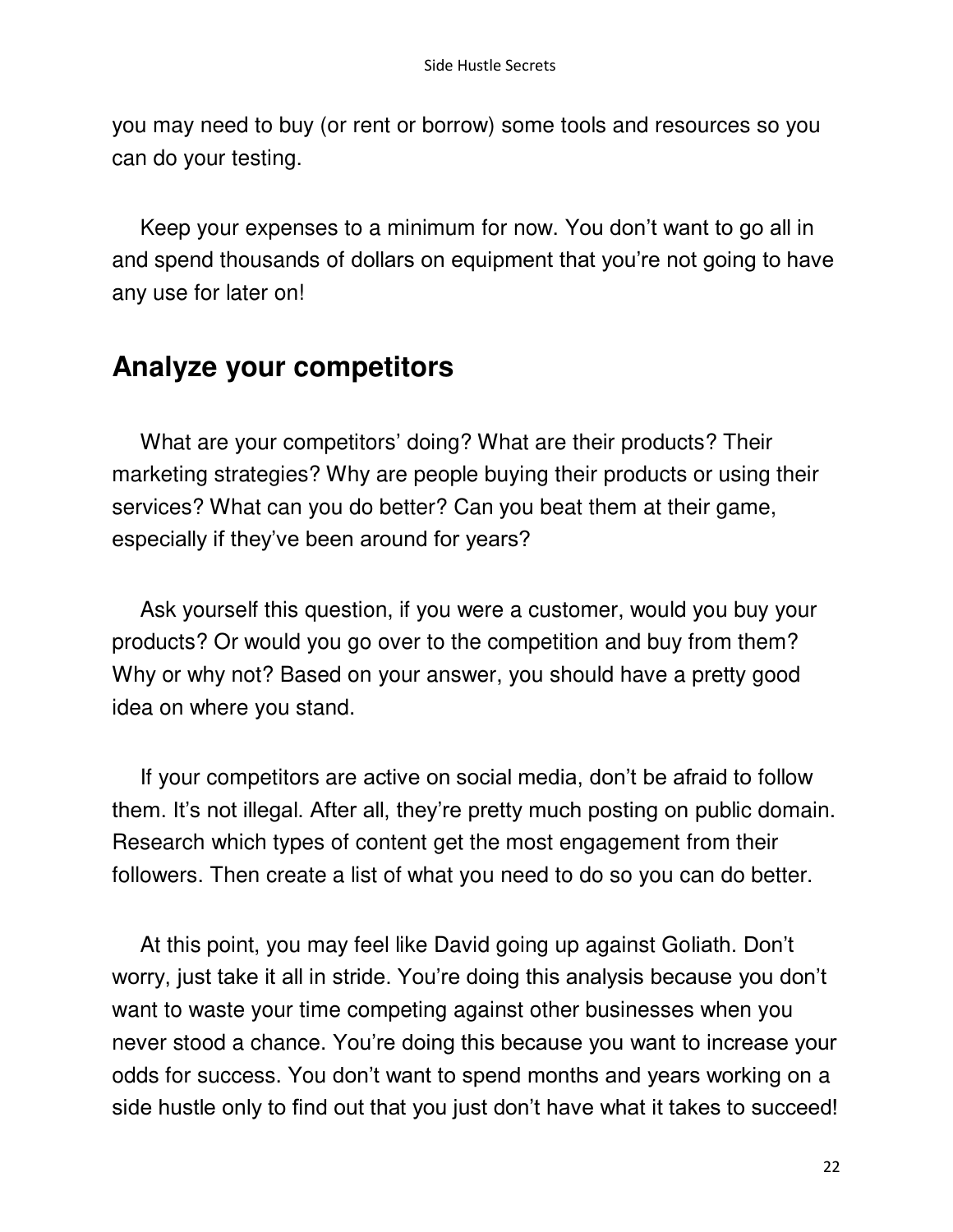#### <span id="page-22-0"></span>**Get feedback from your target audience**

You should clearly identify who your target audience or clients are. You want to maximize your efforts. You can't afford to waste your time and money trying to put your offer in front of people who simply aren't interested. Instead, you want to get your offer in front of the right people, those who will actually invest and do business with you!

So, to make sure your target audience is going to like what you bring to the table, then you need to get feedback from the people who fit your target demographics.

Say, for instance, your target clients are small businesses in California with 1-2 employees. You can try looking for people in your personal network who fit that profile. You can also post your question on social media and/or relevant forums.

Present your offer and ask them if it's something they would be interested in. If yes, why? If no, why not? Getting detailed answers is going to help you improve your offer and increase your chances of success.

Don't forget to thank people for their time. You're trying to build a brand, and you should always look for opportunities to put your brand at the top of people's minds.

#### <span id="page-22-1"></span>**Do a 'soft' launch**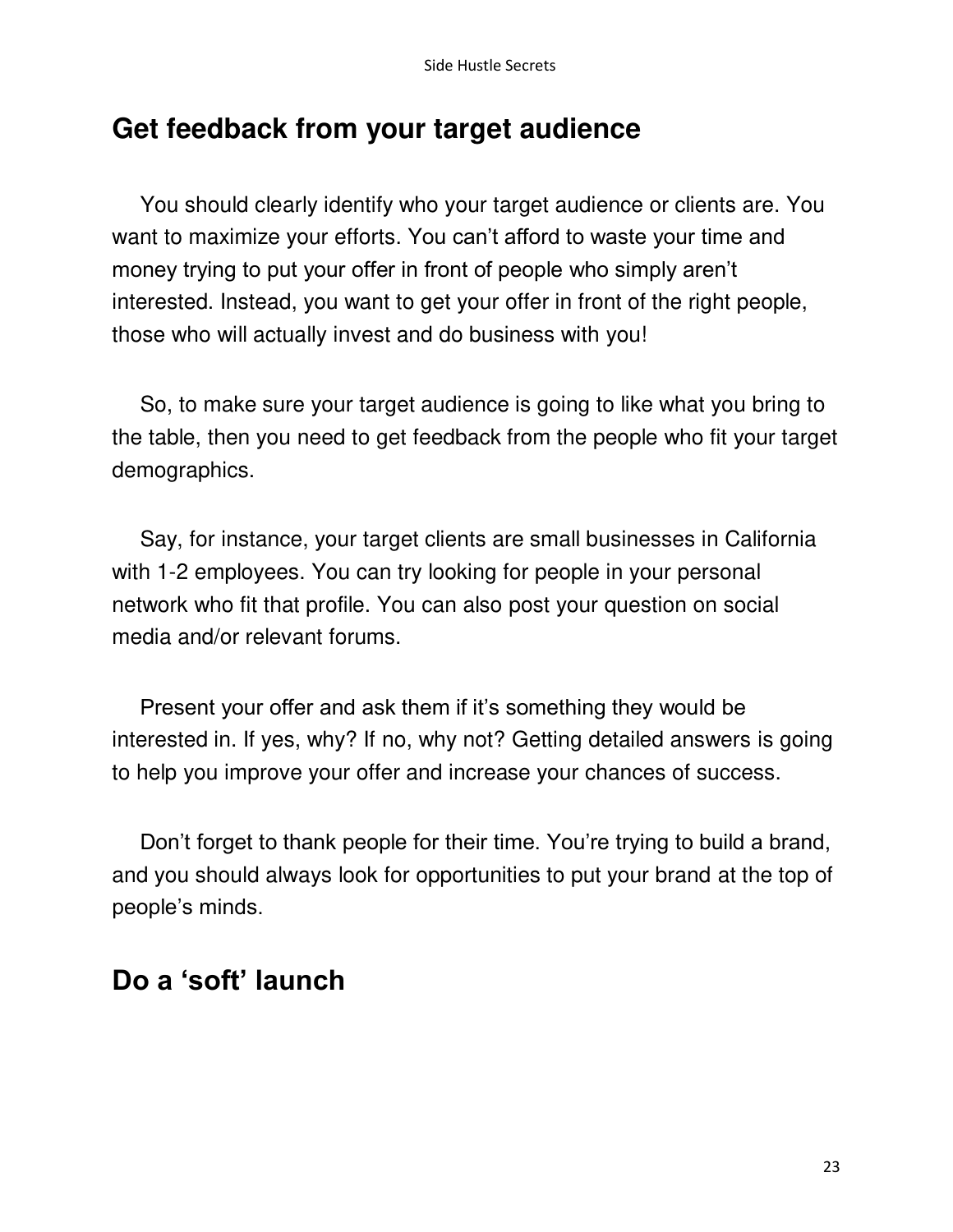You don't want to go all out at this point since you're still in the process of validating your idea. So, if you're selling a physical product in your store, then you may not want to order or create hundreds or thousands of items.

What's going to happen to those if your target audience doesn't bite? That will literally translate to money down the drain if you don't get to sell your inventory.

This is especially true if you're doing eCommerce as a side hustle. You want to make sure there's a real and sustainable demand for your product. Otherwise, you could be wasting your energy on something that's never going to pan out.

Now, if your launch turns out to be successful, then you've most probably got a profitable side hustle on your hands. However, if not, then don't be afraid to go back to the drawing board. Don't think of it as a failure – you're doing these tests to find the most suitable and most profitable side hustle for you!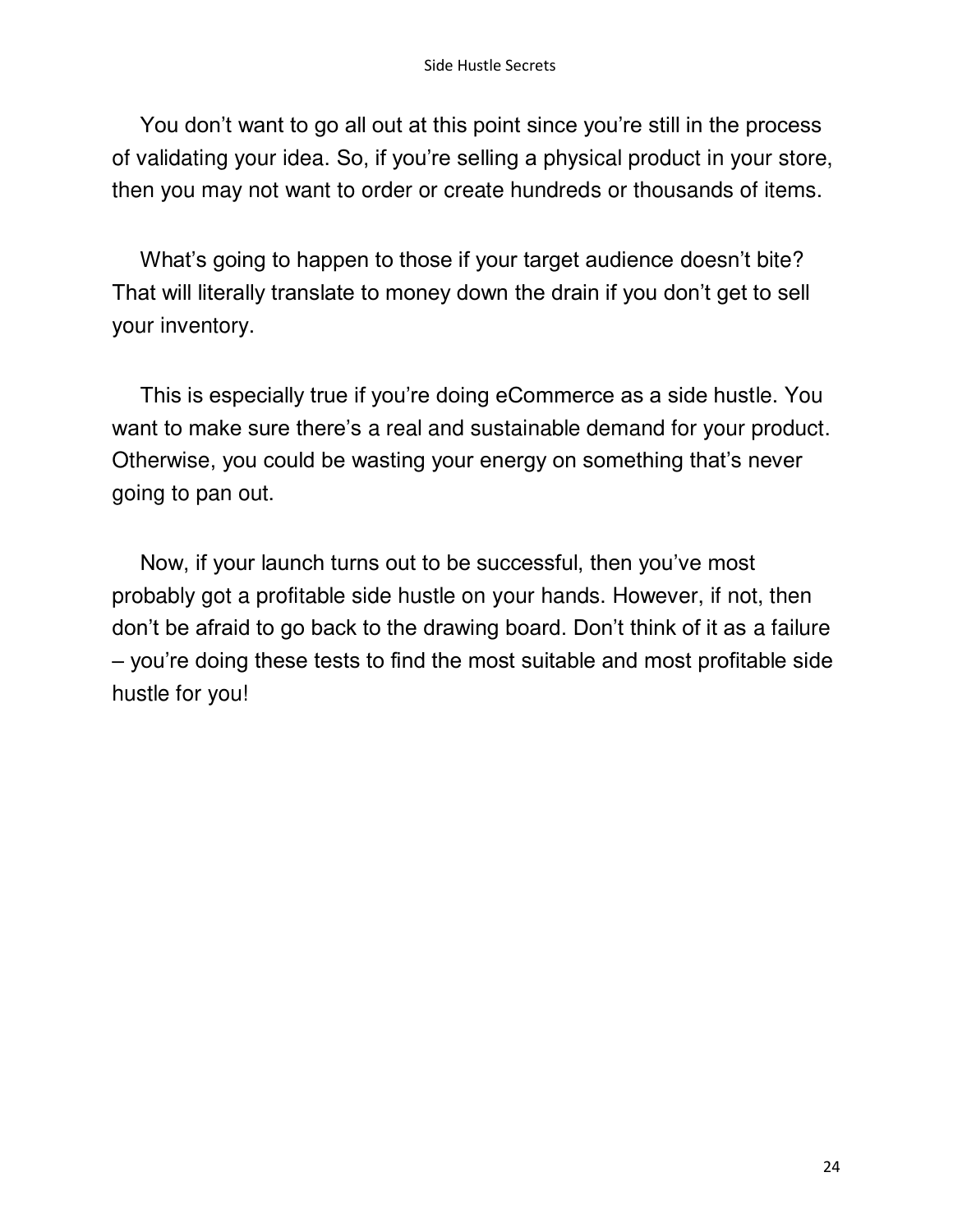Side Hustle Secrets

### <span id="page-24-0"></span>**Chapter 6: Implement A Solid Marketing Strategy**



If you're shy and timid and you're scared at the thought of talking to random people and businesses, then you're in for a shock. Your side hustle is never going to take off if you don't go out there and let people know you're open for business.

So, before you even think about which marketing strategy to employ, you need to figure out how you can toughen up ASAP. You need to build the confidence so you can market and 'sell' yourself to potential clients.

Put yourself in the shoes of your prospects: would you want to do business with someone who exudes confidence or someone who doesn't? I'm sure you'll choose the former.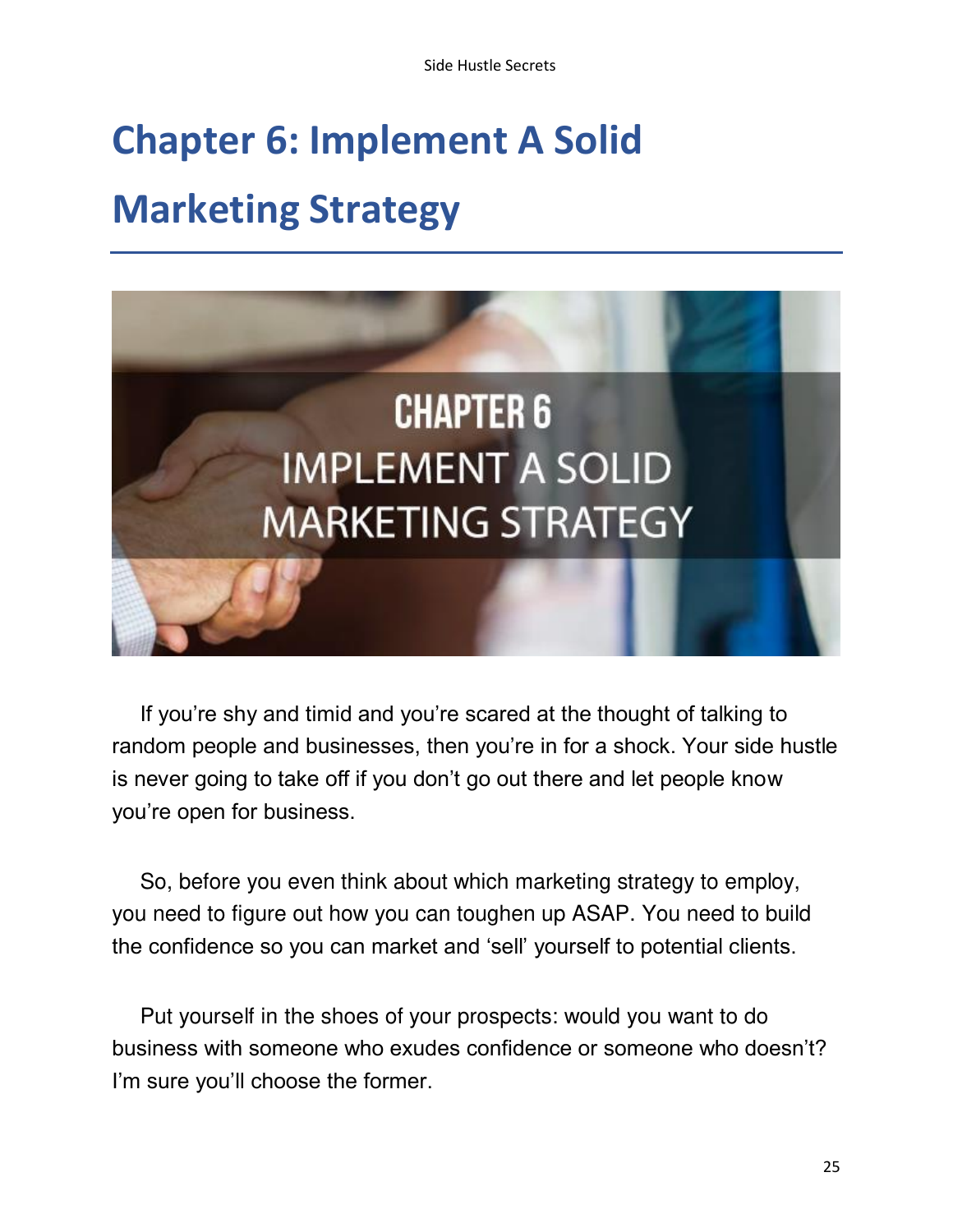Once you've built your confidence in your skills and believe you can deliver what your side hustle promises to deliver, then it's time to market yourself to your audience.

Now, the kicker is that there are many different types of marketing techniques you can use. Look around you, how are your competitors marketing their brand? Is it working for them? Should you do the same or should you look for another strategy, so you can tap into a different and less saturated market?

What you ultimately decide on will depend on your industry. But, for starters, let me give you an idea of the most common marketing strategies that can work for many side hustles:

#### <span id="page-25-0"></span>**Word of mouth marketing**

Word of mouth is probably the simplest form of marketing there is, yet it's also one of the most effective. How many times have you bought a product or subscribed to a service your family and friends have recommended? Or, how often do you ask them for recommendations?

The reason why word of mouth works so well is that we tend to trust the judgment of people we personally know. So, when they say you should check out this new business on  $8<sup>th</sup>$  Street, then you'll go check it out as soon as you get some free time.

For your side hustle, it's important you use your existing network of friends. Ask them to help you get the word out about your service. If anyone asks them why they should do business with you, they can easily vouch for your skills, your talent or your integrity.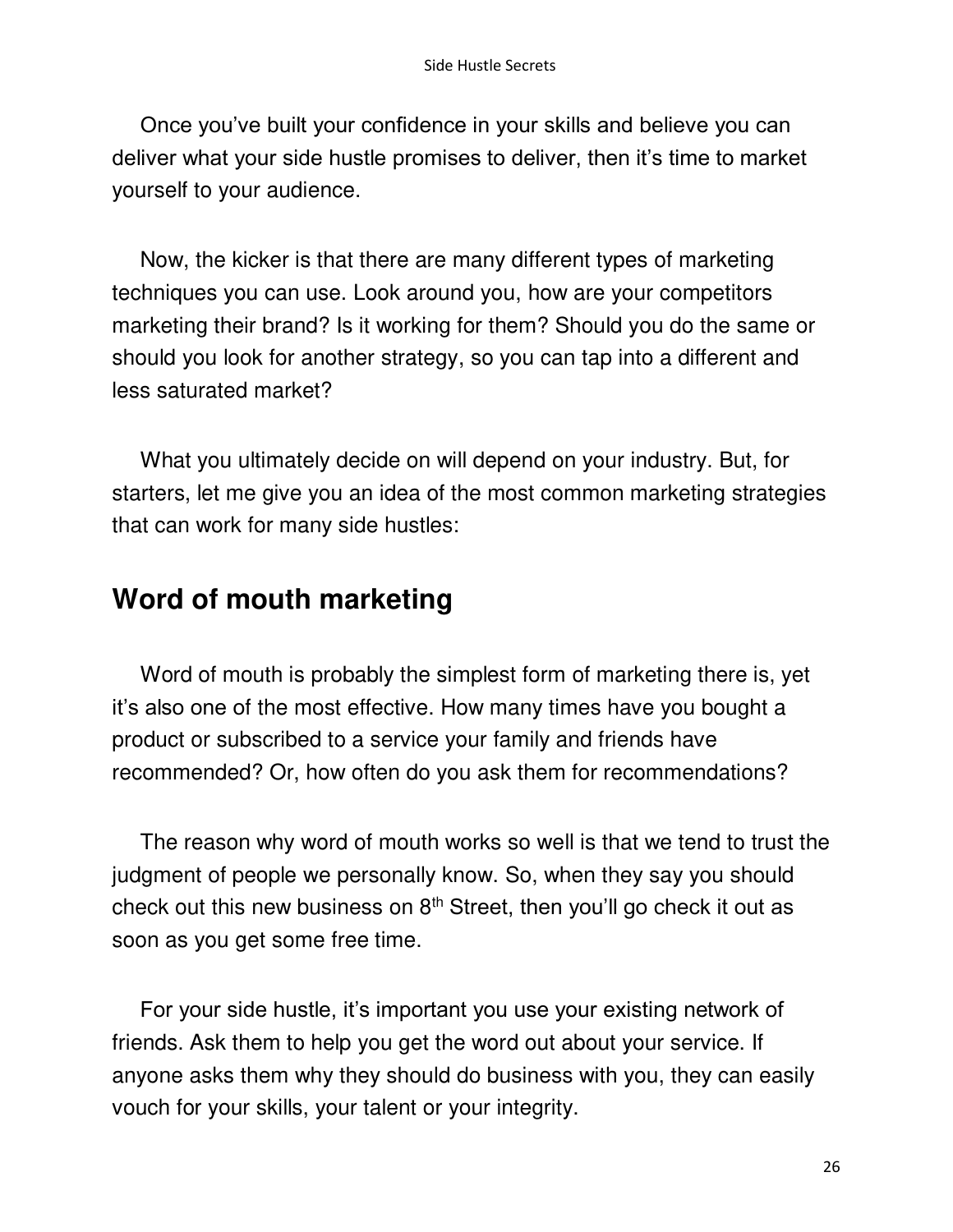Once you start getting some clients, make sure you go above and beyond what's expected of you. Give them a lot of value and make sure they have a very positive experience. If you do this, you won't even need to ask your clients to help spread the word about you, they'll be happy to do it of their own accord!

#### <span id="page-26-0"></span>**Door to door marketing**

This kind of marketing strategy will only work well for side hustles that target the local population. If you've got an online side hustle, then this may not be the right marketing tactic for you.

For this marketing strategy to succeed, you need to make a personal connection with the people you're going to be talking to. You're going to be knocking on their doors and talking to them personally, so talk to them like people. Don't be pushy and aggressive because you're just going to get the door slammed in your face, or worse, have security called on you!

For door to door marketing to succeed, you need to think outside the box. Don't just knock on people's doors, give your card, and leave abruptly. Instead, what you should do is introduce yourself and tell them you've started a new business. Say something like, "If you need my help, here's my card. Please don't hesitate to reach out."

For instance, if your side hustle is painting people's walls, then you may want to say something along the lines of "When your paint starts to fade, just give me a call and I'll be happy to offer my introductory price even if you call me a few years from now."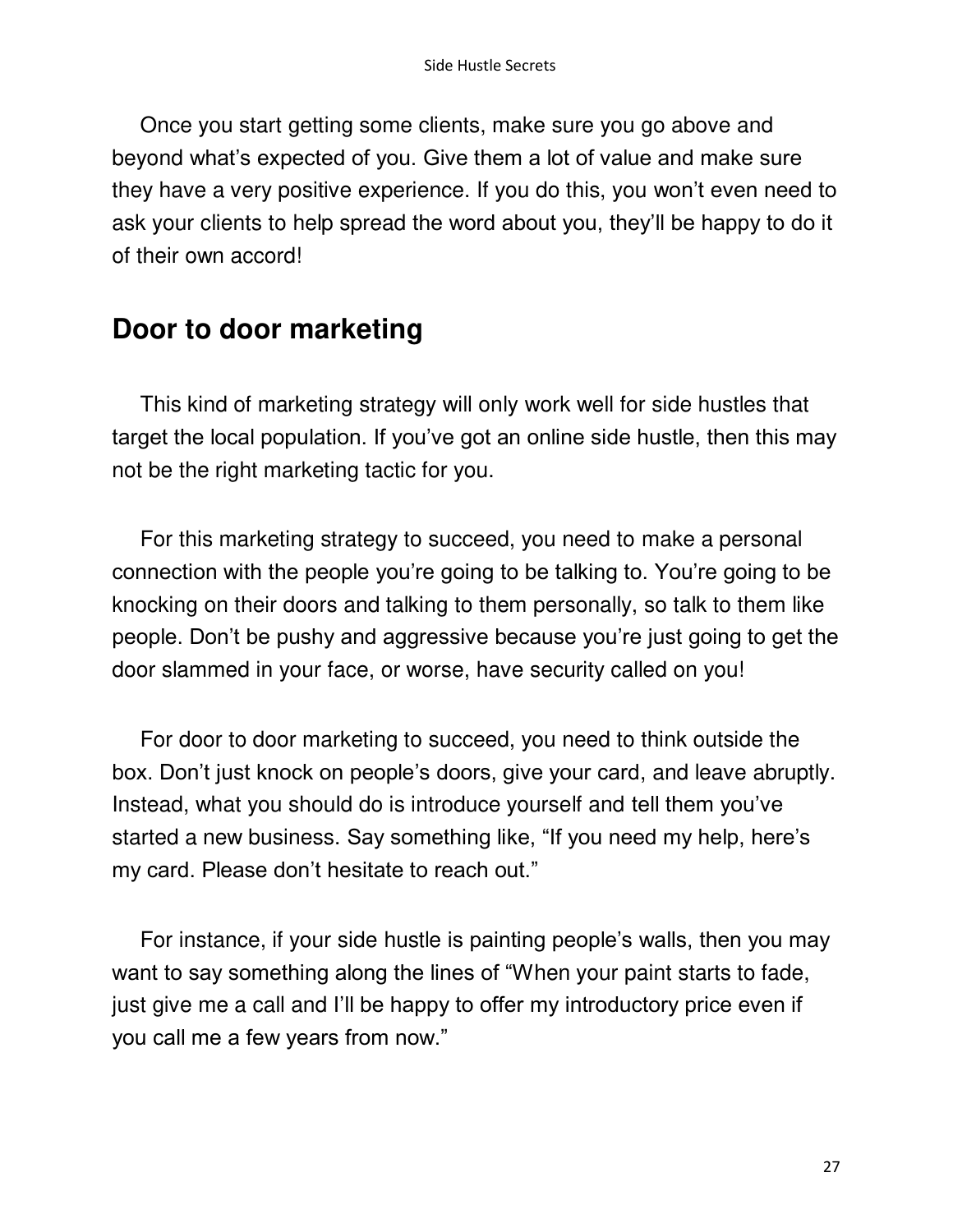See, you're not pushing them to use your service right away. You're just sharing what it is you do and how you can help them. That's all there is to it really.

#### <span id="page-27-0"></span>**Social media marketing**

Everyone's on social media nowadays. Whether you've got an online or offline side hustle, you can benefit from the power of social media marketing.

First, you simply need to know where your target clients are hanging out. Are they on Facebook, LinkedIn, Instagram, Twitter, or some other social networking site?

Then build a strong profile and make sure it matches your branding. Post content that shows your expertise. Don't post anything silly that will make you look thoroughly unprofessional.

Start reaching out to your target clients. Follow them and/or write thoughtful comments on their posts. You can also send them private messages, but don't be aggressive and pushy. You want to gain their trust so they'll do business with you, you don't want to scare them off. If you send them a private message, make sure it's going to be worth their while.

Social media marketing has the power to grow your side business exponentially. But be very careful in how you go about doing it. If you annoy too many people, you can quickly lose your reputation, and you may need to start again from scratch!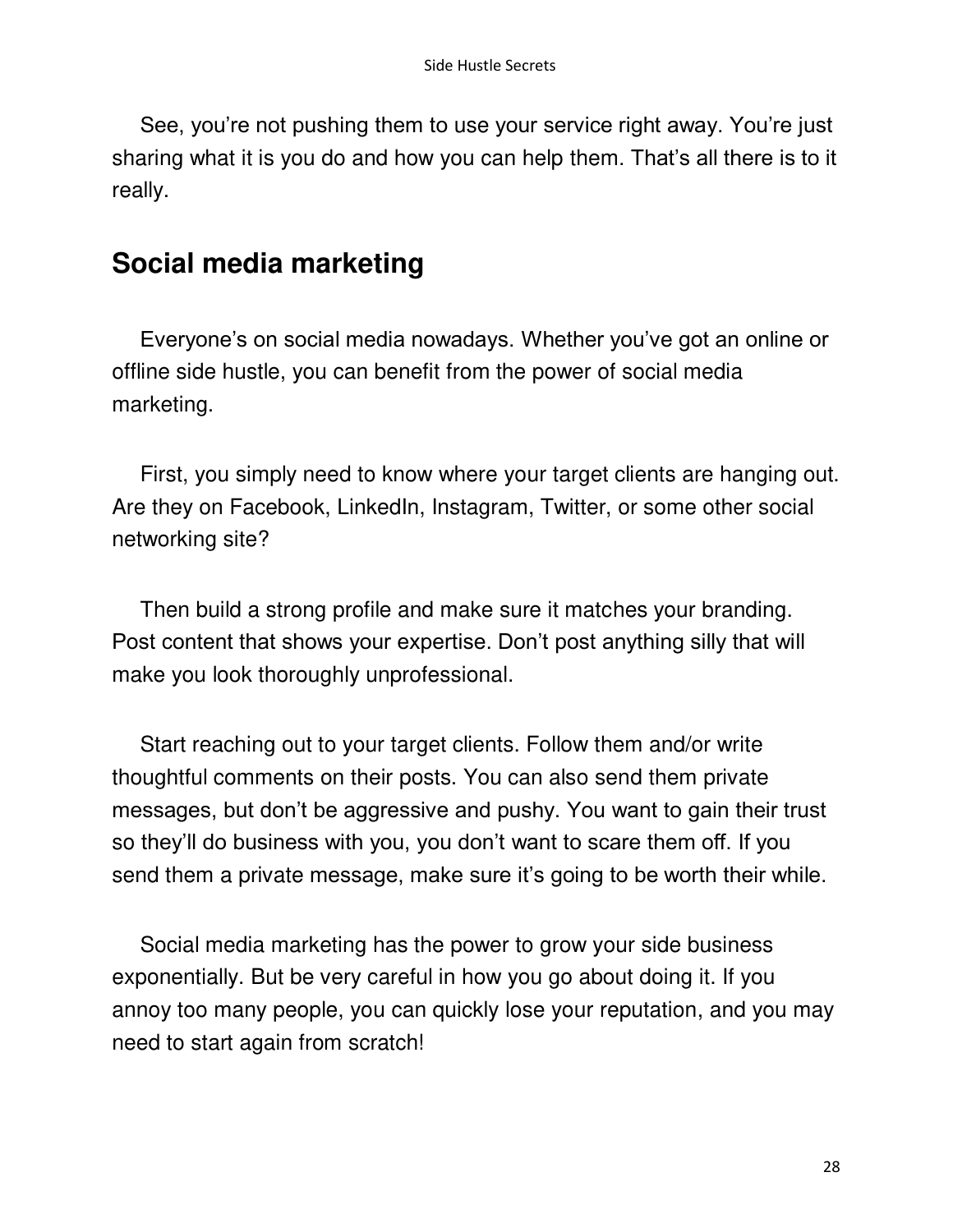### <span id="page-28-0"></span>**Chapter 7: Set Realistic Goals And Timelines With Your Hustle**



At this point, your side hustle is exactly what the label says, you work on it on the side, meaning it's not your full-time job or your day job. You're basically working on your hustle on days when you don't have regular work or even before/after you go to work. Obviously, your schedule will depend on you and how busy you are at the office.

When you're just starting out at your side hustle, you need to be realistic with your goals. Sure, you may think your hustle's got real potential, and you think you can make it grow to earn 10x your salary or something like that.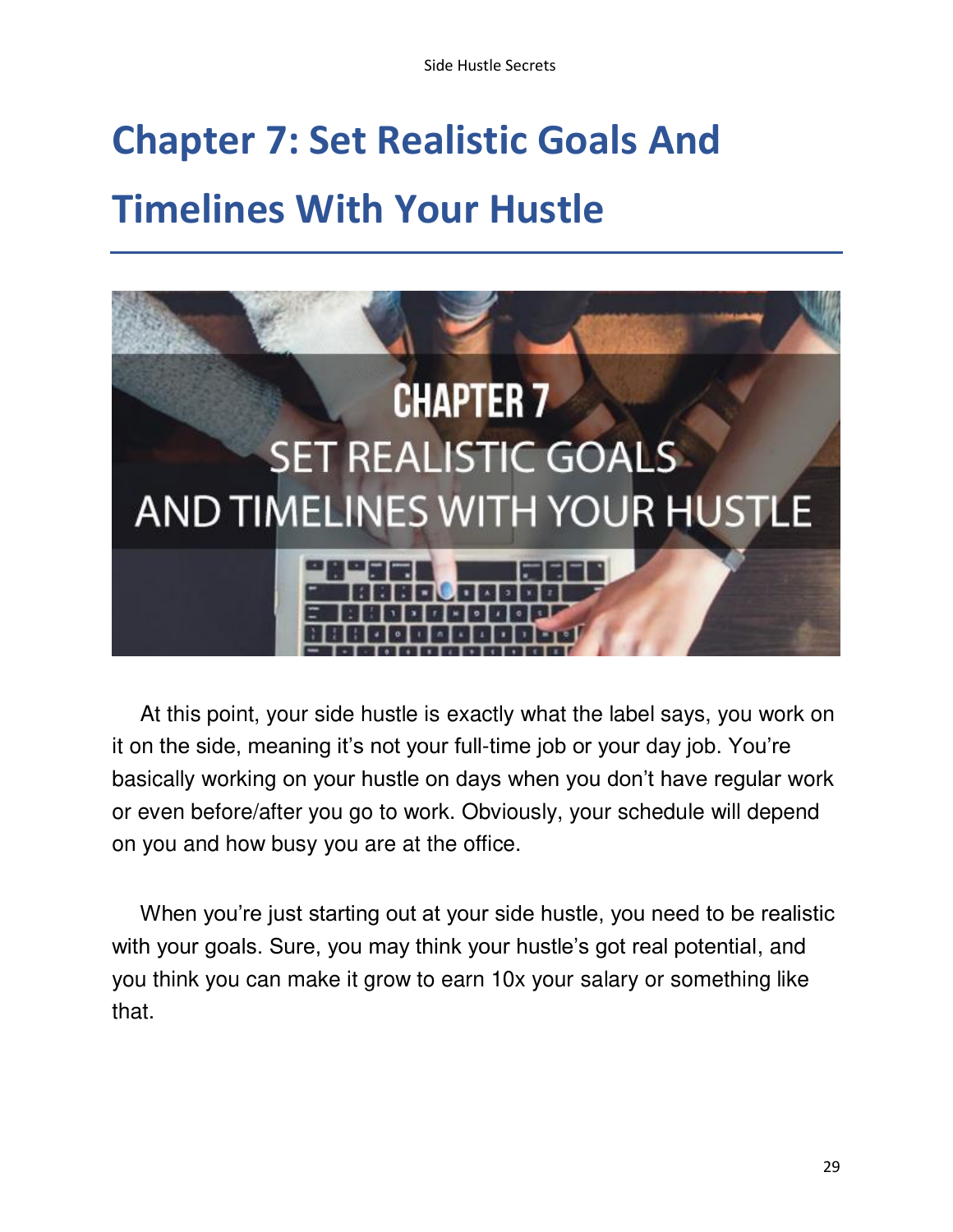But, really, do you think you have that much time to devote to your business? Think about it thoroughly, or else you'd end up disappointing yourself big time.

#### <span id="page-29-0"></span>**Goal setting**

You can aim for ambitious and lofty goals. You can also aim for extremely easy goals. Or you can aim for the middle-of-the-road goals, not too hard and not too easy, just right.

When you aim for ambitious goals, you may end up stressing yourself to death. You'll take on more work than you can handle, you'll start missing deadlines, you'll have clients complaining of poor quality work, etc. You don't want that. When you pressure yourself to achieve something you simply cannot physically do, then you're literally killing yourself.

At the opposite end of the spectrum, if you aim for goals that are way too easy for you, then you may end up procrastinating. You'll think, "I can do that project in one day. I'll do it tomorrow. I'll just go play on my computer today." So, you end up not doing anything, and waste a lot of time in the process.

The right goals would be something that will push you or challenge you to use your time wisely. You're not going to procrastinate, and at the same time, you're not going to drive yourself up the wall. This way, you're highly productive, and you ultimately bring yourself closer to your goals.

#### <span id="page-29-1"></span>**Your goal timelines**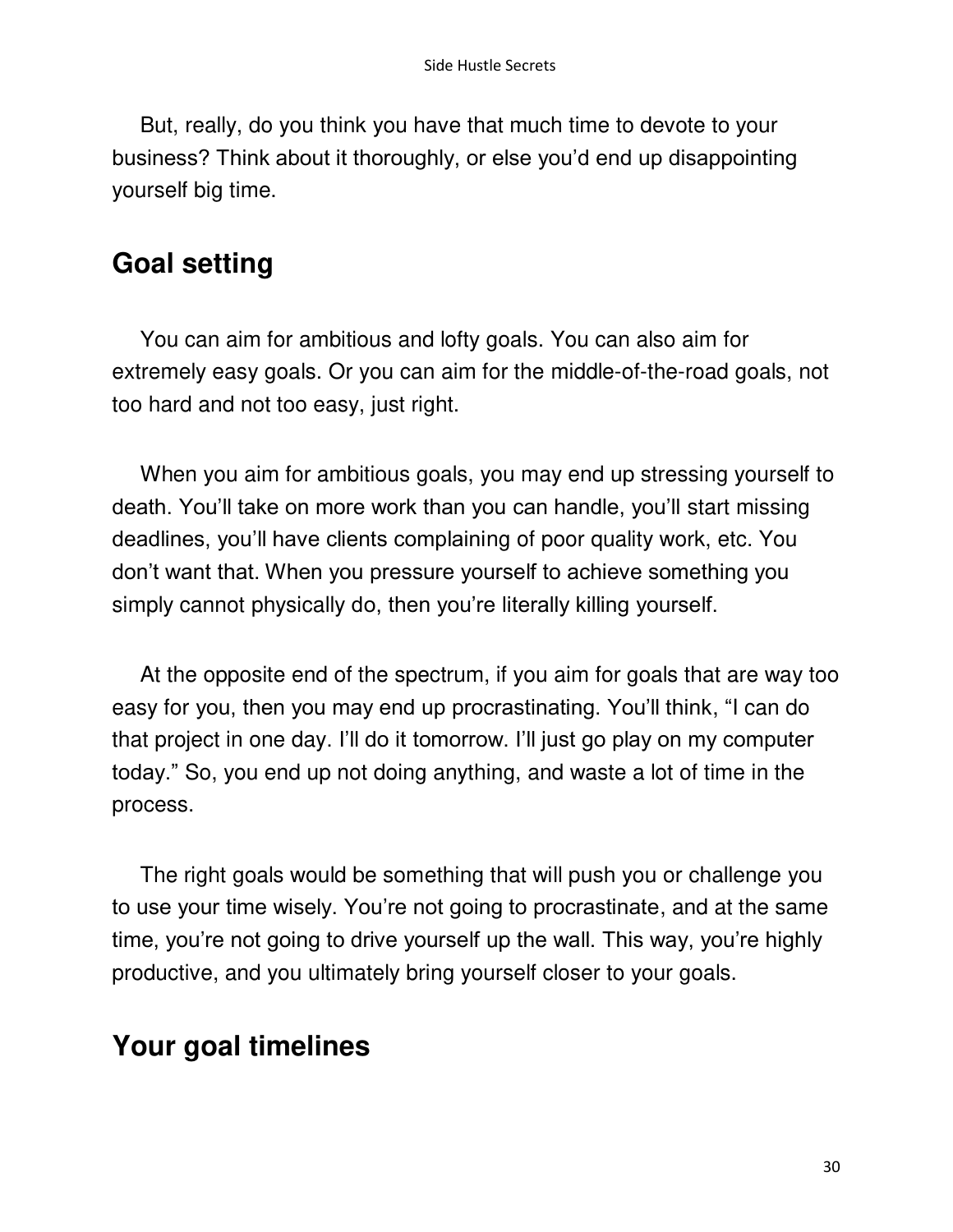There are 3 different timelines for goals. When it comes to your side hustles, you can set short-term goals, long-term goals or life goals.

For short-term goals, think of what you want to happen to your side hustle over the next few weeks or months. Ask yourself how much you want to earn in the next month or so, and how you plan to achieve that goal. Having a daily, weekly and monthly to-do list or checklist would be beneficial as well. It will help keep you on track and make sure you stick to what you've planned.

For your long-term goals, think of where you want your side hustle to be in say, 1 to 5 years. Do you think you'll still be working solo? Or do you think your little business will have grown by then and you've got a team to help you out? Or do you think you'll still be employed at your day job?

For your life goals, obviously, this is THE goal. What do you want to achieve with your side hustle? Where do you eventually see yourself several years from now? You'd probably be the CEO of your own company, the one that started from your side hustle. Or maybe your goal is to see your local enterprise become a global one. Whatever your life goal may be, make sure your short-term and long-term goals align with it.

#### <span id="page-30-0"></span>**Constantly re-evaluate your goals**

Your goals aren't set in stone. Over time, you may realize that some of your goals may not be feasible. So, you need to adapt and adjust as necessary.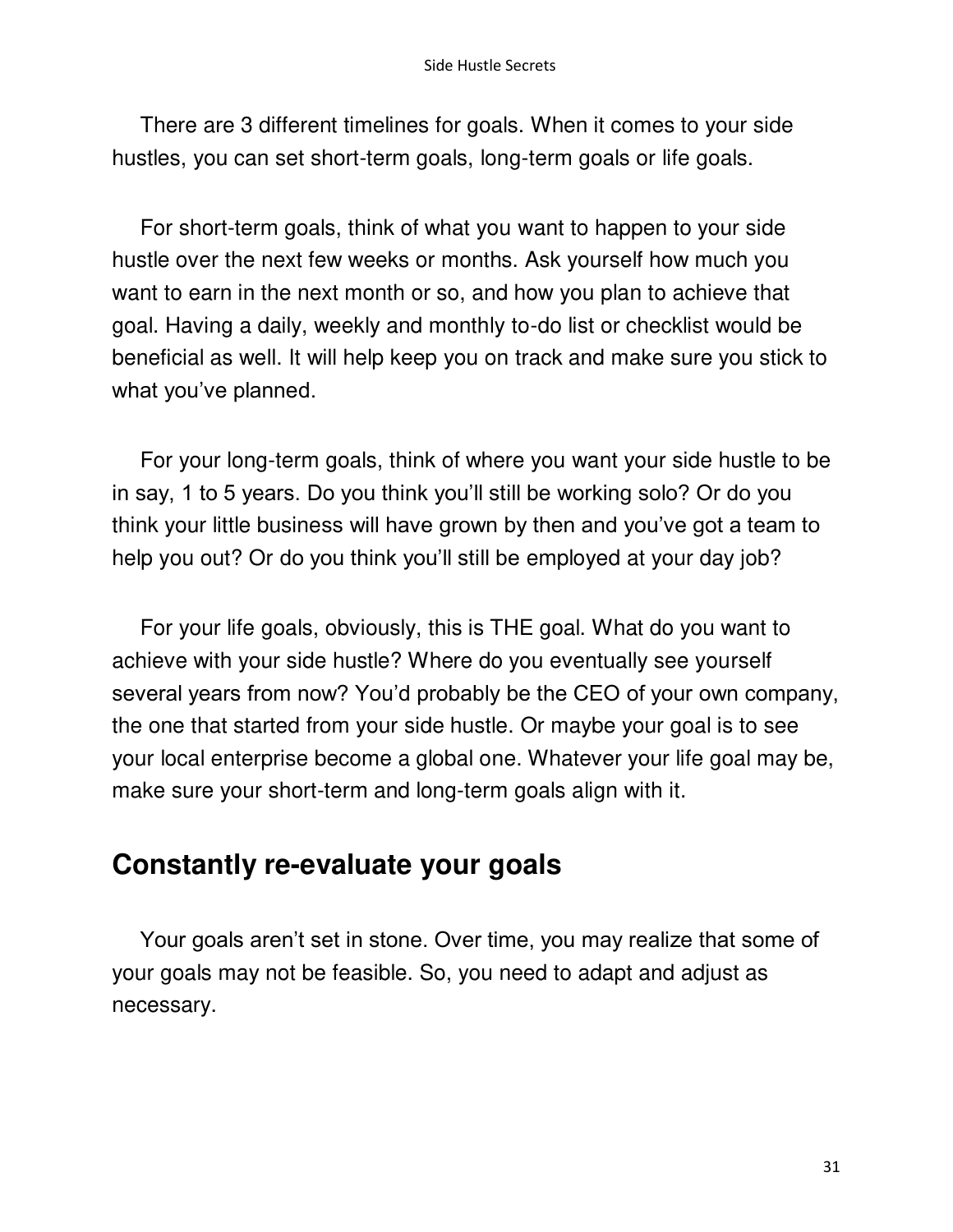There's no need to fret if you don't achieve your goals as planned. Simply re-evaluate your goals and try to come up with something more achievable.

For example, if you find that one of your goals was too difficult or too complicated to achieve within the timeframe you chose, then perhaps you may want to adjust the timeframe or scrap that goal altogether.

No one's going to tell you off. If you need to change your goals, then so be it. You're probably just a one-person show at this point in your side hustle journey. There's no need to be so hard on yourself.

Enjoying the process and the journey is important. You have a big goal you want to achieve someday. You're not going to be able to do that if you criticize yourself every time you make a wrong move. Learn from your mistakes and your failures. It's the only way you're going to grow as a hustler, as an entrepreneur, and as a person.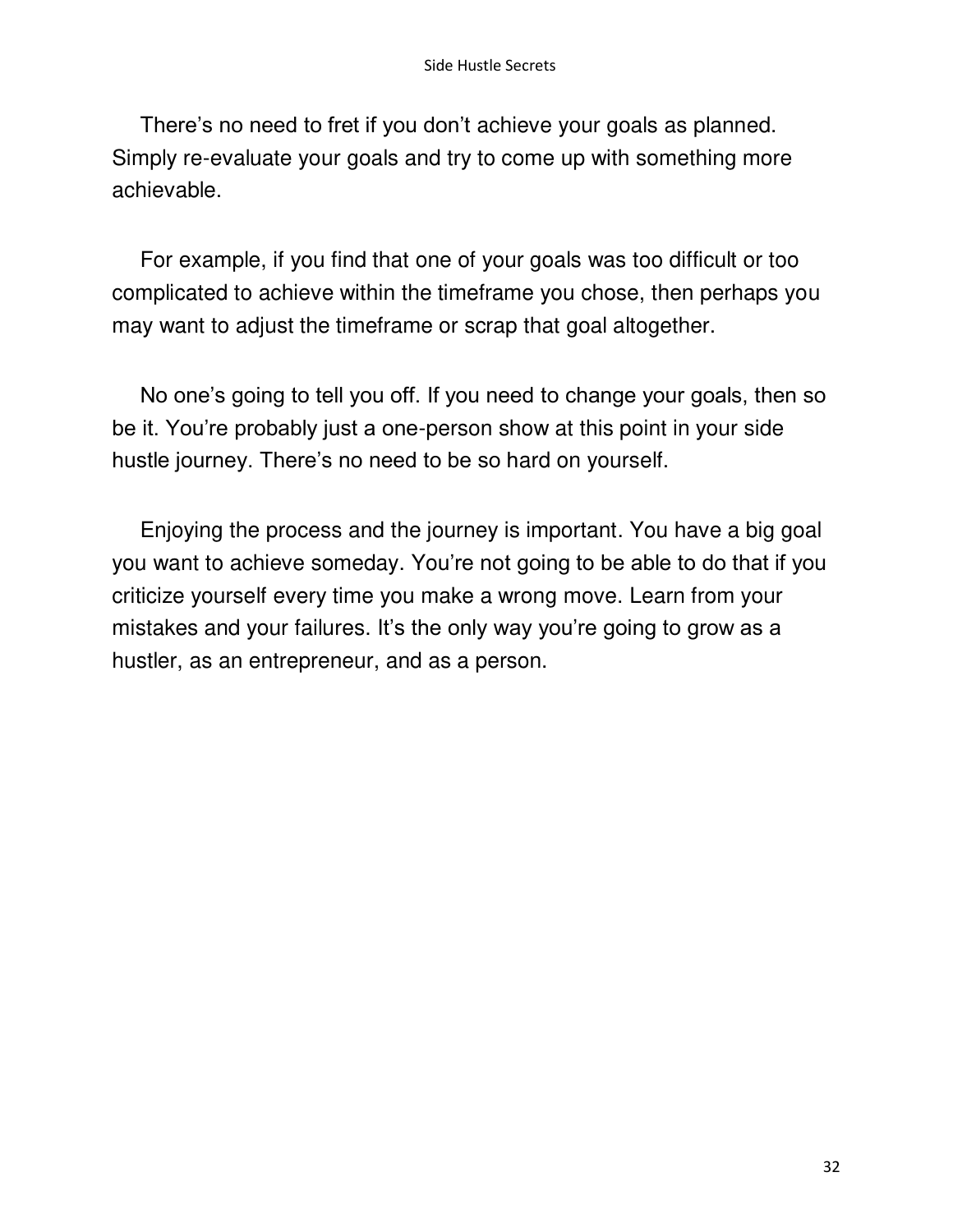# <span id="page-32-0"></span>**Chapter 8: Keep Your Side Hustle Separate From Your Day Job**



If you value your day job, then you wouldn't want to lose it, especially not when your side hustle has barely even started. Even when your side hustle reaches the point where you're making more money than at your day job, you may still want to keep your job.

If you work at a job you really like and enjoy and you find it very fulfilling, then, by all means, stay in it. Some jobs are worth staying for even if it doesn't pay nearly as well as your side hustle. If this sounds like you, then good for you. Not everyone is as lucky as you.

So, here are some tips to help keep your side hustle separate from your day job: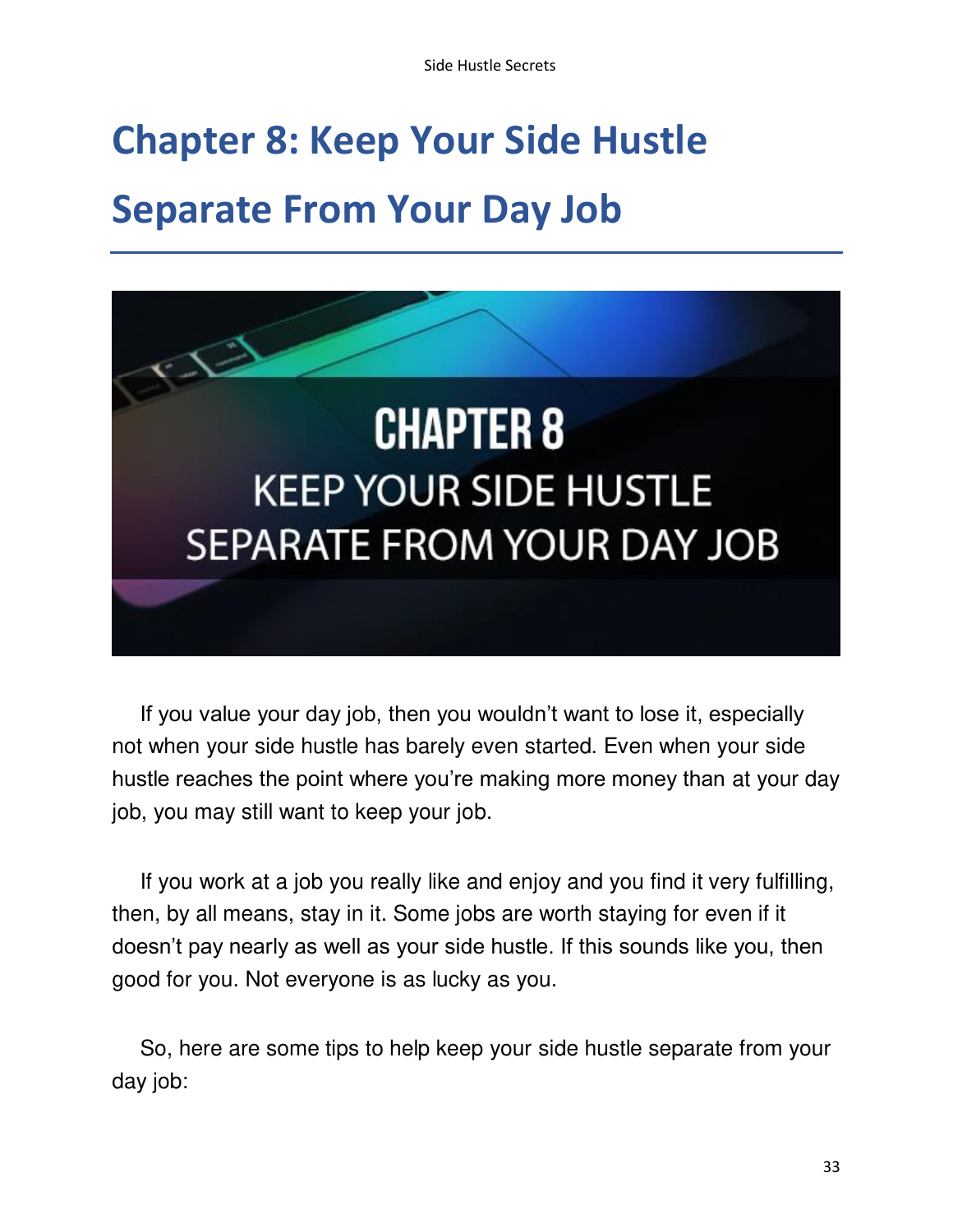#### <span id="page-33-0"></span>**Don't cheat at your job**

One of the biggest no-no's of having a side hustle is working on it while you're on paid company time. Even if you've got the most boring job in the world, if your time is paid for by someone else, then you shouldn't be disrespecting them by working on your side hustle secretly. If you get caught, you could lose your job.

Likewise, if your side hustle is also somewhat related to the things you do at work, then you should take measures not to get tempted to offer your services to your work clients. That's called poaching. Your employer can sue you for breach of contract, and that's something you should want to avoid at all cost.

You need to respect boundaries between work and your hustle. For as long as you're employed, then you need to play by your employer's rules.

#### <span id="page-33-1"></span>**Manage your time well**

Time management is very important when it comes to side hustling. Since you've only got a limited amount of time each day, and you need to divide that with work and other personal commitments, then make sure that every single minute you allot to your side hustle is actually spent working on it!

But doing this can be very hard, especially if your side hustle is at home. There're just far too many distractions – you've got TV, Netflix, kids, pets, etc. It's so hard to say "no" to friends inviting you to go for a night out during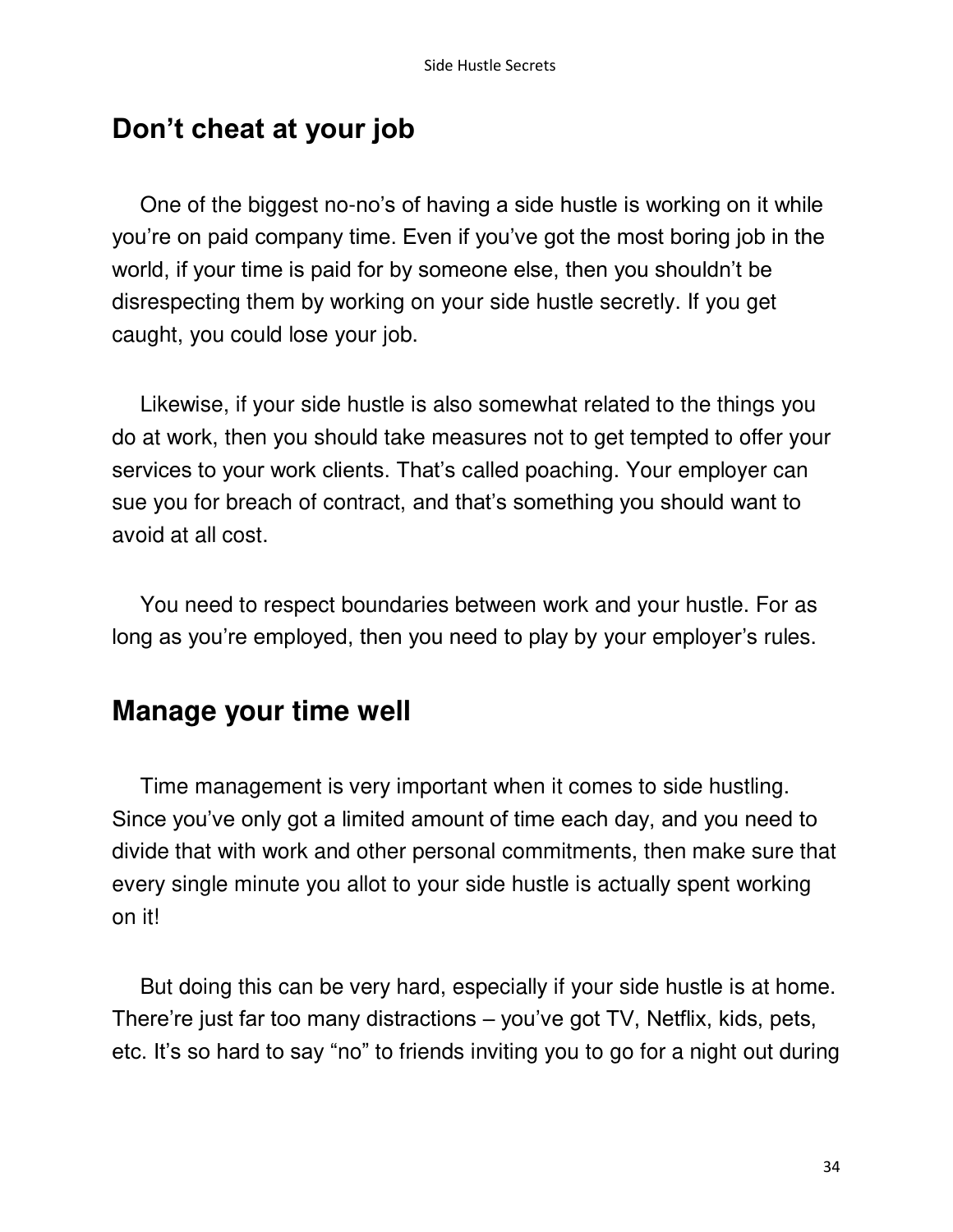weekends. But you need to build up the courage to say "no." You may sound like a killjoy, but really, it's all for the best.

You have to minimize random 'play' times as that can seriously disrupt your concentration and will literally ruin your plans. Plan your to-do list and your schedule in advance and make sure you stick to it.

Having a routine is key to side hustle success. If you have random things disrupting your schedule all the time, you'll find it hard to find a rhythm so you can work in peace.

For side hustles that require creativity and concentration, you often need to get into a 'zone' before you can do anything. If you let yourself be distracted by the tiniest things, then you're really not going to accomplish much.

#### <span id="page-34-0"></span>**Set boundaries**

You need to set physical boundaries when you work on your side hustle. For instance, if you write or create designs, you probably need some peace and quiet so you can get your creative juices flowing.

If you don't live alone, then you need to find some space all to yourself. If you've got a spare bedroom (or any other room for that matter), then use that as your office.

Tell the people you live with that when you're in your special room, a.k.a. your office, you're not to be disturbed unless there's an emergency. You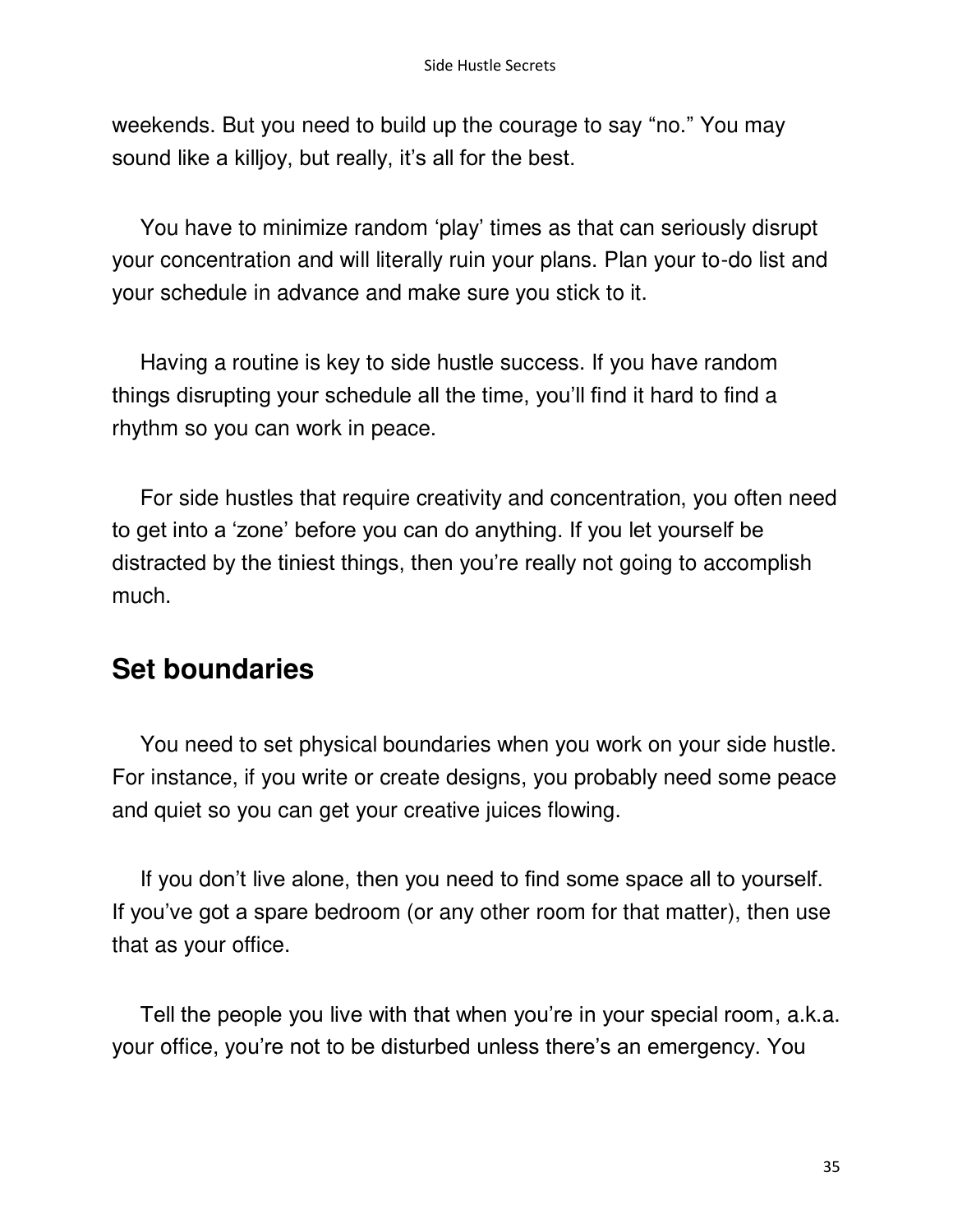can put up a sign on the door handle that says something to that effect to deter anyone from inadvertently disturbing you.

When it comes to clients, you also need to set boundaries. Depending on your side hustle, it might be important to mention that you do have a fulltime job, so they don't call you anytime they feel like it.

Some clients may panic when they don't hear from you within the hour, so they call you up. It's better to be upfront about your schedule than have them think you're at their beck and call.

If they really, really need something done urgently, like it's a matter of life or death, then you may need to make an exception (just make sure it's actually an emergency). You can perhaps take an early lunch break at work to go do the urgent task from your side hustle client.

Just remember not to be a pushover because it can be really easy for people to take you for granted. Stand your ground and follow the rules you've set. Your boundaries can literally save your sanity!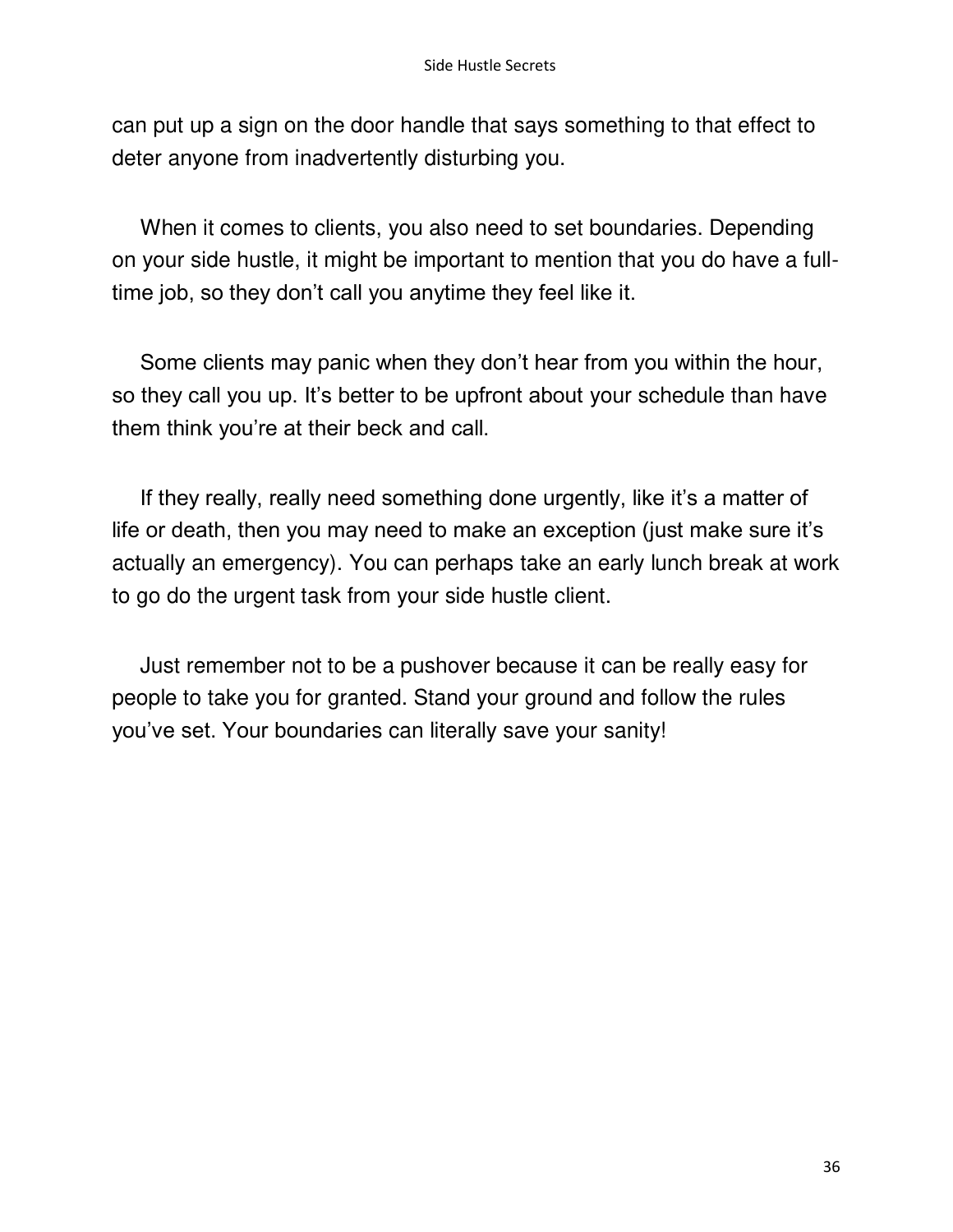Side Hustle Secrets

### <span id="page-36-0"></span>**Chapter 9: Create And Follow A Strict Side Hustle Schedule**



How many free hours do you have on a workday? And how many free hours do have on your days off? How many hours do you need for your personal routines? For sleep? For family time?

There are plenty of reasons why you need to create and follow a strict side hustle schedule. For one, you've only got 24 hours in a day. That's fixed, non-negotiable. Whether you like it or not, you've got to squeeze in your day job, your side hustle, and everything else within this timeframe.

If you don't want to die young, then you need to take measures not to stress yourself to death. You need to spend time taking care of your body. You need to assess your physical, mental and emotional health from time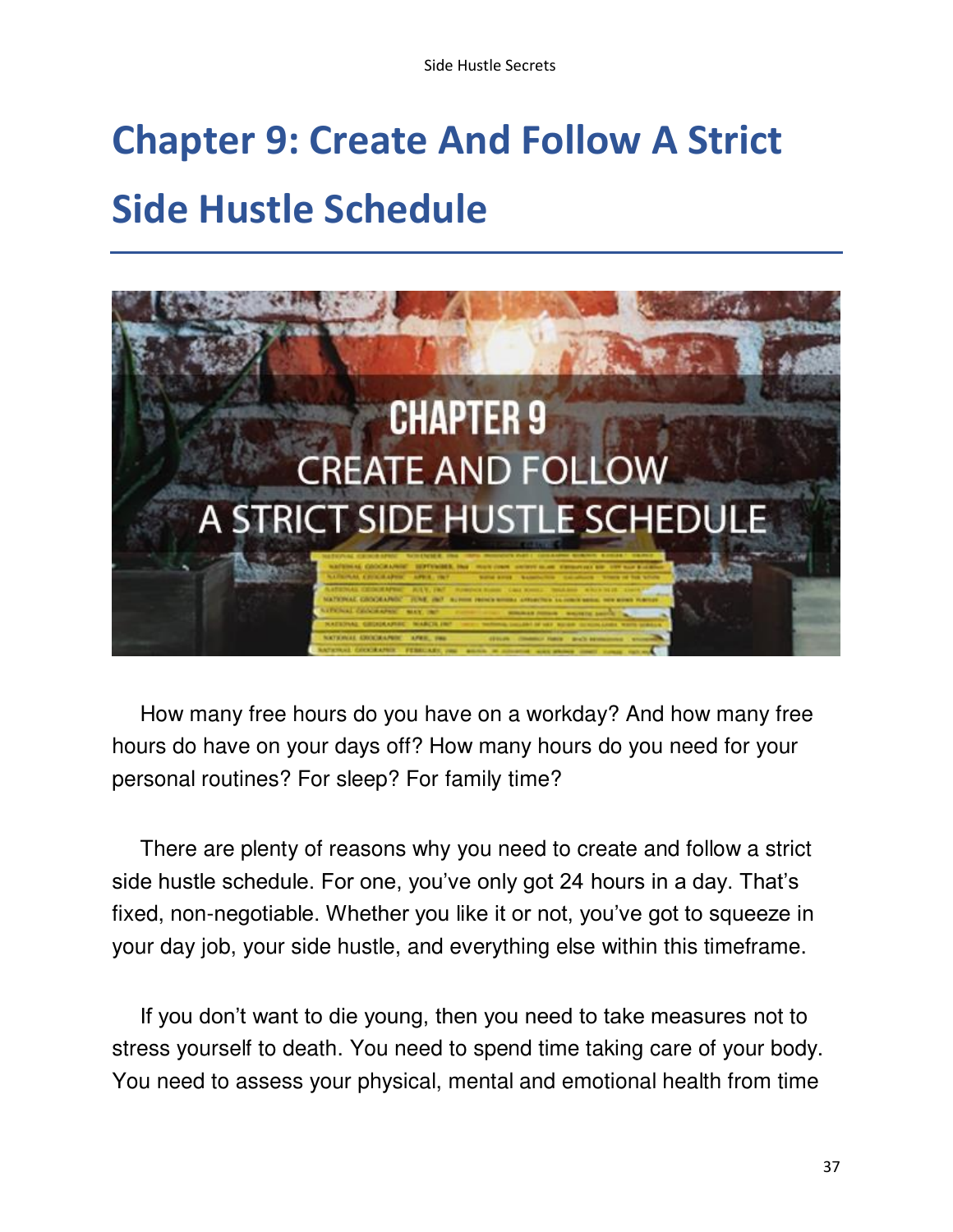to time. The reason for this is because if you get sick, then you don't get to work, it's as simple as that.

#### <span id="page-37-0"></span>**Plan your day**

Planning your schedule every single day will help ensure you avoid taking on more than you can realistically handle. You can only do so much in one day.

For example, if you've got a blog as a side hustle, then plan out how many words you should be writing each day. If that doesn't work for you, then think about how many posts you can realistically write and upload in a week.

Remember that consistency is key to succeed in almost anything in life, and it's especially important for side hustles! Because you're your own boss, you need to structure your day so you don't go about procrastinating and doing things you really shouldn't be doing!

#### <span id="page-37-1"></span>**Maximize your time**

Strictly following your schedule will help maximize your time. You do want your side hustle to be profitable, right? So, figure out a way to do tasks that will help maximize your time and your profitability. Have a system in place or a process that will help you get from landing a client to submitting their deliverables in the most efficient way possible.

You may start out with a prototype of your system (let's call it system A), but somewhere along the way, you'll find it's not nearly as effective as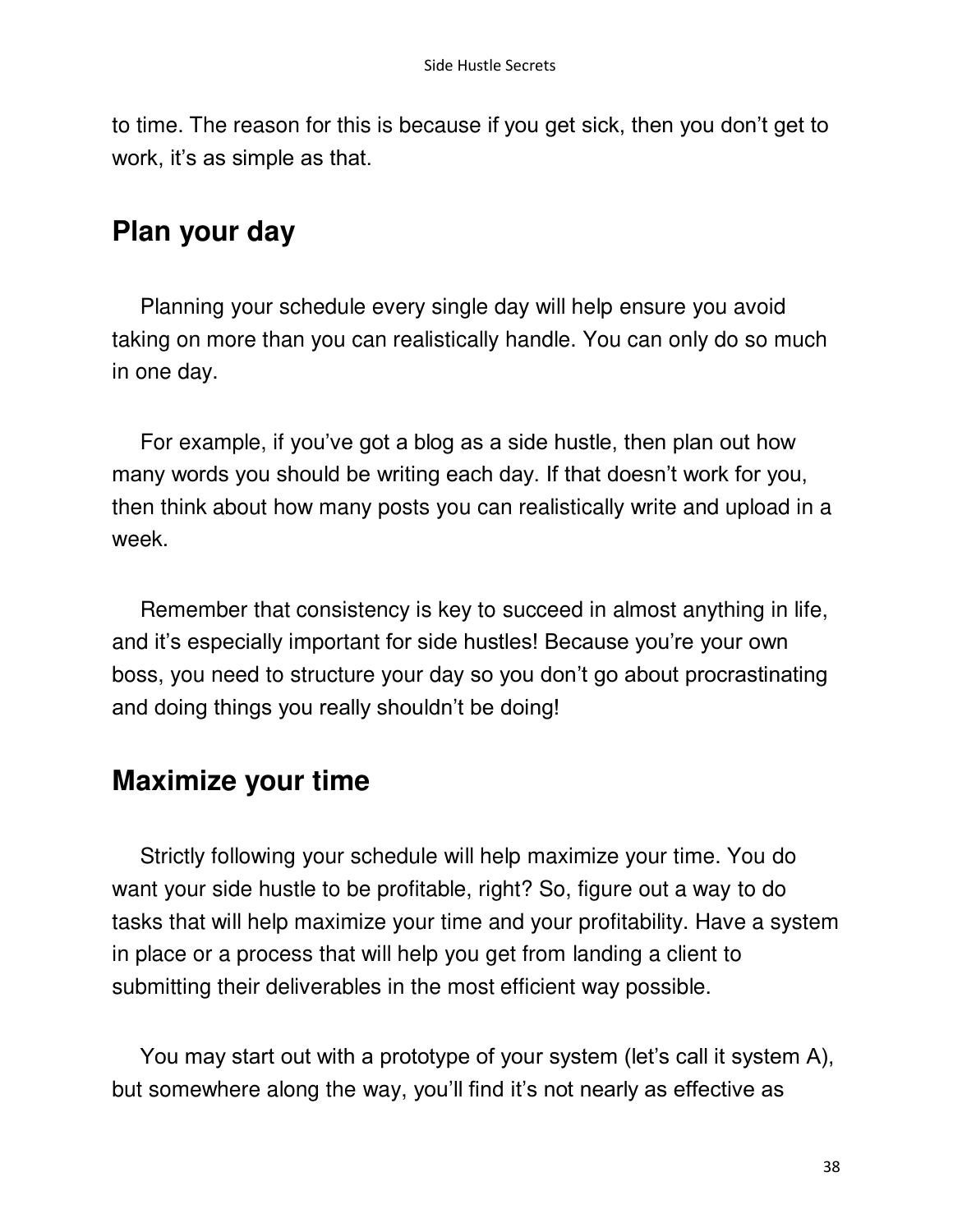system B. If this happens, then you need to adjust. You need to do whatever it takes to be as efficient as possible.

You can't just say you'll stick with system A because that's what you thought of first, or that's what's written on your whiteboard or wherever. Don't be afraid to change plans, you've got to do what it takes to maximize your time!

#### <span id="page-38-0"></span>**Focus on one thing at a time**

Multitasking is a valuable skill, but in many cases, it can slow you down. It's so easy to lose focus when you multitask. It's easy to get overwhelmed by the different things you need to do.

For example, if you're doing some client work, watching TV and checking out social media at the same time, you're probably not going to get much work done. When it's time to work on your side hustle, turn off the distractions.

Put your phone on silent mode if it's not going to be used in your side work. Turn off the TV. Take the necessary steps to make sure you give your full attention to what you're working on.

Trust me, you're going to get so many things done when you've removed the distractions (they're called distractions for a reason!). You might even be able to finish your tasks ahead of your schedule. When you do this, then you can reward yourself by watching some TV until it's time for you to work on the next task on your to-do list.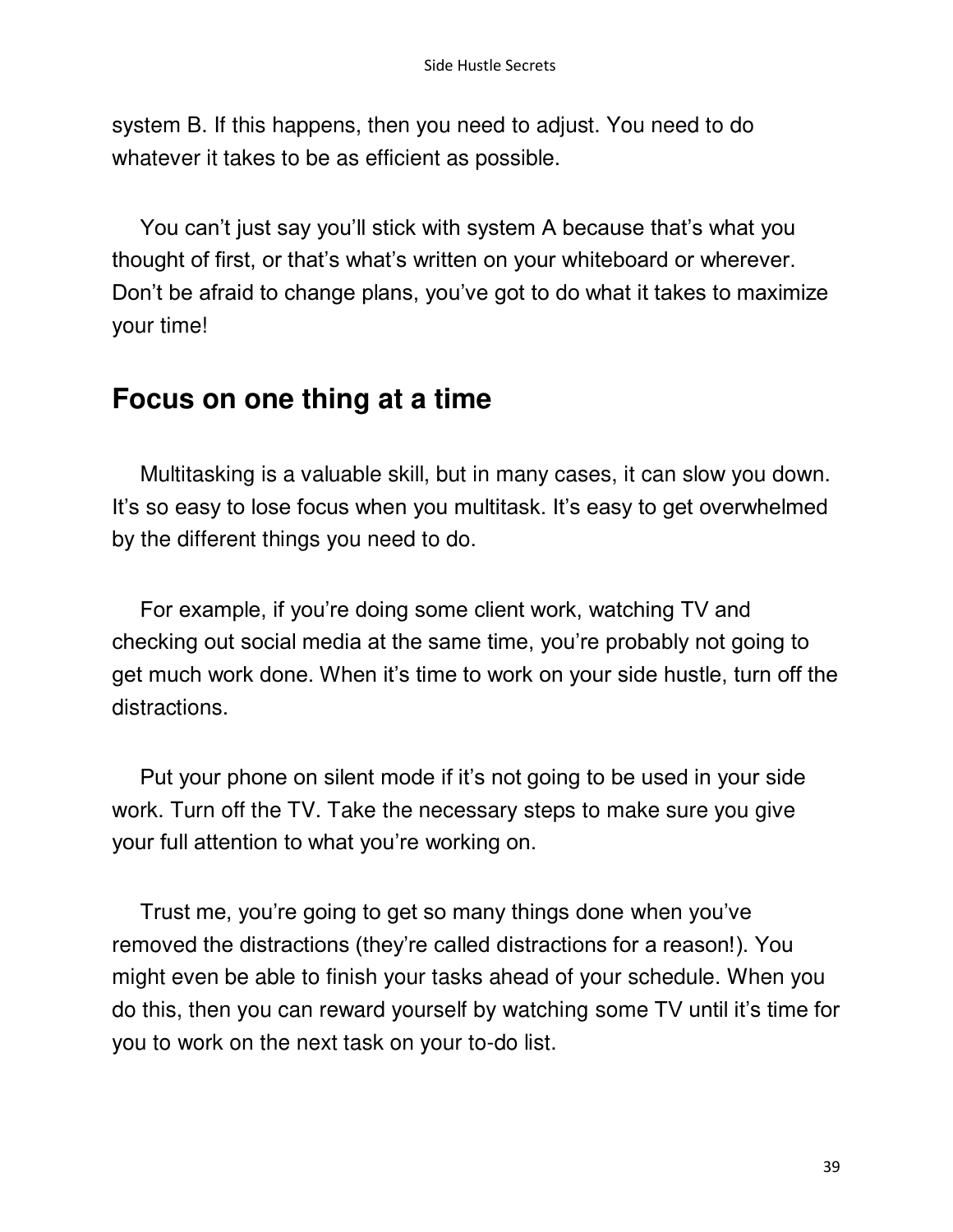#### <span id="page-39-0"></span>**Don't forget to reward yourself**

It's an incredibly satisfying feeling when you cross off things on your todo list. When you're on a schedule, it's sometimes hard to think about rewarding yourself when your scheduled downtime is 5 days away. Now, the thing is, you don't need to splurge, but don't shy away from treating yourself either.

For instance, if you managed to do everything on your to-do list for today, then you can reward yourself with an extra hour in front of the TV. Or perhaps you have your favorite Chinese food delivered so you can make TV time even more enjoyable. If you finish your to-do list for the week, then reward yourself with a movie ticket to watch the latest blockbuster movie.

Strictly following a schedule – and for a side hustle at that – requires commitment and discipline. If you succeed, then you certainly deserve whatever reward you've got planned!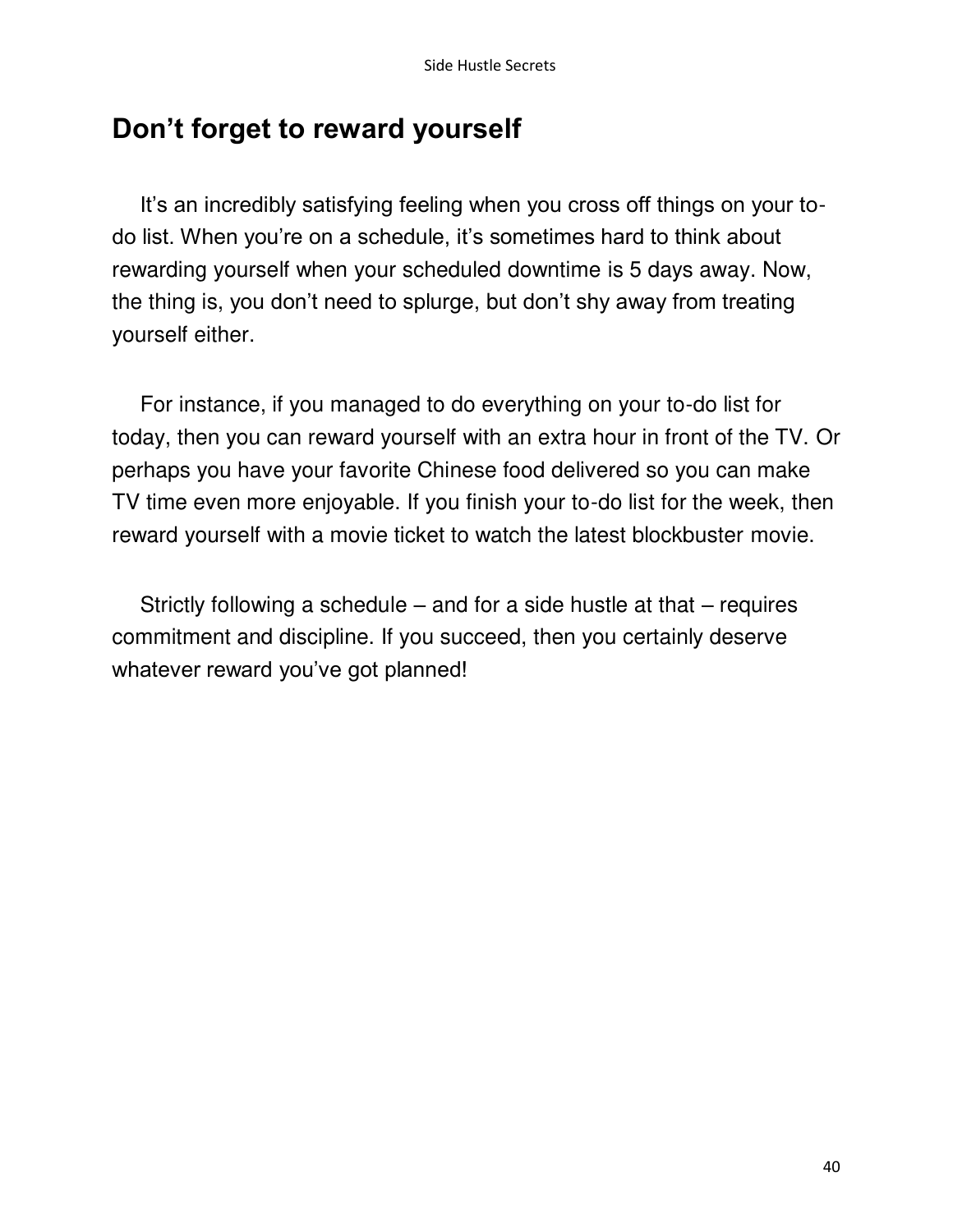### <span id="page-40-0"></span>**Chapter 10: Focus Your Time On What Generates Revenue**



As much as possible, you want to generate some revenue every time you work on your side hustle. So, you've got to figure out how you can streamline your processes and your systems to come up with the most profitable 'formula.'

As you already know, not all side hustles are created equal. Some side hustles are straightforward, while some are a bit more complicated and require thorough planning. If you're engaged in a 'simpler' side hustle, then generating revenue is as simple as offering your service to your neighbors.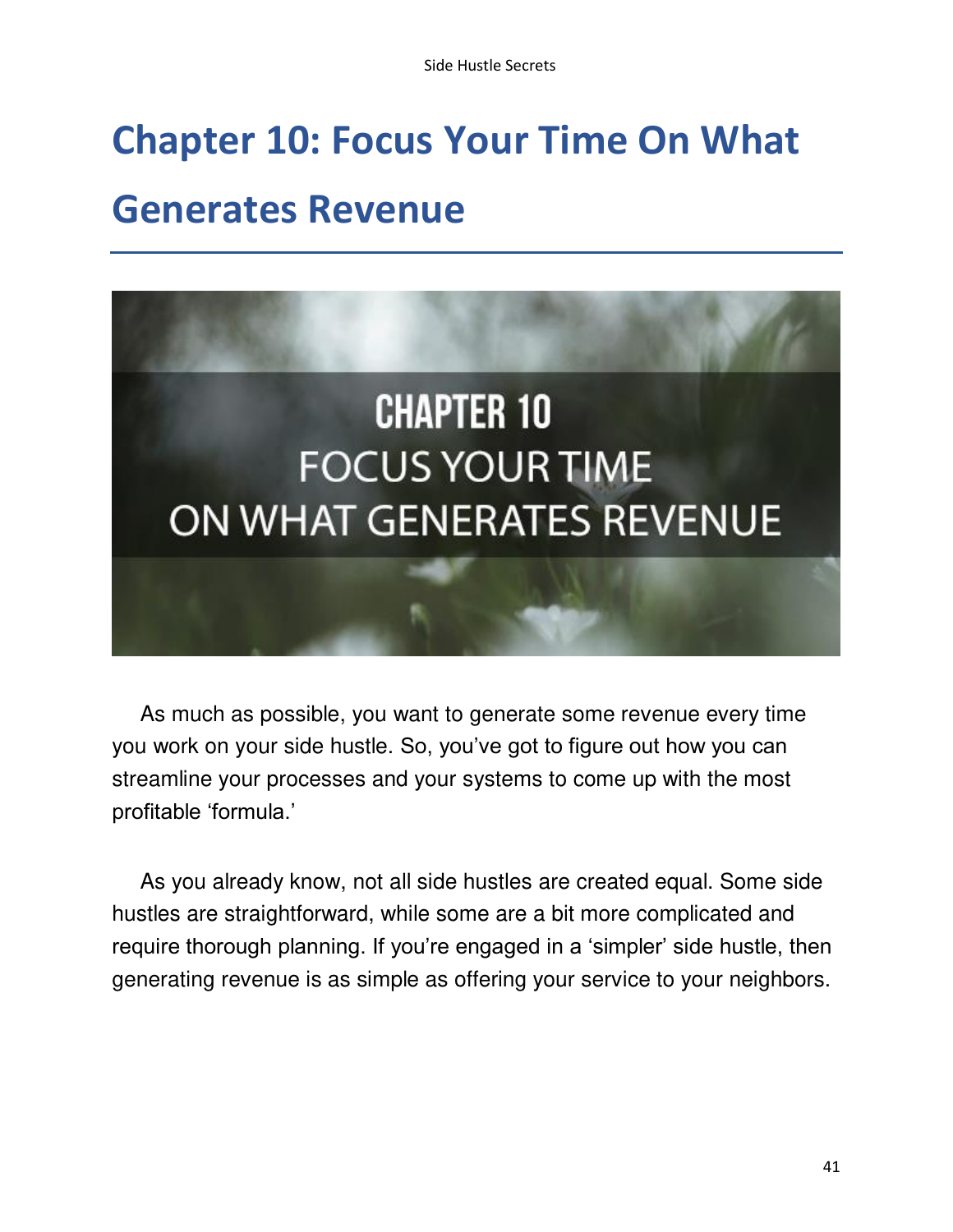Now, when it comes to generating revenues for more complex side hustles, then you would want to focus your time on activities that actually will make you money. Here are some ideas:

#### <span id="page-41-0"></span>**Focus on your target audience**

Before you started your side hustle, you should already have had at least an idea of who your ideal clients and customers are.

Say, for instance, you want to tutor kids. Before you go around promoting your business, you should already know what kind of subjects you're going to tutor, what grade levels you're going to handle, etc.

If you're babysitting, then you may want to only care for kids at certain ages. If you're not comfortable being left alone with a baby or a toddler, then that's fine. You can just choose to babysit kids 4 years old and above.

In many cases, creating a buyer persona of your target audience is helpful. It's easier for you to create offers that they'll find interesting.

For instance, if you have a dropshipping business on the side, you'd probably be advertising your business on various social media channels (you need to spend both time and money to do this). If you're going after the wrong people, then you're not going to get much in the way of sales. However, if you focus your attention (and your ads) on people who will actually benefit from buying your products, then you may make a lot of money!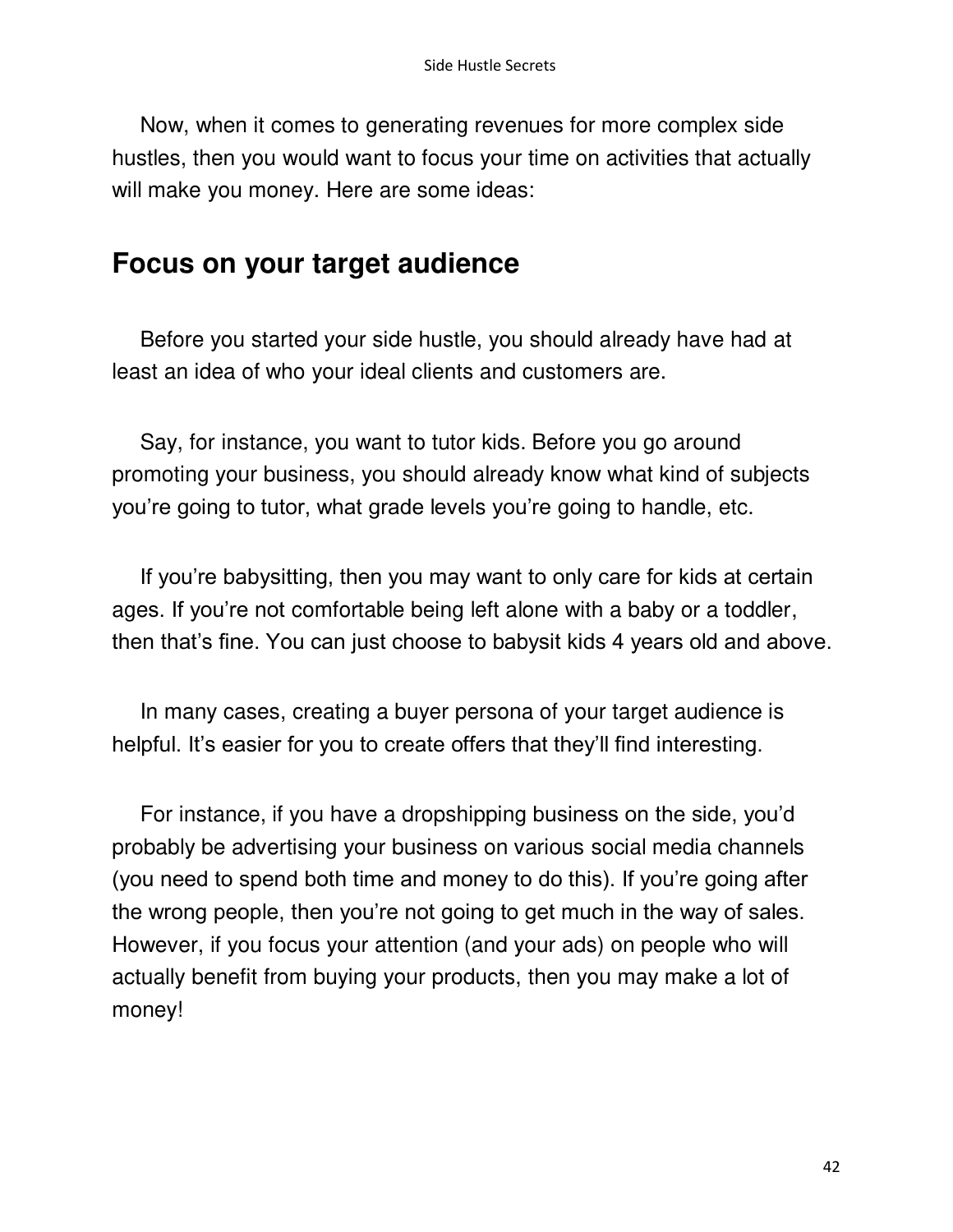So, that's what you want to happen. You want to maximize your return on investment. And the best way to do that is by putting your brand and your offer in front of the right audience. If you don't, then your money's literally going to go down the drain.

#### <span id="page-42-0"></span>**Focus on generating and nurturing leads**

The importance of lead generation can't ever be understated. Without a pipeline full of leads, you'll be struggling to stay afloat. Without good leads, how are you going to generate revenue for your side hustle?

A sound marketing strategy will help you fill up your pipeline with quality leads. But you can't just leave it at that. Instead, you have to nurture your leads, so they eventually become paying clients.

With lead generation, you can either do it manually or you can automate the entire process. For manual lead generation, you can ask for referrals from your existing network, like your friends and even your clients. You can try offering discounts to anyone who sends some new customers your way.

For automated lead generation, this is mostly used by online businesses. You can set up a landing page with a very enticing offer. When people download or check out your offer, they enter their contact details on the page. All you have to do then is to contact them and then do your best to convert them into paying clients.

#### <span id="page-42-1"></span>**Focus on customer service**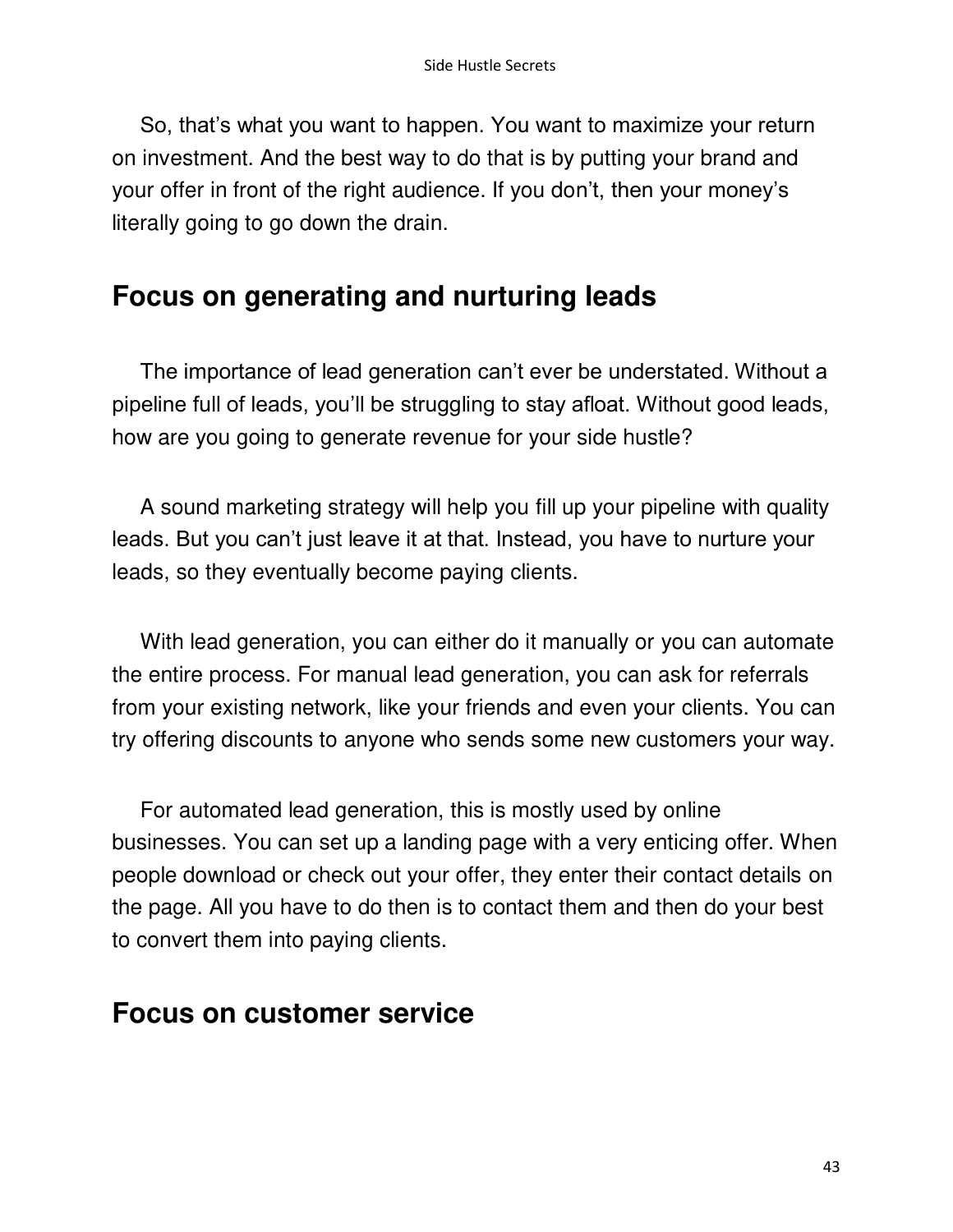Some people underestimate customer service. They think there's no money to be had in providing good customer service. But, of course, this is not only true, but it can kill your side hustle entirely!

Unsatisfied clients can easily go online and post about their bad experience with your business. Word can quickly spread about you. People who haven't heard of you will Google you. When they read your negative reviews, they're going to go elsewhere. They're not going to risk their money on you.

However, if you treat your customers right, if you deliver your promise, then they'll be happy campers. They'll be loyal to your brand, they'll be repeat customers, and best of all, they'll tell their friends all about you. As you know, word of mouth is one of the most effective forms of marketing. Pretty soon, you'll have more leads in your sales pipeline than you know what to do with!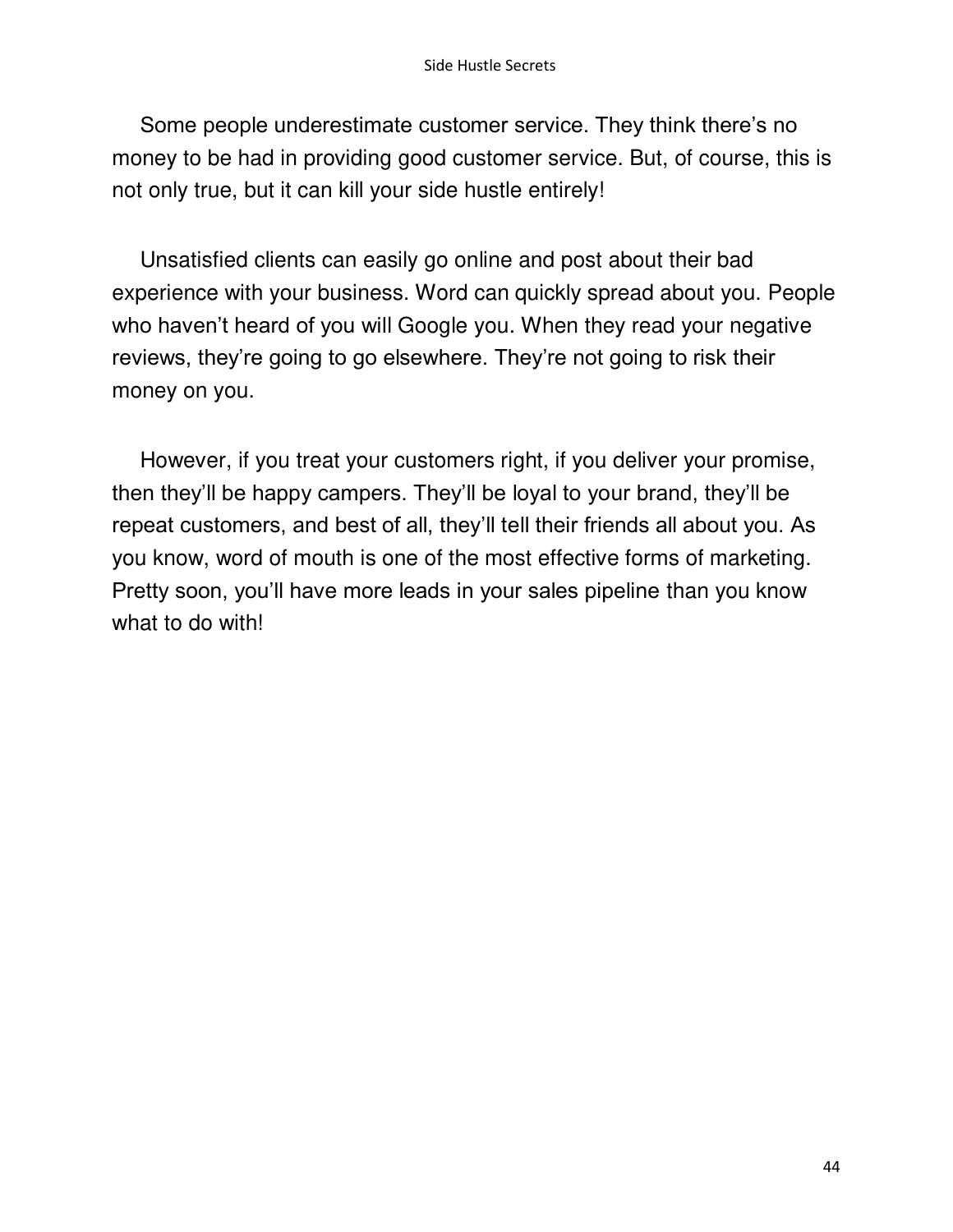### <span id="page-44-0"></span>**Chapter 11: How To Avoid The Side Hustle Burnout**



Working full-time can be hard and stressful enough. Working on a side hustle can take your stress levels to the next level. No matter how passionate you are about your side hustle, even if it's your favorite thing to do in the world, there will come a time when you'll start feeling burnt out. So, how can you avoid the side hustle burnout? Here are a few ideas:

#### <span id="page-44-1"></span>**Delegate or outsource**

You don't have to be a one-person business forever. Sure, being handson with your business is great, but you've only got one body. And that body still has a full-time job to attend to.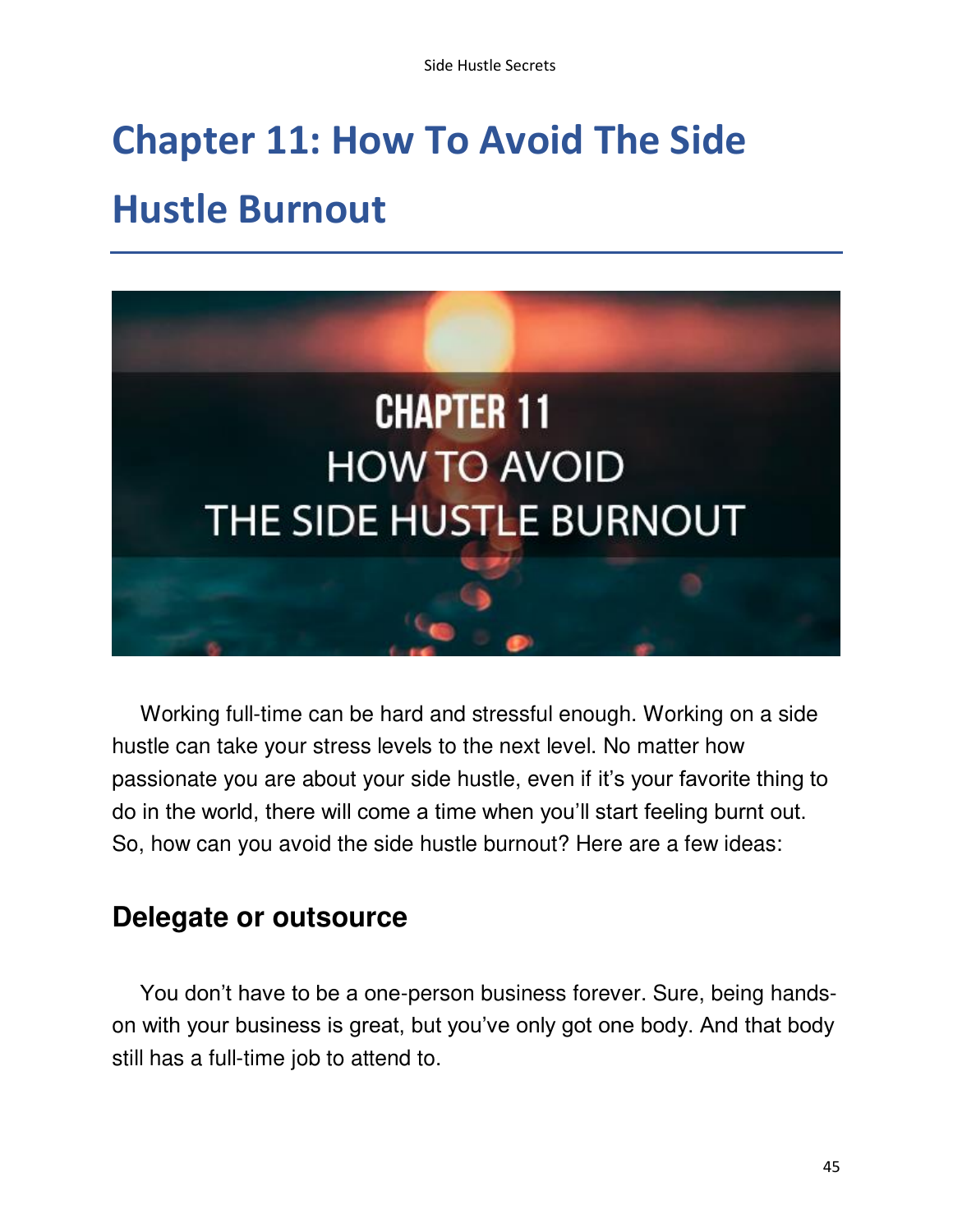When you start feeling the heat, and you feel like the walls are closing in around you, then perhaps it's high time you delegate or outsource some of the less important tasks in your side hustle.

Of course, finding someone to help you out will mean investing both time and money on them. You'll spend time training them and getting them up to speed on your needs, and you'll be paying them for their time.

The question would be, should you give all your trade secrets away? Do you tell them everything about your business, the ins and outs? You probably can if you trust your contractor or employee enough, but for the most part, it's probably better not to.

#### <span id="page-45-0"></span>**Stop comparing yourself to others**

No matter how hard you try, someone else will always be more successful, more attractive, more talented, more popular, etc. than you. If you're using your side hustle as a means to compete with someone else, then you're never going to win.

For instance, let's say you have a childhood friend who somehow managed to rise through the ranks and now owns a million-dollar home and drives nice cars. You want to be successful like your friend.

So, you start a side hustle where you hope to eventually become a millionaire. You do everything you can to succeed. But 5 years later, you're nowhere near your friend's socioeconomic class. Maybe you now drive a nice car, but you still live in the same house. You've done everything and you're still a few million dollars poorer than your friend. You become disillusioned, you become depressed, and eventually, you give up.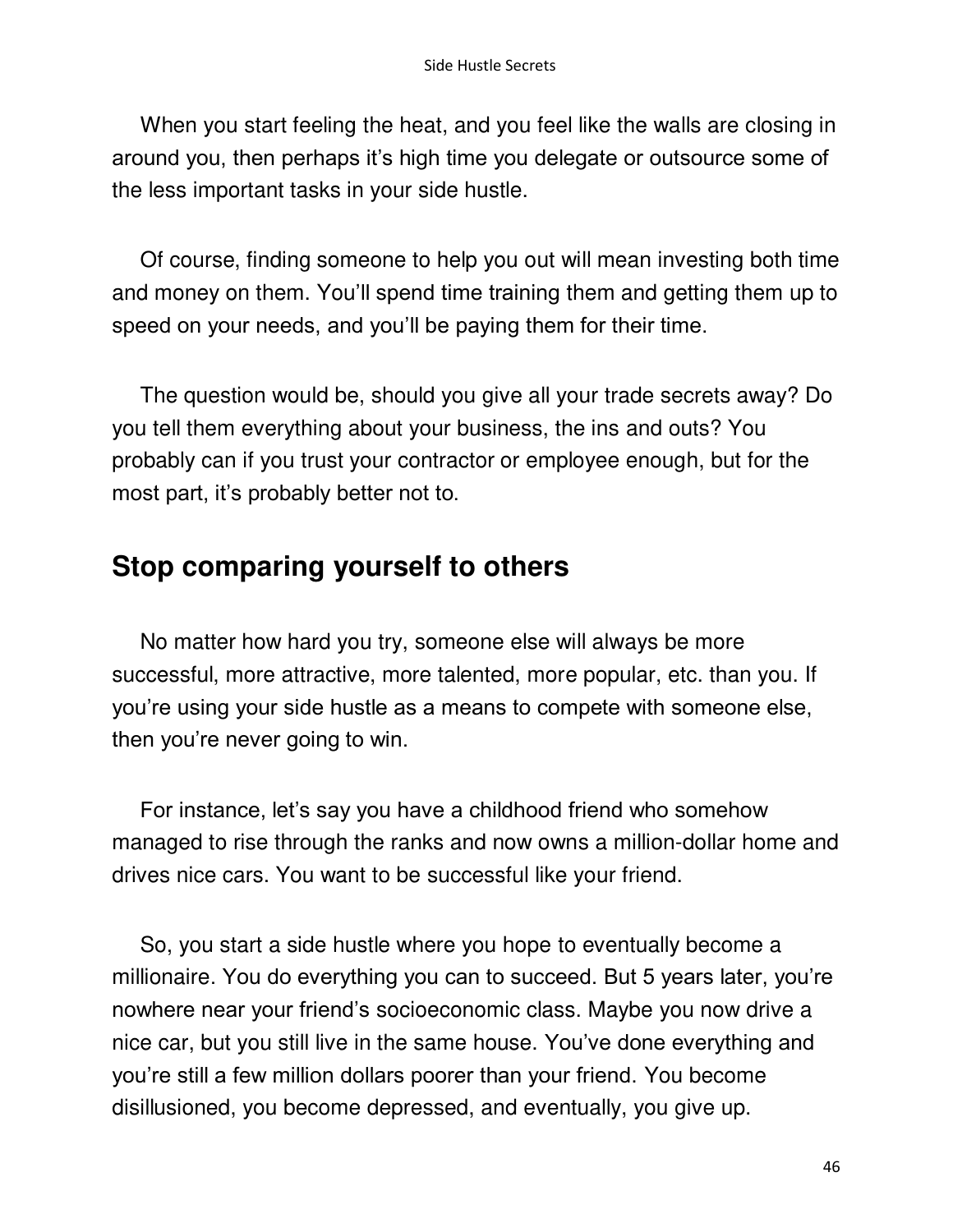Instead of being jealous at your friend's success, how about you focus on how far you've come? For example, let's say that in the 5 years you've worked on your side hustle, your income has more than doubled or tripled, your quality of life has improved, and you're now in a position to leave your day job for good.

This is why you need to be mindful and thankful of what you do have. Comparing yourself to others is one quick way to burn yourself out, so don't do it. Learn to appreciate yourself and your accomplishments, no matter how small they may seem to you right now.

#### <span id="page-46-0"></span>**Set reasonable deadlines**

One of the quickest ways to side hustle burnout is to set unreasonable deadlines for yourself. With your side hustle, you're your own boss. You need to work hard, but you also need to work smart if you want your side hustle to last more than a week.

Don't take more work than you can afford to handle. Or else you'll be forced to say "yes" to deadlines that are literally going to drive you crazy. You may need the money, but it doesn't mean you're going to kill yourself for it.

If you've got a couple of clients offering you a lot of money in exchange for doing some urgent work over the weekend, then you may need to turn down either one of them, or perhaps even both of them!

You can try to negotiate the deadline, and maybe one of them will agree to move their deadline to a later date. There's no harm in trying, right? However, if you really need to, then don't be afraid to just say "no."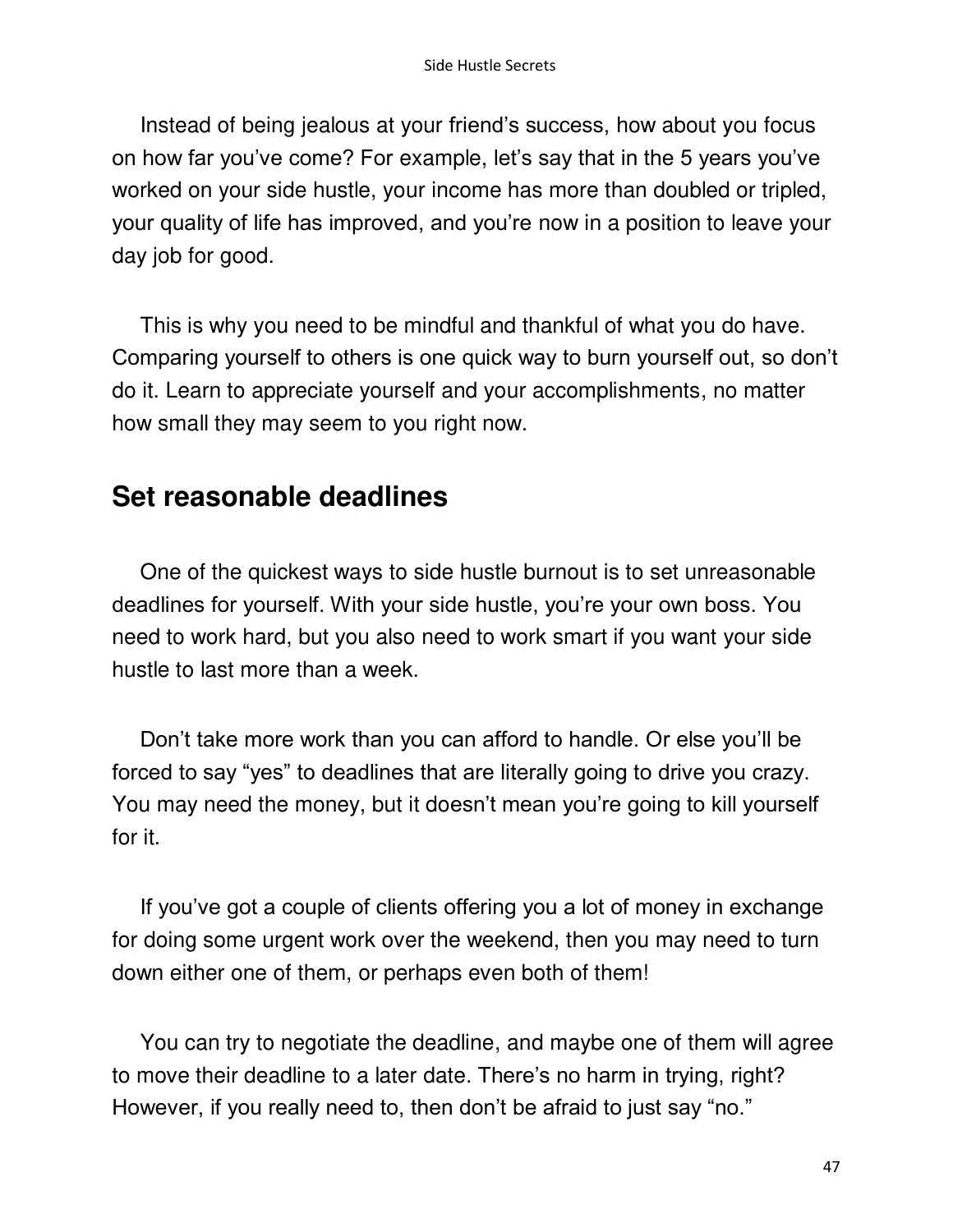#### <span id="page-47-0"></span>**Take breaks and vacations**

Can you imagine how tired you must feel if you worked for 12 months straight without taking a single day off? Sure, you may get a day or couple days off at your day job, but technically you're still working on your side hustle. So, you're not really "off," you're just doing something else. Still busy, still hustling.

When you're just starting your side hustle, there may be stretches where you'll work for weeks at a time without taking a break. But as soon as you're able to, as soon as you finish your first project, you should reward yourself by taking a short break.

You don't need to buy a plane ticket to some exotic location abroad (though you could if you really wanted to). You can just chill at your house for an entire day without checking your emails or thinking about your day job or your side hustle. Just enjoy your "me time."

Every time you achieve a major milestone, treat yourself to something nice. Get a body massage or buy yourself that nice bag or jacket you've been thinking of buying for months now!

#### <span id="page-47-1"></span>**Variety is the spice of life**

If you become stuck doing the same things over and over again, you're going to get bored eventually. If you want to find out how you can regain your excitement for both your day job and your side hustle, then you need to do something different.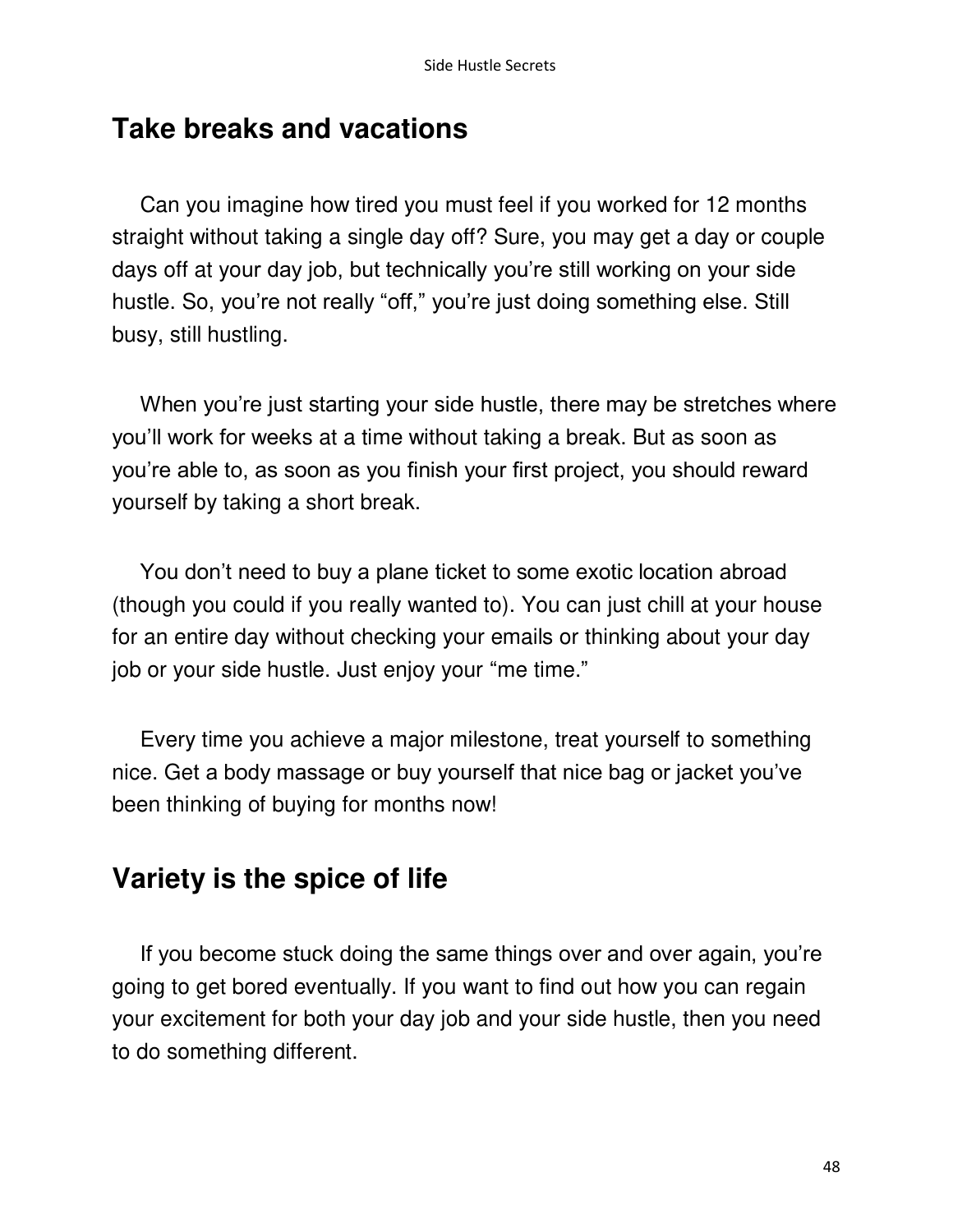You can't probably do much about your job, but as for your side hustle, maybe instead of designing some graphics this week, you may want to do a different side job instead.

How about you try dog walking or babysitting? Or maybe go drive an Uber for a few hours? Do something you don't normally do, something that will bring you loads of fun!

You don't even need to switch up your side hustle. You can go hike up in the mountains or drive to the beach or go clubbing at night. This just may give you the boost you need to amp up your motivation at work and at your side hustle!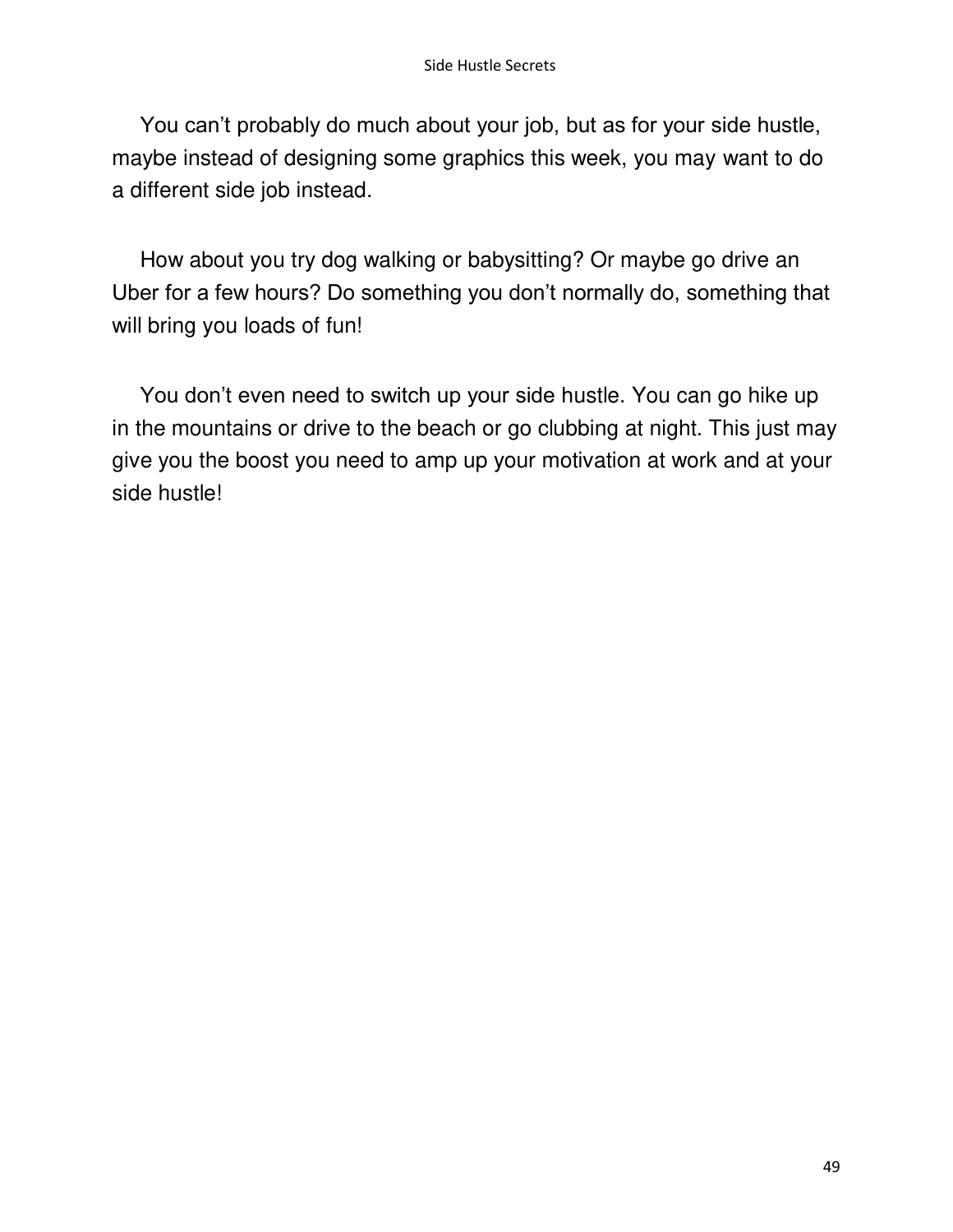# <span id="page-49-0"></span>**Chapter 12: When It's Safe To Quit Your Day Job**



So, your side hustle is finally starting to take off and your future has never looked so bright. You're excited at the prospect of working full-time on what was once your little side project. You probably feel the way Bill Gates and Steve Jobs did when they were finally ready to move out of their garages to launch their brilliant products to the world!

But how do you know when it's safe to quit your day job? Do you just make that decision when you feel like it? Or just because you say so? Well, the truth is, you can quit anytime you like. But don't blame anybody else if your side hustle crashes and burns to the ground.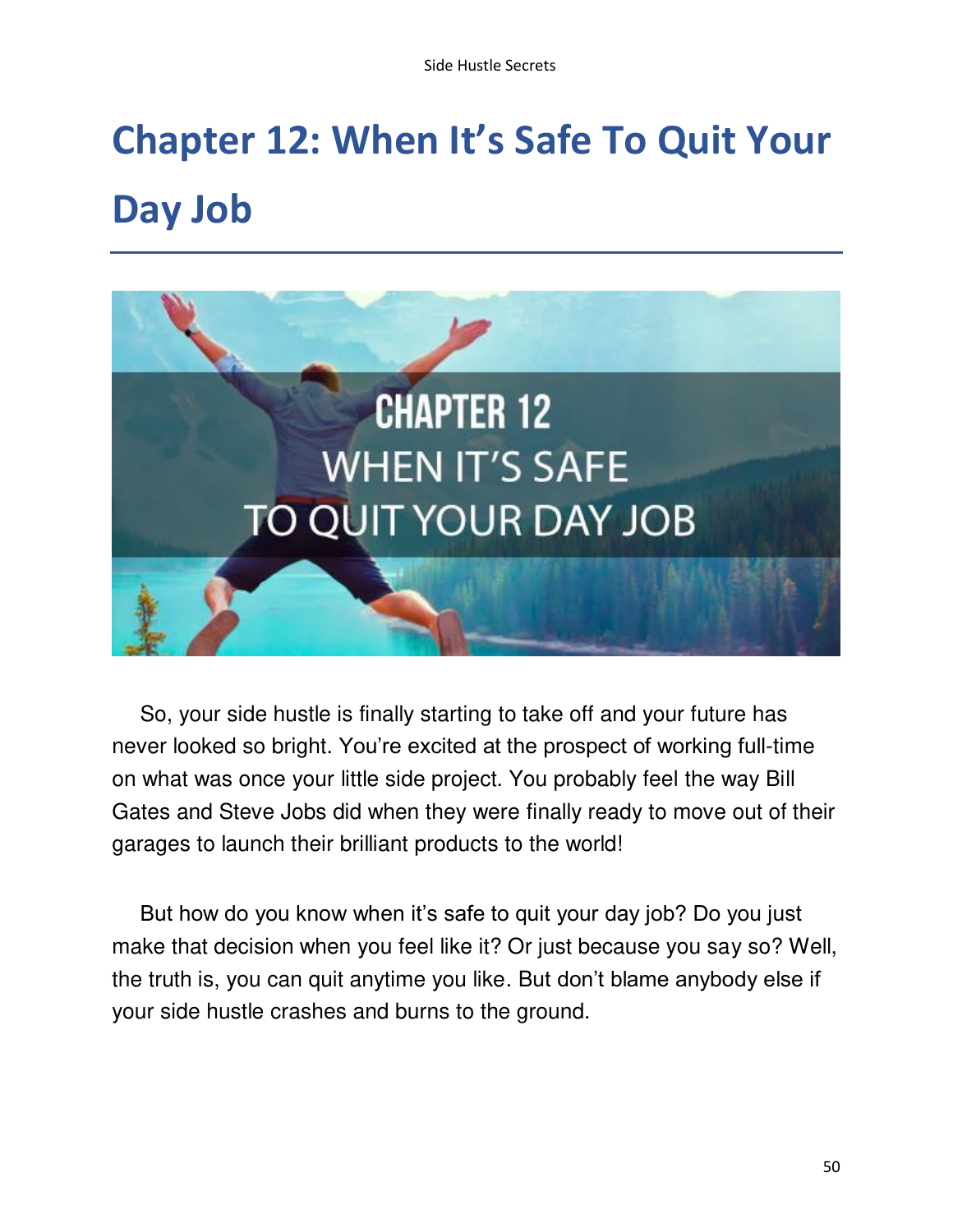So, here are a few telltale signs you're finally ready to quit your day job and pursue your side hustle full-time:

#### <span id="page-50-0"></span>**You make way more money at your side hustle**

This is actually a good tipping point for most side hustlers. The moment their side hustle brings in more money than their day jobs, they just up and quit. But is it really a smart decision?

The answer is "yes" and "no." "Yes," if the side income is stable enough, that is, your hustle has been consistently generating more money than your main job for several months now. "No," if it's not stable enough, that is, your side income ebbs and flows, and there's no guarantee that the next several months' earnings are going to be good enough.

But, what exactly does "way more money" mean exactly? Well, that really depends on you and your living expenses. Some people may be happy with a side income 2x their salary, while some will only be happy if it's 5x or 10x their salaries. Figure out your tipping point and use it as a benchmark to figure out if you're ready to take the leap.

#### <span id="page-50-1"></span>**You've saved up enough money if your side gig doesn't work out**

Just in case your side hustle doesn't work out, what are you going to do for money? How are you going to be able to sustain your lifestyle if you lose both your salary and your side income?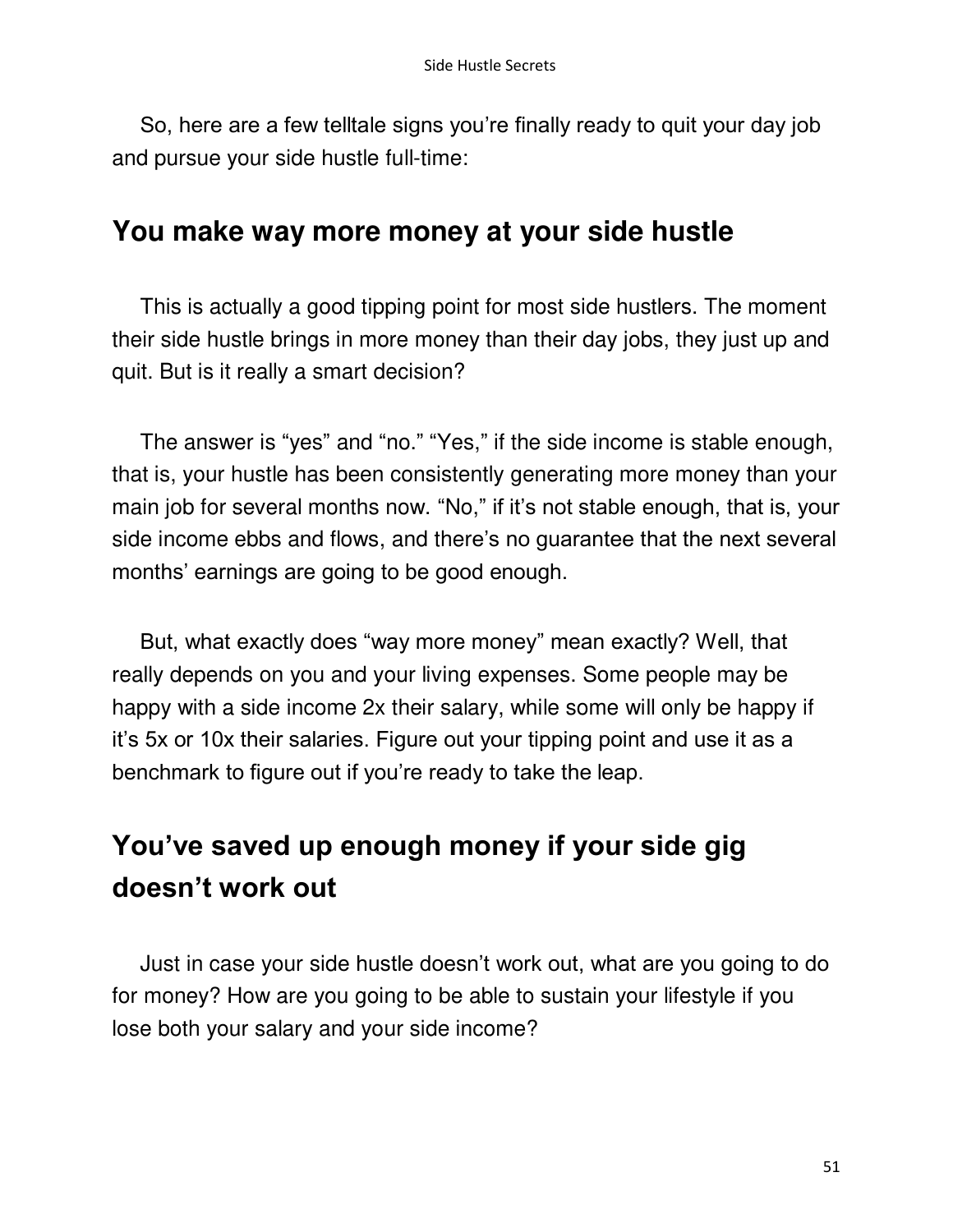Having an emergency fund is of utmost importance. Many financial experts recommend having at least 6 months of your monthly income in a savings account. It has to be liquid, so when an emergency strikes, you can easily get the money out.

You can't invest it into financial instruments like stocks where the risk is far too high. Sure, if you're lucky enough and you "time" the market perfectly, you could end up with a reasonably significant amount. However, the opposite could also be true. You can just as quickly lose a huge amount of your hard-earned cash in the blink of an eye!

So, it's best to play on the side of caution and just leave your emergency fund in a high-interest savings account, so inflation doesn't 'eat' it too much. If your side hustle doesn't pan out, you'll have something to fall back on while you attempt to get back on your feet.

#### <span id="page-51-0"></span>**You're ready to scale your side hustle**

You've got the data and the bank account to prove your side hustle is ready to move forward and upward. You're ready to take it to the next level. But you can't do that if you're still tied to your day job. And you know that the longer you stay at your job, the longer you're delaying your success. So, you do the only rational thing left to do – you quit your job.

Of course, before you do that, you should assess and make sure you're not looking at your side hustle through rose-colored glasses. Get someone else's opinion, someone who can look at things from a neutral angle. Maybe someone who's been there in your position, a mentor perhaps. They can give you some valuable advice on whether or not your business is ready for the limelight, and if it's not, what you can do to make it ready.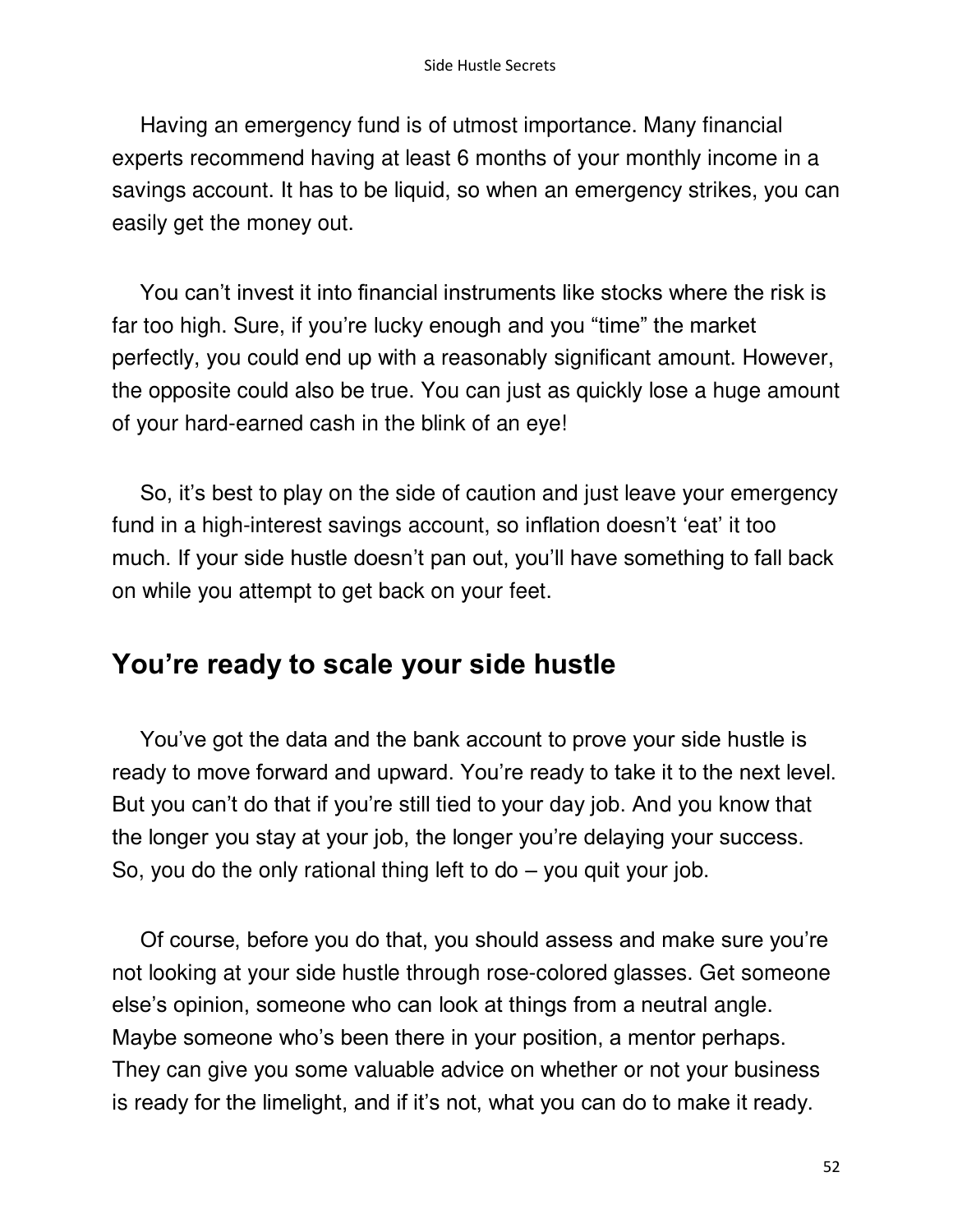#### <span id="page-52-0"></span>**You're committed to seeing your side hustle succeed**

Sometimes, you just know deep in your heart that you're doing the right thing. When you're really passionate about your side hustle, and it's what you've always wanted to do, then quitting your day job is probably a good idea.

Spend some time going over the pros and cons of leaving your job and focusing on your side business. If you think the pros more than outweigh the cons, then, by all means, go for it. There's no one stopping you from taking the bulls by the horn. Just make sure you have a backup plan, a Plan B, in case things don't go as planned.

#### <span id="page-52-1"></span>**You're missing out on opportunities**

You've probably got so many leads and prospects, and the only thing stopping you from taking them all as clients is because you don't have the time. If each client you sign on pays you a few hundred or a few thousand dollars each month, that's a significant chunk of money you're missing out on.

At some point, you're going to have to ask yourself if staying at your job is still worth it. For some, they're not in it for the money, and so they stick to their day jobs even though they've got a bustling and highly profitable side hustle.

For others who are motivated by money, then it's a no-brainer really. If you're earning \$100/hour at your side hustle as compared to a measly \$10/hour at your day job, then you're literally leaving a lot of money on the